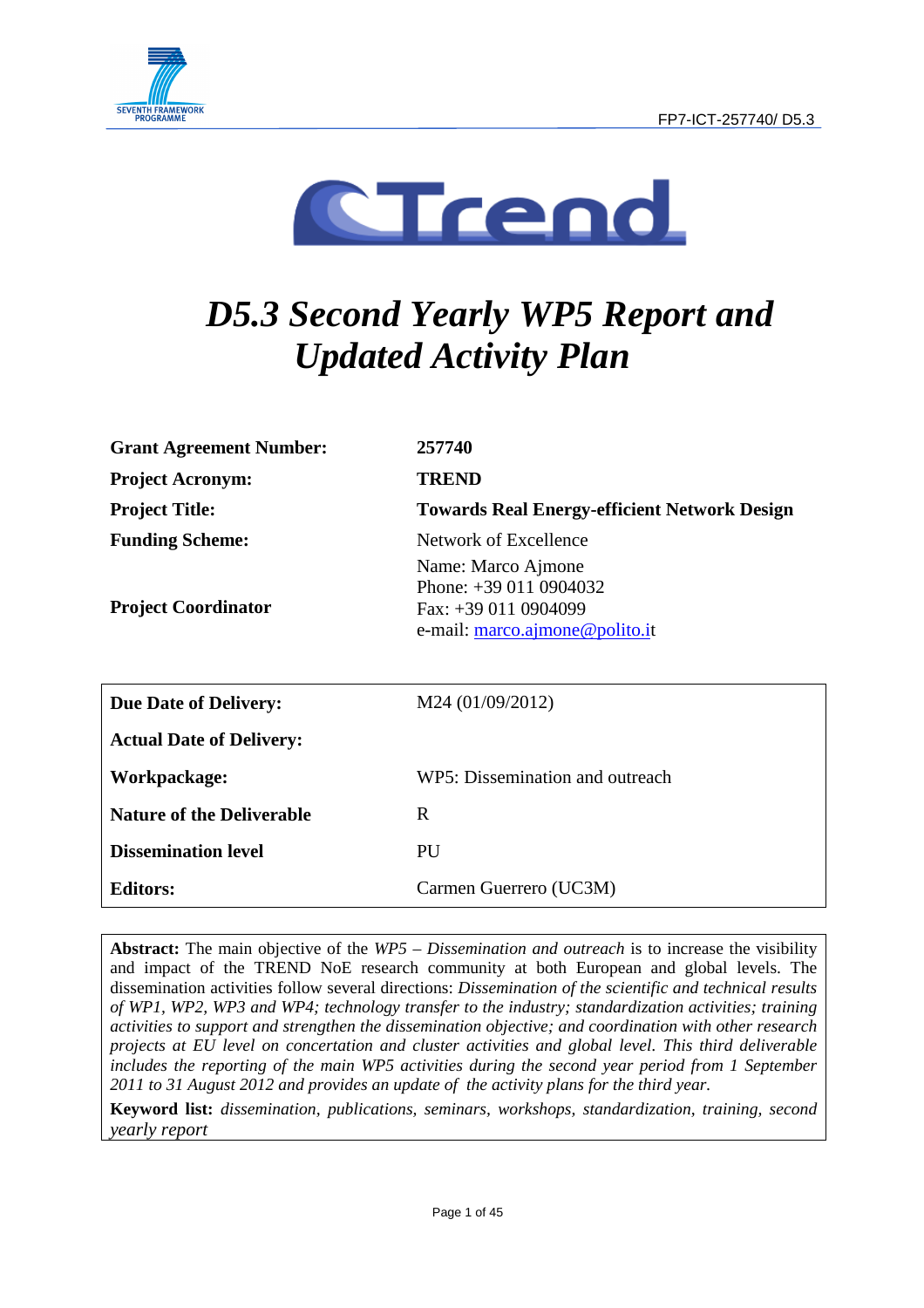

## **Disclaimer**

*The information, documentation and figures available in this deliverable are written by the TREND Consortium partners under EC co-financing (project FP7-ICT-257740) and do not necessarily reflect the view of the European Commission.* 

*The information in this document is provided "as is", and no guarantee or warranty is given that the information is fit for any particular purpose. The user uses the information at its sole risk and liability.*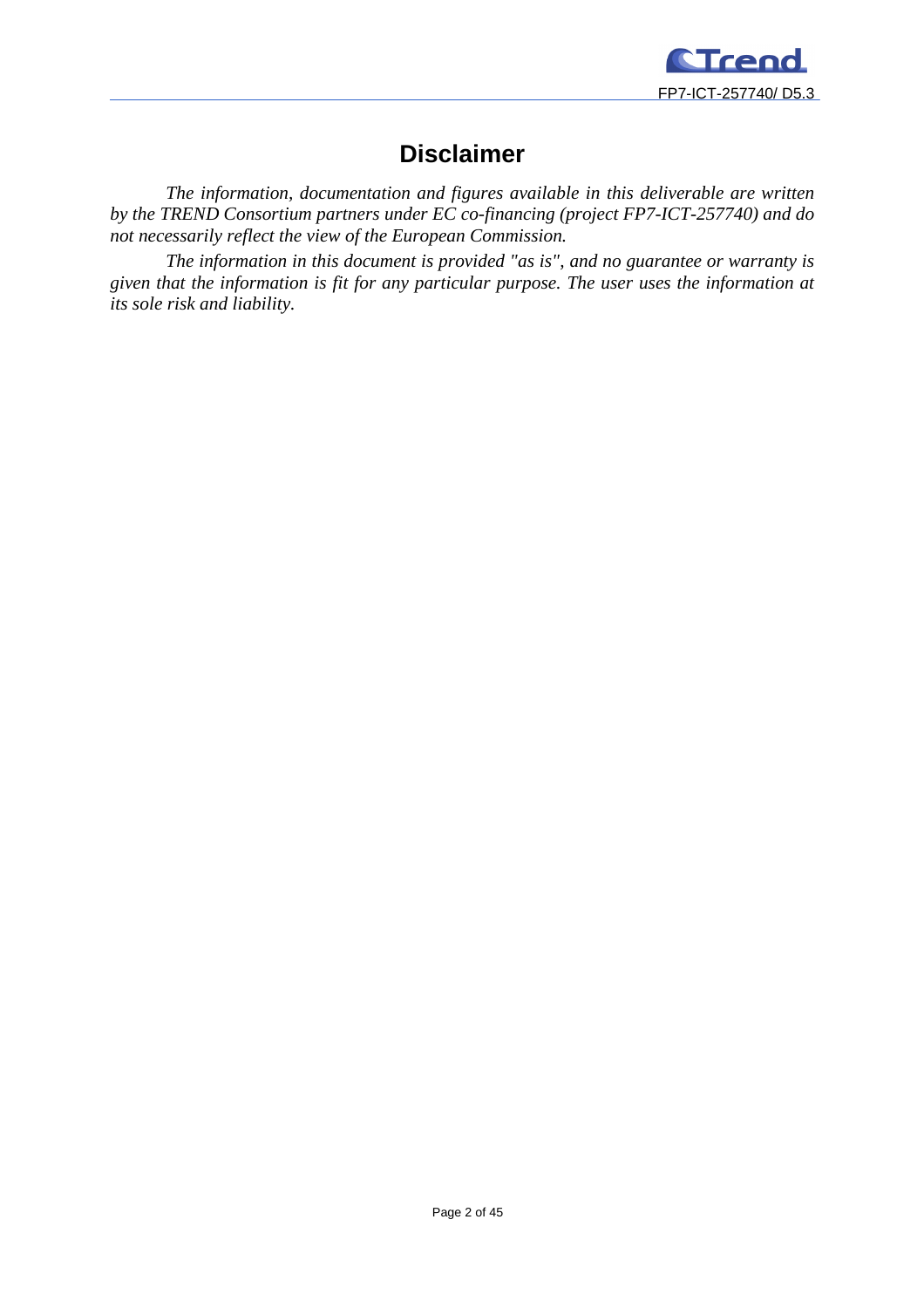

## **Table of Contents**

| 3. |                                                             |  |
|----|-------------------------------------------------------------|--|
| 4. |                                                             |  |
|    | 4.1                                                         |  |
|    | 4.2                                                         |  |
|    | 4.3                                                         |  |
|    | 4.4                                                         |  |
|    | 4.5                                                         |  |
|    |                                                             |  |
|    |                                                             |  |
|    | APPENDIX 1. TREND NOE INDUSTRY SESSION AT E-ENERGY 2012  34 |  |
|    |                                                             |  |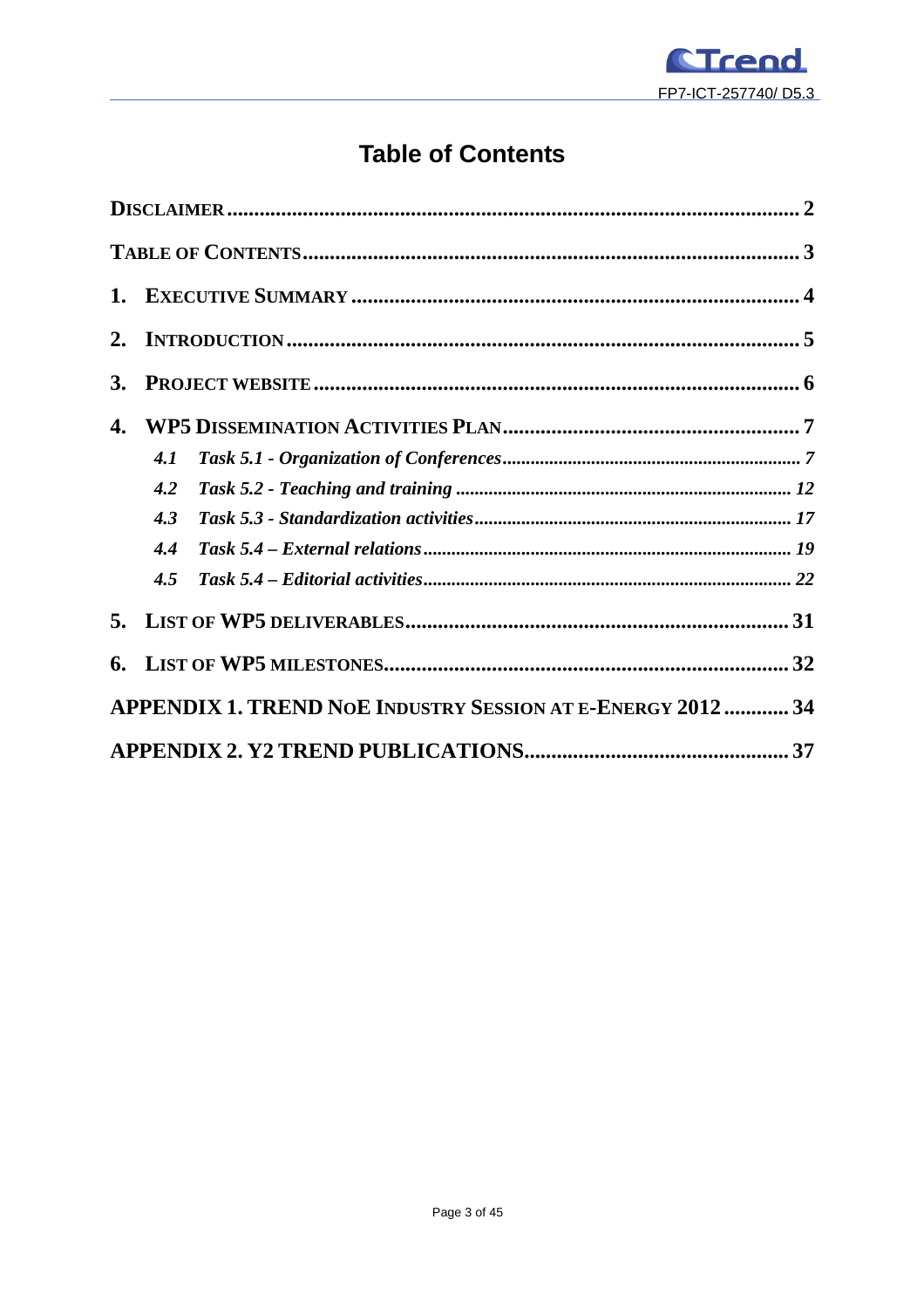

## **1. Executive Summary**

This document compiles a detailed description of the activities and main achievements of the TREND WP5 on dissemination and outreach during the second year period. The activities plan described in the previous deliverables are revised and updated on this document.

The structure of the document is as follow: Section 3 is devoted to the TREND NoE website with a description of the main changes implemented during the second year. Section 4 includes a detailed description of the achievements on organization of conferences, teaching and training, standardization, external relations and editorial activities. Sections 5 and 6 summarize the status of theWP5 deliverables and milestones.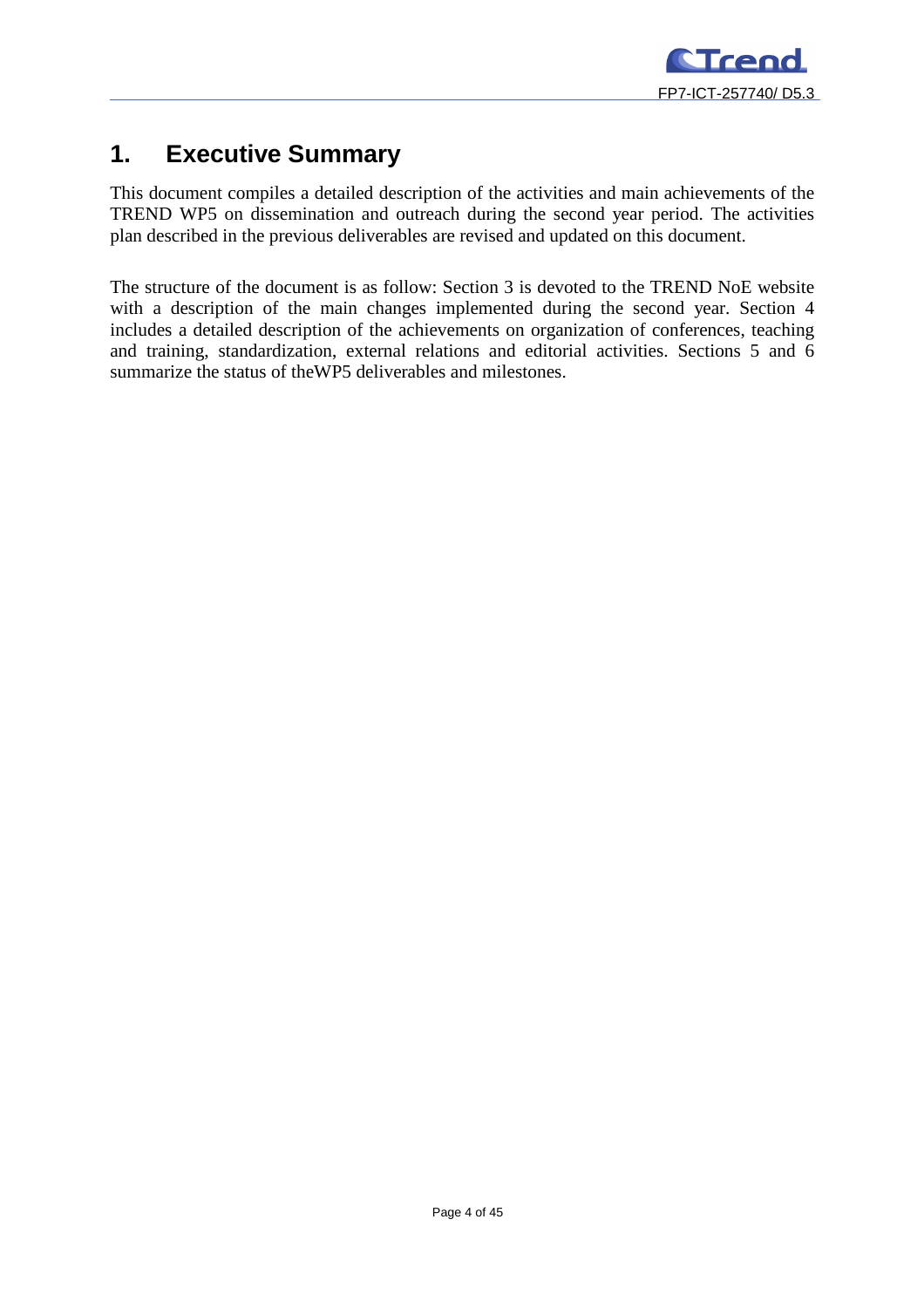

## **2. Introduction**

The main objective of WP5 is to increase the visibility and impact of the TREND NoE research community at both European and global levels. This main objective can be achieved by working into the following directions:

- *Dissemination of the scientific and technical results* of WP1, WP2, WP3 and WP4, and of the Integrated Research Actions (IRAs) and Joint Experimental Activities (JEAs) planned therein. The main instruments are the scientific publications at top conferences and journals, promotion and organization of workshops, conferences, events with the industry and special issues in journals (which will be coordinated by WP5, and possibly implemented within other WPs). Each WP will have specific dissemination activities, and WP5 will integrate all of them by using the TREND website as the main vehicle for dissemination.
- *Technology transfer to the industry* by establishing synergies with the industrial and academic communities.
- *Standardization activities* by liaison and contribution in relevant bodies.
- *Training activities* to support and strengthen the dissemination objective.
- *Coordination with other research projects* at EU level on concertation and cluster activities and global level.

During the second year period covered in this document, the WP5 goal has been to consolidate the main dissemination activities that will be active during the lifetime of the NoE. The following sections describe the second year achievements and revise the status and update the dissemination activity plan.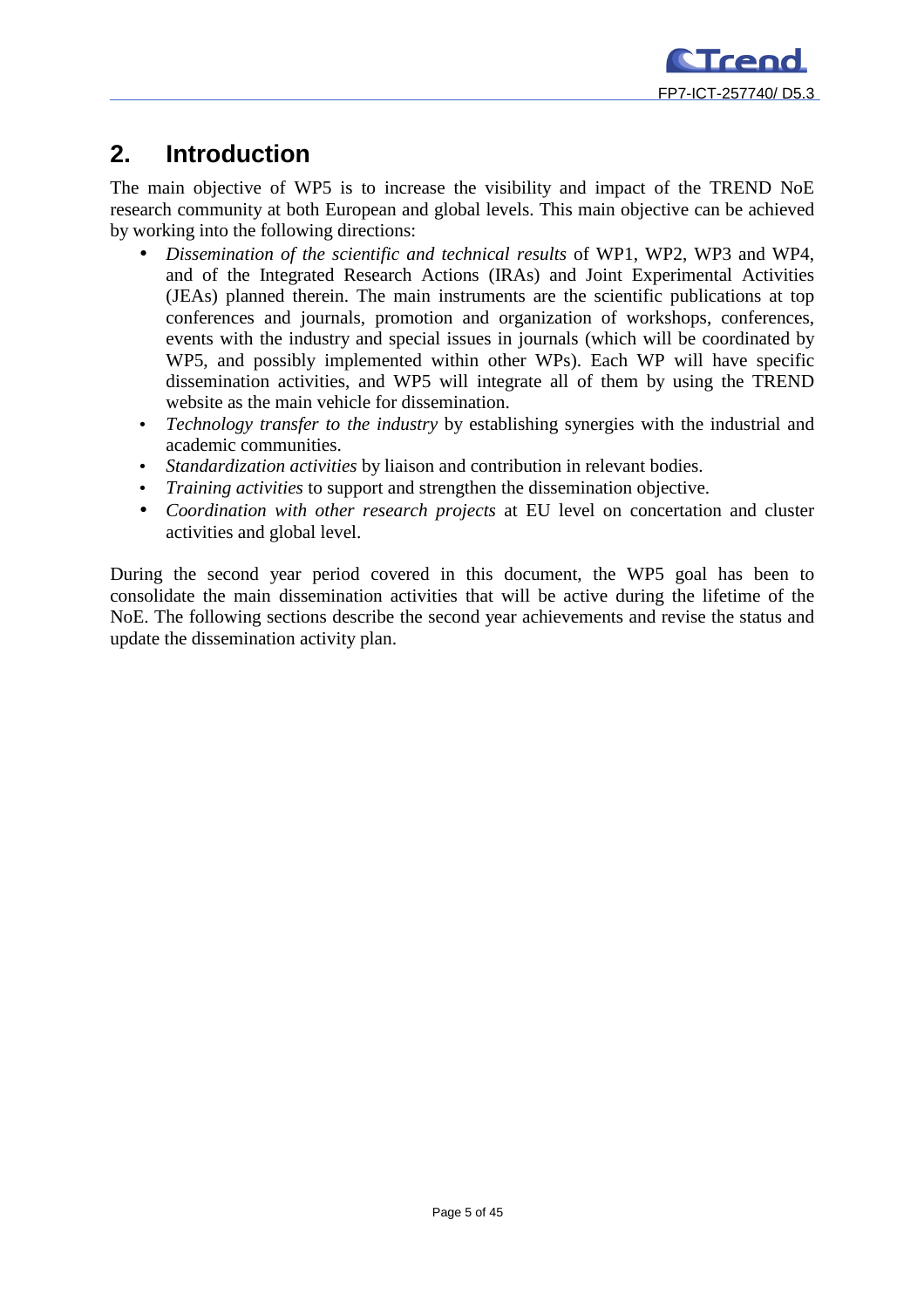

## **3. Project website**

During this second year of the NoE, the website (www.fp7-trend.eu) has been a flagship of the project for both the TREND researchers and the research community in general. The website constitutes a key tool where to share our results and highlight them within and outside the TREND NoE. The website has been improved during this second year with the following changes.

There are new sections in the main menu of the public part of the website:

## • **TRENDMETER**

It provides public access to the TREND-METER tool, available at: http://trend.polito.it/. The tool has been developed inside the JEA4.1 of WP4 with the purpose of monitoring and controlling the power consumption of networking infrastructures. The current version of the system implements a live monitoring tool, and a front-end to make queries to the energy-related database. TREND-METER includes measurements from the following partners: PoliTO, CNIT-Genova, CNIT-Roma and IHU. We are currently working to extend the set of measured devices.

## • **POWERLIB**

It provides to an on line public data-base with power consumption values was created within WP1. It is available at the following link: http://powerlib.intec.ugent.be. POWETLIB is a database of power consumption values for ICT network equipment. Its main and initial purpose is to collect and provide this data for use in research towards more powerefficient ICT networks.The database allows both consulting (by everybody) as well as adding (after registration) power values for various network components

## • **CALLS FOR PAPERS**

This section collects CFP of interest for the research community on green networking.

## • **@FP7\_TREND\_NoE**

There is a link to the TREND twitter user to follow the main news from the TREND consortium, the green networking research community and the global audience in general. It is also available in the following link: https://twitter.com/#!/FP7\_TREND\_NoE

## • **WHO WE ARE**

In this section we report the key persons involved in the TREND NoE per institution with a picture, short bio a link to personal page.

There is also a new section on the private part of the website:

**TREND Wiki for Papers on Energy-Efficient Networking that allows collecting** references to the most relevant publications in the field of Green Networking. http://151.97.6.228/project/doku.php?id=start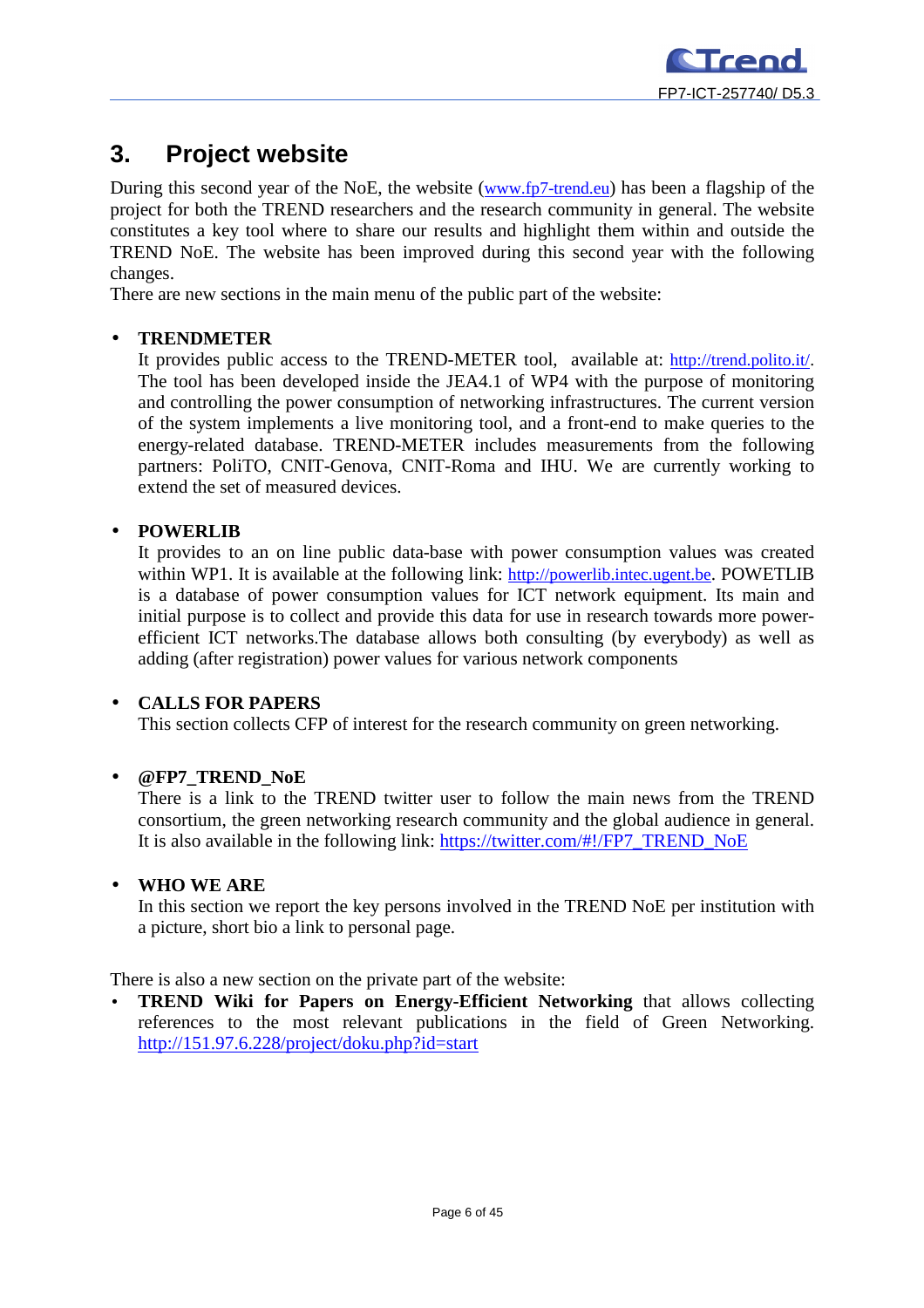

## **4. WP5 Dissemination Activities Plan**

This section is structured based on the proposed tasks in the first WP5 deliverable D5.1 Detailed WP5 Dissemination Activity Plan. These tasks are the following:

- Task 5.1: Organization of conferences [M01-M36]
- Task 5.2: Teaching and training [M09-M36]
- Task 5.3: Standardization activities [M06-M36]
- Task 5.4: External relations [M03-M36]
- Task 5.5: Editorial activities [M03-M36]

The following subsections described the main actions implemented during this second reporting period and the main achievements and results along the second year of the NoE. The dissemination plans are revisited and updated for the third year.

## 4.1 Task 5.1 - Organization of Conferences

TREND supports and promotes events and conferences in the area of Green ICT. Four levels of conference support are provided by TREND:

- Advertised Events: These are events that TREND considers interesting for the partners, and hence are advertised on the website.
- Supported Events: These are conferences and events that the NoE has supported with active participation by either contributing a large number of papers or/and by organizing a workshop in conjunction with the event, etc. Organizers may use the NoE logo upon authorization by the Project Office.
- TREND co-organized Events: These are workshops/events co-organized by TREND. The organizer must have the NoE logo on their website and provide the Project Office with a report on the event, highlighting the TREND contribution
- TREND Events: These are stand alone events organized by TREND

During the second year the TREND NoE has continued the reinforcement of the links with the leading networking conferences. The main achievements on this task are below classified by type of events described above:

- Advertised events:
	- **Symposium: "Energy Consumption of the Internet" at ECOC 2012 conference**

www.ecoc2012.org

The ECOC 2012 conference was held in Amsterdam (the Netherland) on September 16-20, 2012. A symposium entitled "Energy Consumption of the Internet" has been organized during the conference.

- **EARTH Training Workshop**  www.ict-earth.eu The EARTH Training Workshop took place in Grenoble on June 13th, 2012.
- **IEEE ICC 2012 Workshop on Green Communications and Networking**  http://www.ieee-icc.org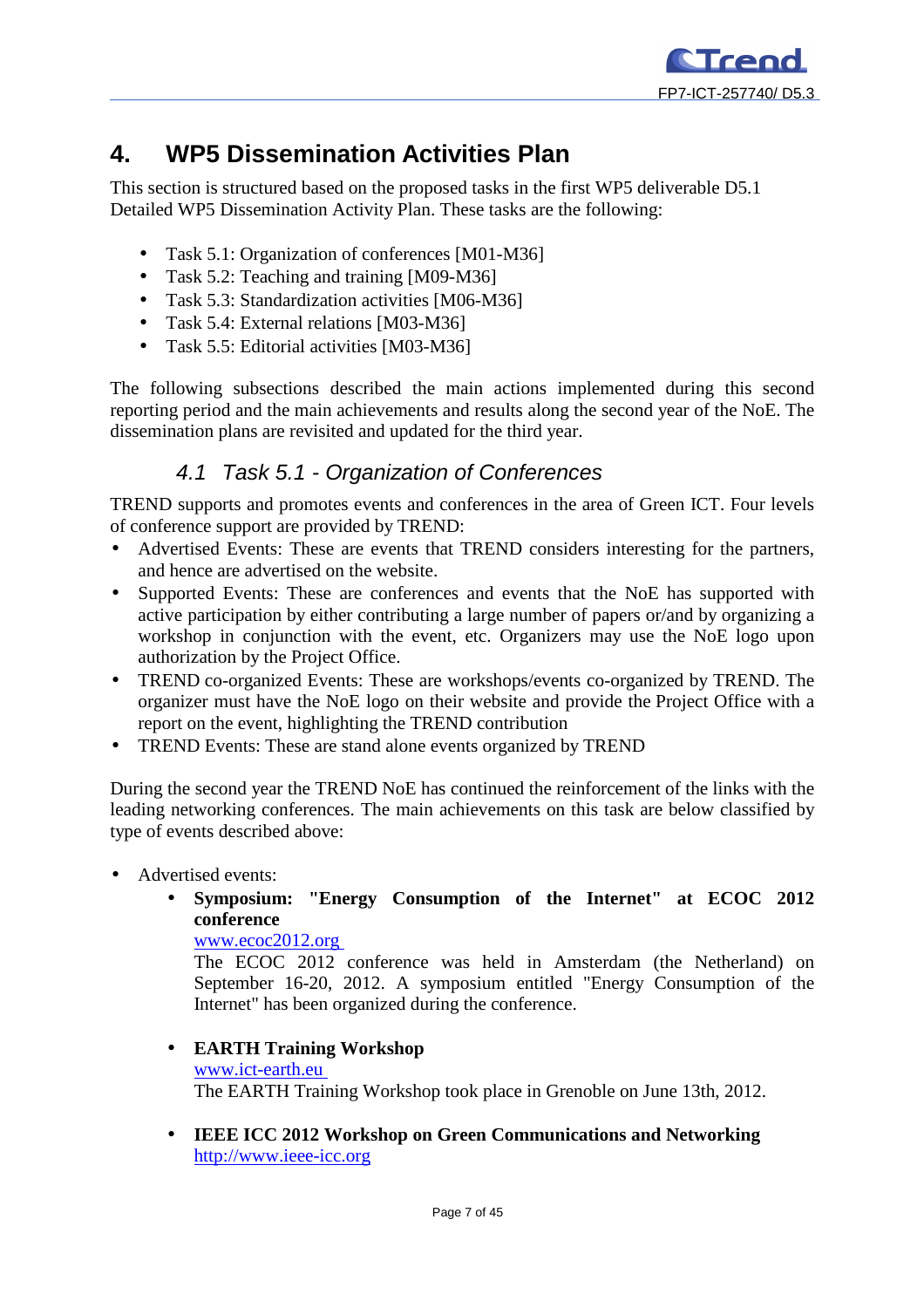

This Workshop on "Green Communications and Networking" provides a forum for discussions of all these most recent developments and brings together industry and academia, engineers and researchers.

### • **RELABIRA symposium**

#### www.relabira.com/

The international symposium "Networks and Broadband Internet Fast" (RELABIRA) is organized by the Faculty of Engineering at the Antonine University Baabda Lebanon and covers all aspects of broadband networks: technical and non-technical aspects be they economic, legal and societal. In this third edition hold on 28 and 29 May 2012, the theme is sustainable development and logical recycling. There was a TREND presentation by the Coordinator Prof. Marco Ajmone Marsan.

## • **1 st IEEE INFOCOM 2012 Workshop: Green Networking and Smart Grid** csl.uiuc.edu/smart-grid

1st IEEE INFOCOM Workshop on Communications and Control for Sustainable Energy Systems (CCSES): Green Networking and Smart Grids was held as part of IEEE INFOCOM 2012 at Orlando, Florida, USA on March 30, 2012.

## Supported events:

itself.

### • **ACM Mobicom 2012**

### www.sigmobile.org/mobicom/2012/

ACM MobiCom 2012 is the 18th in a series of annual conferences sponsored by ACM SIGMOBILE dedicated to addressing the challenges in the areas of mobile computing and wireless and mobile networking. The MobiCom conference series serves as the premier international forum addressing networks, systems, algorithms, and applications that support the symbiosis of mobile computers and wireless networks. MobiCom is a highly selective conference focusing on all issues in mobile computing and wireless and mobile networking at the physical layer and above. MobiCom 2012 was in August 22-26, 2012 in Istanbul, Turkey The TREND NoE supported travel grants for PhD students affiliated to TREND for the participation to ACM MOBICOM 2012. All the PhD students presenting their papers at ACM MOBICOM 2012 and belonging to one of TREND's partner institutions had the travel and registration expenses fully reimbursed by TREND

## • **1st ETSI workshop on Energy Efficiency**

The first ETSI Workshop on Energy Efficiency took place on 20-21 June 2012, in Genoa, Italy, and was hosted by the University of Genoa and supported by ECONET project.

The workshop emphasized the design and the use of ICT to reduce environmental impact. In addition the workshop enabled the 80 delegates to share views on ongoing work on energy efficiency standards in ETSI and among other SDOs and research projects, identify any potential gaps and overlaps in energy efficiency standardization and analyze future requirements for energy efficiency standardization of ICT equipment and networks.

Workshop presentations available at: http://docbox.etsi.org/Workshop/2012/201206\_EEWORKSHOP/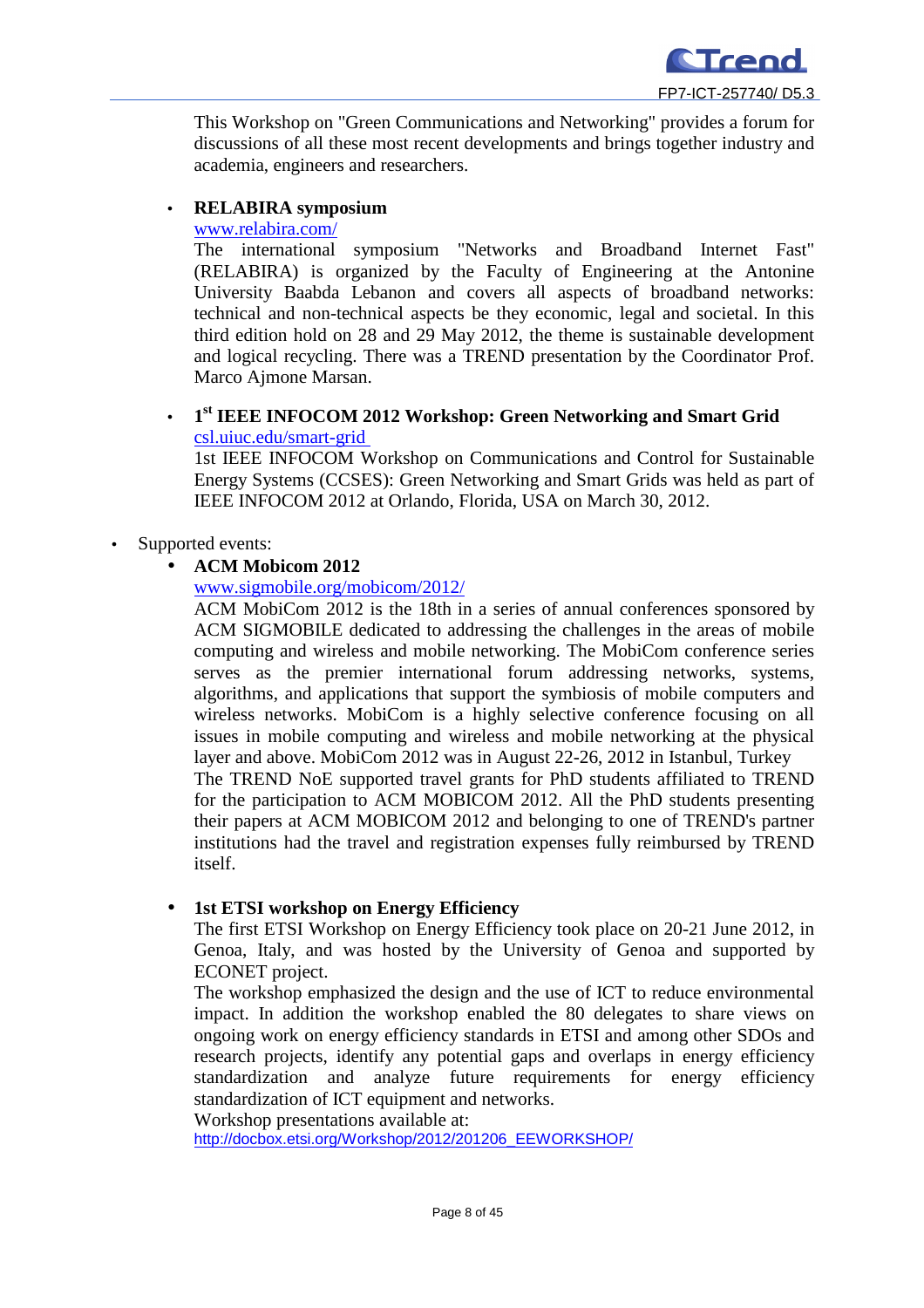

## • **Third ACM/IEEE e-Energy 2012**

e-energy2012.networks.imdea.org

e-Energy, is the third International Conference on Future Energy Systems, which is organized annually since 2010. It was organized by the Institute IMDEA Networks and the University Carlos III of Madrid in May 9th to 11th, 2012 in Madrid.

• **International Conference on Communications and Electronics 2012 (ICCE2012)** 

## www.hut-icce.org/

Hue, Vietnam, August 1st – 3rd, 2012. The Special Session on Energy-Efficient Networking within this conference is technically co-sponsored by ECONET and TREND. Conference organization: Franco Davoli – CNIT.

• **3rd Symposium on green networking and computing**  Split, Croatia, September 11 - 13, 2012 marjan.fesb.hr/SoftCOM/2012/

Third Symposium on Green networking and computing was held in the frame of the 20th International Conference on Software, Telecommunications and Computer Networks (SoftCOM 2012). Symposium is organized in cooperation with Technical Subcommittee on Green Communications and Computing (TSCGCC) of the IEEE ComSoc and supported by the European Commission FP7 TREND NoE.

• **9th International Conference on Wireless On-demand Network Systems and Services (WONS 2012)** 

wons2012.tlc.polito.it/index.html

On January 9-11, 2012, the 9th International Conference on Wireless On-demand Network Systems and Services (WONS 2012) was held in Courmayeur, Italy.

WONS, now in its 9th edition, has established itself as a high-quality forum on Wireless On-Demand Networks. The conference program included a special session devoted to the memory of Prof. Fabio Neri.

- Co-organized events:
	- **TREND NoE Industry Session at the Third ACM/SIGCOMM e-Energy 2012 Conference**

## e-energy2012.networks.imdea.org

The TREND NoE has organized jointly with the ACM/SIGCOMM e-Energy 2012 conference an Industry Session where several experts from industry gave a view on the field of energy efficient networking. There are representative speakers from a wide range of companies: from operators, devices and equipment manufacturers, data centers and smart grids. The session was scheduled on 10th May 2012. The program is available in the e-Energy 2012 site and the Appendix nº 1.

• **Workshop on "Green Communications and Networks" at the FutureNetwork Summit 2012 - FUNEMS 2012**  www.futurenetworksummit.eu/2012/

The two special sessions are scheduled for 14:15 and 18:15 on Wednesday 04 July in Berlin within the Future Networks and Mobile Summit 2012. Conference organization: Stefano Buzzi - CNIT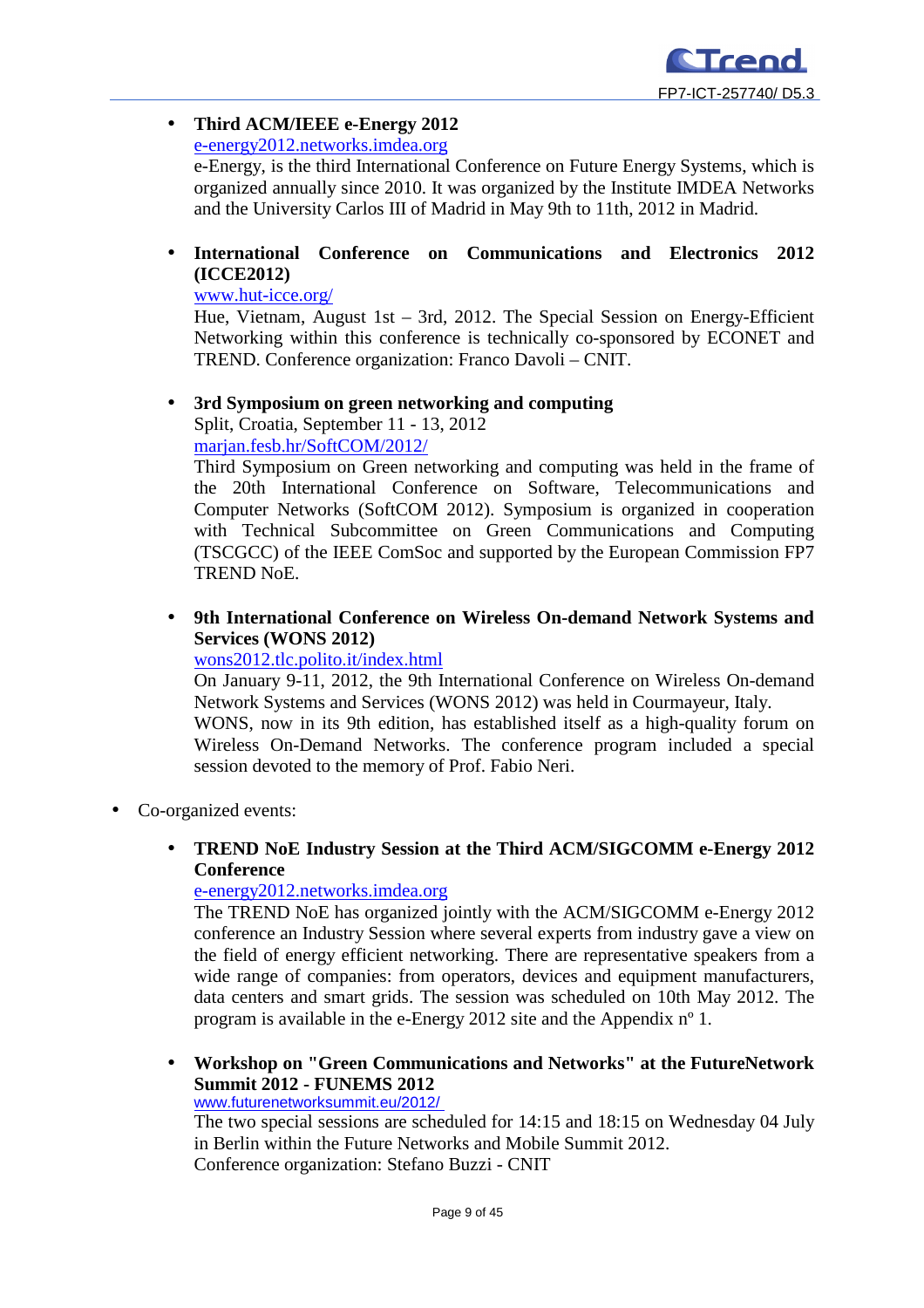

The workshop proposal was submitted to the European Commission jointly by Stefano Buzzi and Luis Correia (from the EARTH project). The workshop was accepted and it consisted of 2 x 105-minute sessions. The workshop featured contributions from EARTH, ECONET, C2POWER and TREND project. Here is the detailed program:

## *Workshop 3e: Green Communications and Networks I (14.15)*

Chair: Stefano Buzzi, CNIT / University of Cassino, Italy

- *"Network Evolution Steps towards Power Efficiency"*  Juan Pedro Fernandez-Palacios, TELEFONICA R&D, Spain
- *"Power Consumption in Future Ultra Broadband Networks"*  Alessandro Valenti, Fondazione Ugo Bordoni, Italy
- *"ECONET Green Abstraction Layer: A Common Interface Proposal for Controlling the Power Management Capabilities of Networking Devices"*  Leonardo Fialho, Dublin City University, Ireland
- *"A Smart Proxy Architecture for Power Consumption Reduction in the Home Environment"* 
	- Roberto Bruschi, CNIT, Italy
- *"How to deploy and operate mobile networks in an energy efficient manner?"* 
	- István Gódor, Ericsson Hungary, Hungary

### *Workshop 4e: Green Communications and Networks II (18:15)*

Chair: Stefano Buzzi, CNIT / University of Cassino, Italy

- *"Greening" Mobile Communication via Mitigation of Traffic Growth*  Adam Wolisz, Technische Universität Berlin , Germany
- *"Energy efficiency of vertical handovers under different traffic profiles"*  Jacek Kibilda, Wrocławskie Centrum Badań EIT+, Poland
- *"Energy efficient wireless radio networks: The Greenet approach"*  Angelos Antonopoulos, CTTC, Spain
- *"Energy Savings with new BS Hardware Solutions"*  Dieter Ferling, Alcatel-Lucent Deutschland AG, Germany
- *"Holistic energy consumption evaluation of wireless networks using efficient components and systems"*  Björn Debaillie, imec, Belgium

## • **Panel at CCW 2011 ( (Hyannis, USA, 11 October 2011**

The Panel "Energy-efficient Networking: The Views of Leaders of International Research Projects" was organized by TREND (Marco Ajmone Marsan) at CCW 2011 (Hyannis, USA, 08/10/2011-13/10/2011)

• **2011 Joint Workshop with other EU Project in Energy Efficiency (jointly organized with projects ECONET, C2POWER and EARTH)**  Brussels, 05/10/2011

In the afternoon of October 5, 2011, the day before the concertation meeting, a joint workshop with other EU projects dealing with energy efficiency in communication networks took place in Brussels. There were eight paper presentations and a final panel. TREND NoE contributed with two paper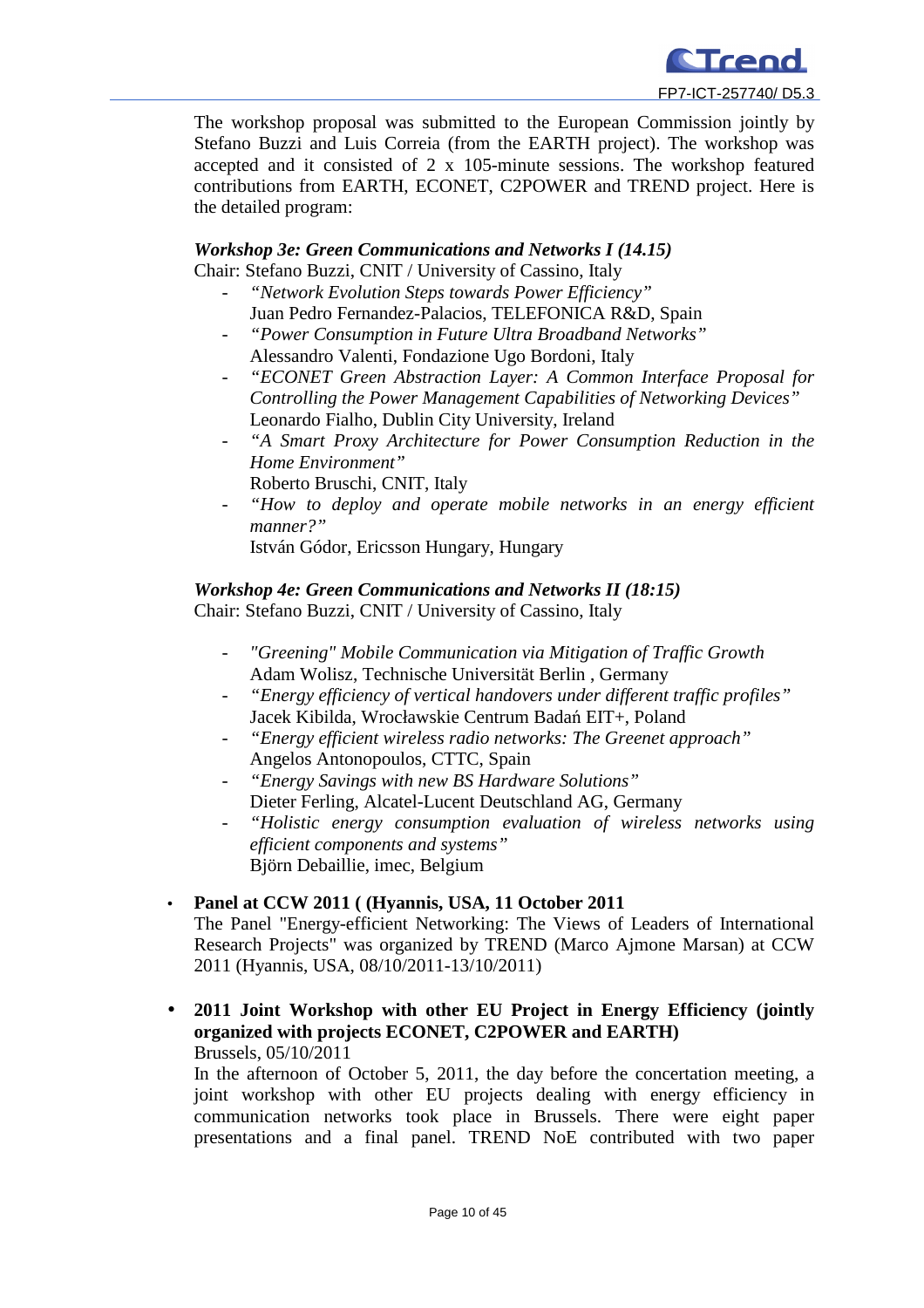

presentations and with panelists. More details of the program available at the TREND NoE site.

- TREND events:
	- **TREND & Friends Workshop**  Gent, Belgium, 14/02/2011 Hosted by IBBT Meeting details and presentations at: http://www.fp7-trend.eu/content/calendarevents/noe-events/trend-friends-workshop-gent-14-february-2012-presentations
	- **TREND Plenary Meeting**  Gent, Belgium, 14/02/2012 – 15/02/2012 Hosted by IBBT Meeting details at: http://www.fp7-trend.eu/content/calendar-events/noeevents/plenary-meeting-gent-14-15-february-2012

## • **TREND & Friends Workshop**

Madrid, Spain, 27/09/2011 Hosted by UC3M Meeting details and presentations at: http://www.fp7-trend.eu/content/calendarevents/noe-events/plenary-meeting-madrid-26-27-september-2011

## • **TREND Plenary Meeting**

Madrid, Spain, 26/09/2011 – 27/09/2011 Hosted by UC3M Meeting details at: http://www.fp7-trend.eu/content/calendar-events/noeevents/plenary-meeting-madrid-26-27-september-2011

#### • **TREND 1st Project Review**  Brussels, 17/11/2011 Meeting details at the TREND Directory Service

## • **IRA3.1 Joint Working Meeting**

Location: TUB, Berlin Date: 23/04/2012 - 24/04/2012 Main topics:

- Challenges
- Adaptive routing solutions in the WDM layer (and more)
- Adaptive routing solutions in the IP layer
- Revision of the deliverable D3.3
- **Preparation/revision of the joint paper**

The updated plan for the third year will consist in the continuation in the participation in organization of top networking conferences and workshops. Here is a list of the current planning events for the third year:

- Supported events in Y3
	- **Networks 2012** networks2012.fub.it/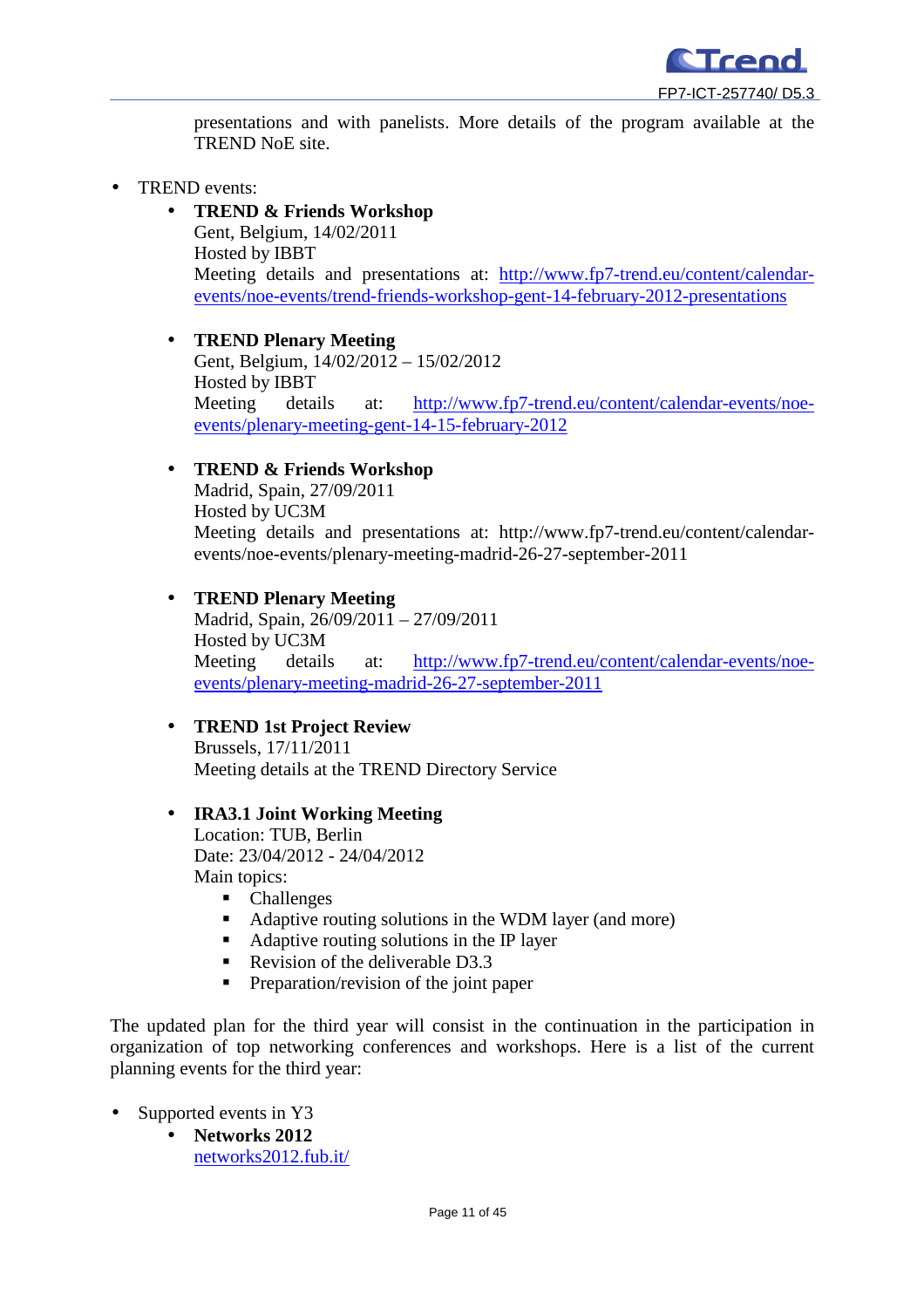

It will be held in Rome, Italy, 15-18 October 2012.

- **SustainIT 2012**  cnd.iit.cnr.it/sustainit2012/ Sponsored by IEEE and IFIP, SustainIT 2012 will be held in Pisa, Italy, on October 4-5, 2012.
- **2012 IEEE Online Conference on Green Communications** General Co-Chair Marco Ajmone Marsan (PoliTO), Michela Meo as Program Co-Chair and several other TREND people involved in the organization. TREND will be present as silver sponsor. Date. 26/09/2012 – 28/09/2012
- TREND events in Y3:
	- TREND Plenary meeting in Feb-March 2013 in Catania, Italy, hosted by CNIT.
	- TREND Closing Plenary meeting in Sept 2012 in Berlin, Germany, hosted by TUB (pending for confirmation)

In particular, during the last third year there are plans for organizing two important events: the TREND PhD School and the TREND Scientific Workshop. In order not to contribute to the proliferation of new small conferences of limited impact, the plan for the TREND Scientific Workshop will be to co-locate it within one of the large and well-established international conferences in the area of networking. We are considering now two alternatives: INFOCOM in April 2013 in Torino or e-Energy in May 2013 in Berkeley.

The plans for the TREND PhD School are also considering several alternatives that will finally closed soon.

## 4.2 Task 5.2 - Teaching and training

The training activity is focused on contributions to teaching "Energy-Aware and Energy-Efficient Networking" topics within the regular courses of academic institution participating in the project and invited talks in key venue and institutions. The main objective is to pave the way toward a greater integration among different post-graduate school systems across Europe, and enhance curricula with topics focusing on energy-aware networking.

The teaching material produced for these courses is collected, reviewed by selected partners, and made available through the project website to the whole consortium in the section Teaching Material that is also publicly open.

During the second year, two more initiatives have been launched to reinforce the teaching and training activities:

- The creation of the *LinkedIn Group: Green Communication Network* coordinated by Alfio Lombardo – CNIT. www.linkedin.com/groups/Green-Communication-Network-4068715
- The creation of TREND *Wiki for Papers on Energy-Efficient Networking* that allows collecting references to the most relevant publications in the field of Green Networking. http://151.97.6.228/project/doku.php?id=start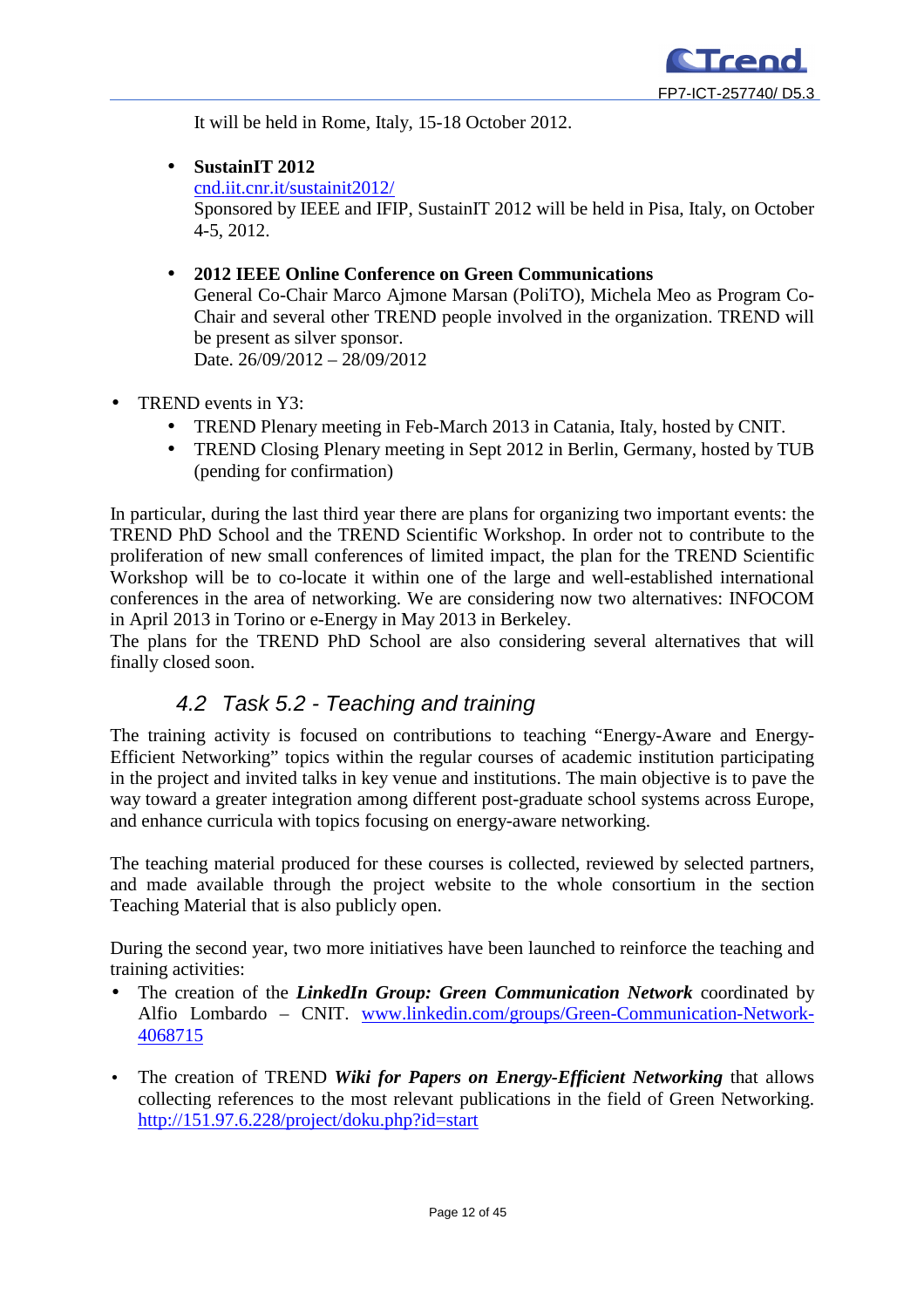

During this second year the TREND NoE has reinforced this activity. The main achievements on this task are the following, classified by type of teaching activity:

- PhD/MSc Courses/Seminars:
	- **MSc Course on "Green ICT" at the International Hellenic University in Thessaloniki, Greece by Michela Meo (PoliTO) and George Koutitas (UTH)**  The Green ICT module includes basic TREND concepts such as energy efficiency in telecommunication networks (wired and wireless) and Green data centers. More precisely, there was a 12 hour lecture by Prof. Michela Meo (PoliTO) in the area of Energy Efficiency in Wireless and Wired Networks. In addition, there was a 3 hour lecture by Dr. George Koutitas (IHU) in the scientific field of Green Data Centers. The module is theoretical and incorporates one assignment and written exams at the end of the term. More info can be found here (http://www.tech.ihu.edu.gr/index.php/en/courses/mastersmscs/msc-ininformation-and-communication-technology-ict-systems.html). Location: International Hellenic University in Thessaloniki, Greece Date: 27/04/2012 - 28/04/2012
	- **MSc Seminar on Electronic Advanced System on "Energy Efficiency in the Future Networks" by Julio Montalvo and Felipe Jiménez (TID)** Location: University Carlos III of Madrid – Leganes, Madrid, Spain Date: 09/05/2012
	- **Lectures Seminar on Cross-Layer Design and Energy Efficiency in the context of GREENET Marie Curie Project by** Iordanis Koutsopoulos (UTH) Location: Barcelona Date: 19/09/2012 - 21/09/2012
	- **Seminar: "Green Networking" organized by: Łukasz Budzisz (TUB)**

The seminar has discussed a huge variety of topics of students´ choice in the area of wireless green networking. The topics covered by the seminar were the following:

- 1. Energy efficiency in cellular networks through switching base stations on/off
- 2. User-demand based energy-efficient WLANs through switching the APs on/off
- 3. Dynamic load balancing for power saving in WLAN
- 4. Spatial dependency of user demand in WLAN

The main objective of this seminar was to develop the skill of critical evaluation of the literature available in the selected research areas. At the end of the course students gave a technical talk resuming the research in the selected area, including a short written technical report.

Location: TUB

Date: 12/04/2012 – 23/07/2012

• **Student project: "Statistical evaluation of sets of traffic matrices" Supervisor: Filip Idzikowski (TUB)** 

Traffic in telecommunication networks dynamically varies over time and space. Static backbone networks of today are highly over dimensioned to accommodate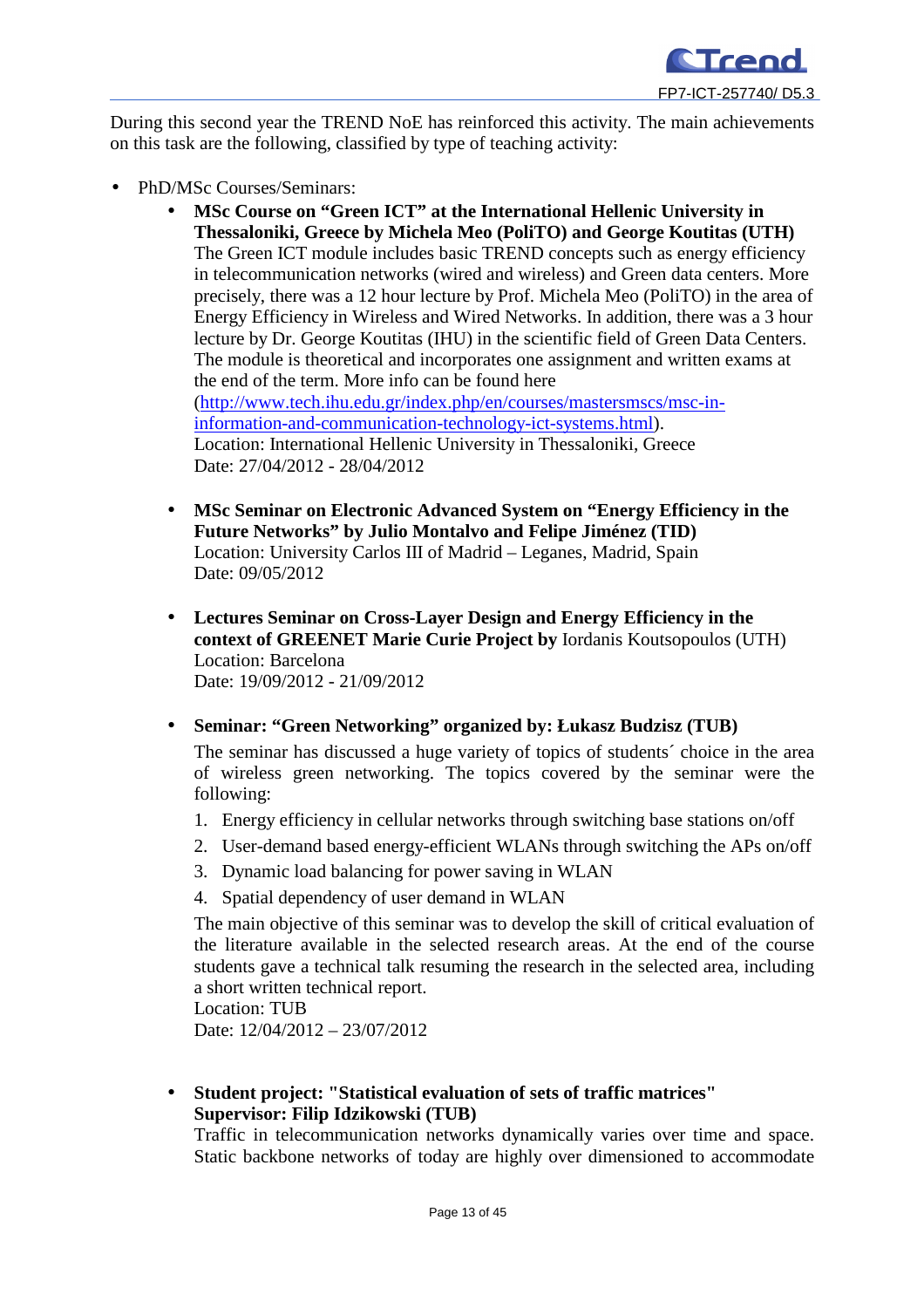

peak traffic demands. The dynamics of traffic can be used to switch off some network components to save energy in low-demand hours. The aim of this project was to evaluate dynamicity of traffic given a set of traffic matrices, where each traffic matrix corresponds to a given period of time, and each element of a traffic matrix corresponds to traffic between a pair of source and target edge routers.

We focused on temporal and spatial statistics of the sets of traffic matrices available at sndlib originating from measurements in the Abilene and Geant networks. We investigated correlation of traffic demands between different node pairs and made an attempt to classify traffic demands into classes of elephants and mice. Moreover, a superficial evaluation of the stationary of the traffic as a stochastic process was performed.

Location: TUB

Date: 13/04/2011 - 08/02/2012

• **Master Thesis: "Design of cost-minimized IP-over-WDM networks with single-path IP routing"** 

### **Supervisors: Filip Idzikowski (TUB), Michela Meo (PoliTO), Marco Mellia (PoliTO)**

The aim of the Master Thesis project was to compare the IP-over-WDM networks designed with the objectives of CapEx minimization on one hand and power minimization on the other hand under the constraint of single-path routing of IP demands over the logical topology.

An optimization model covering several network layers (from fibers installed on physical supply links up to routing of traffic demands over the logical topology) was prepared starting from the previous work performed by TUB jointly with atesio GmbH and ZIB.

Three physical supply network topologies were considered (Abilene, Gèant and Germany17). The focus was set on the smallest topology (Abilene) due to the achieved optimization gaps. The results show that the networks designed with two different objectives are comparable in terms of power consumption, installed routers and established lightpaths. The majority of the power is consumed in the IP layer, even if pessimistic assumptions about the power consumption of Optical Line Amplifiers and WDM terminals are made.

This is a joint work between TUB and PoliTO. Location: TUB, PoliTO Date: 02/03/2011 - 08/11/2011

## • **MSc Program and Research Seminar on Telematics Engineering at University Carlos III of Madrid**

Invited talk by Narseo Vallina (Computer Lab, University of Cambridge)

Title: ErdOS: The Case for Opportunistic Social Computing. Mobile devices are energy-limited. Both industry and the research community proposed solutions to overcome these limitations with relative success at different levels such as hardware, operating system and even applications. However, mobile computing is moving towards a fully centralised world in which mobile operating systems rely on the cloud to assist their local sensors (e.g. A-GPS) or even for offloading computation. Unfortunately, this paradigm is not optimal in many situations both in terms of energy cost and user experience. In this talk, we will overview some of the techniques used to save energy on mobile devices, the cost of accessing hardware resources either locally or remotely, and an alternative and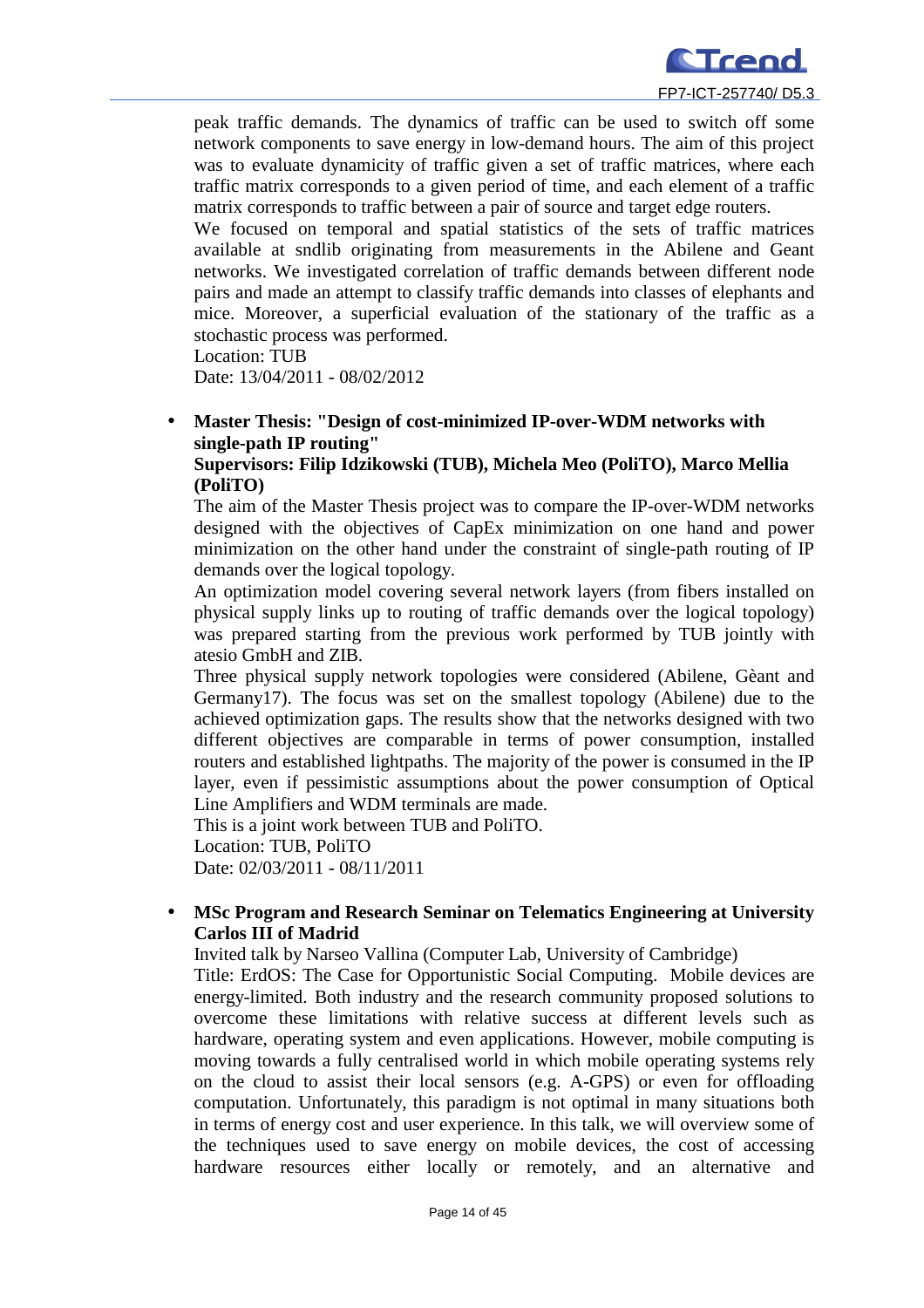

complementary model based on opportunistic computing concepts to overcome today's limitations.

Related Papers >> http://ieeexplore.ieee.org/xpls/abs\_all.jsp?arnumber=6157576&tag=1 http://www.cl.cam.ac.uk/~nv240/papers/held03k-vallinarodriguez.pdf Location: UC3M, Madrid, Spain Date: 22/05/2012

- Invited/Keynote/Tutorial/Panel Talks:
	- **Keynote Lecture: "Content proliferation and caching in future internet architectures" by Leandros Tassiulas (UTH)** Location: Medhocnet 2012, Agia Napa, Cyprus Date: 19/06/2012 – 22/06/2012
	- **Keynote Lecture: "Cross-layer design approaches in wireless ad-hoc networks with many-to-many information flows" by Leandros Tassiulas (UTH)** Location: International Workshop on Cross-Layer Design, Rennes, France

Date: 30/11/2011 – 01/12/2011

- **Keynote Lecture: "Effective information delivery through opportunistic replication in wireless networks" by Leandros Tassiulas (UTH)** Location: WiOpt 2012, Paderborn, Germany Date: 14/05/2012 – 18/05/2012
- **Keynote Lecture: "Stochastic models and algorithms for cooperative information delivery" by Leandros Tassiulas (UTH)** Location: Young European Queueing Theory workshop, EURANDOM, Eindhoven Date: 24/10/2011 – 26/11/2011
- **Keynote: "The key to service efficiency is context awareness" by Adam Wolisz (TUB)**  Location: 1st IEEE International Conference on Consumer Electronics - Berlin (ICCE-Berlin 2011) Date: 06/09/2011
- **Adam Wolisz (TUB) acted as chair of the session "Consumer Networks 1"**  Location: 1st IEEE International Conference on Consumer Electronics - Berlin (ICCE-Berlin 2011) Date: 06/09/2011
- **Adam Wolisz (TUB) acted as panel member at the Joint Workshop (Cross Cluster Meeting) on Energy Efficiency which has been co-organised by the EC FP7 Projects EARTH, ECONET, C2POWER and TREND** Location: Brussels Date: 06/10/2011
- **Keynote: "Do we have a Vision of the Future Wireless Networks?" by Adam Wolisz (TUB)**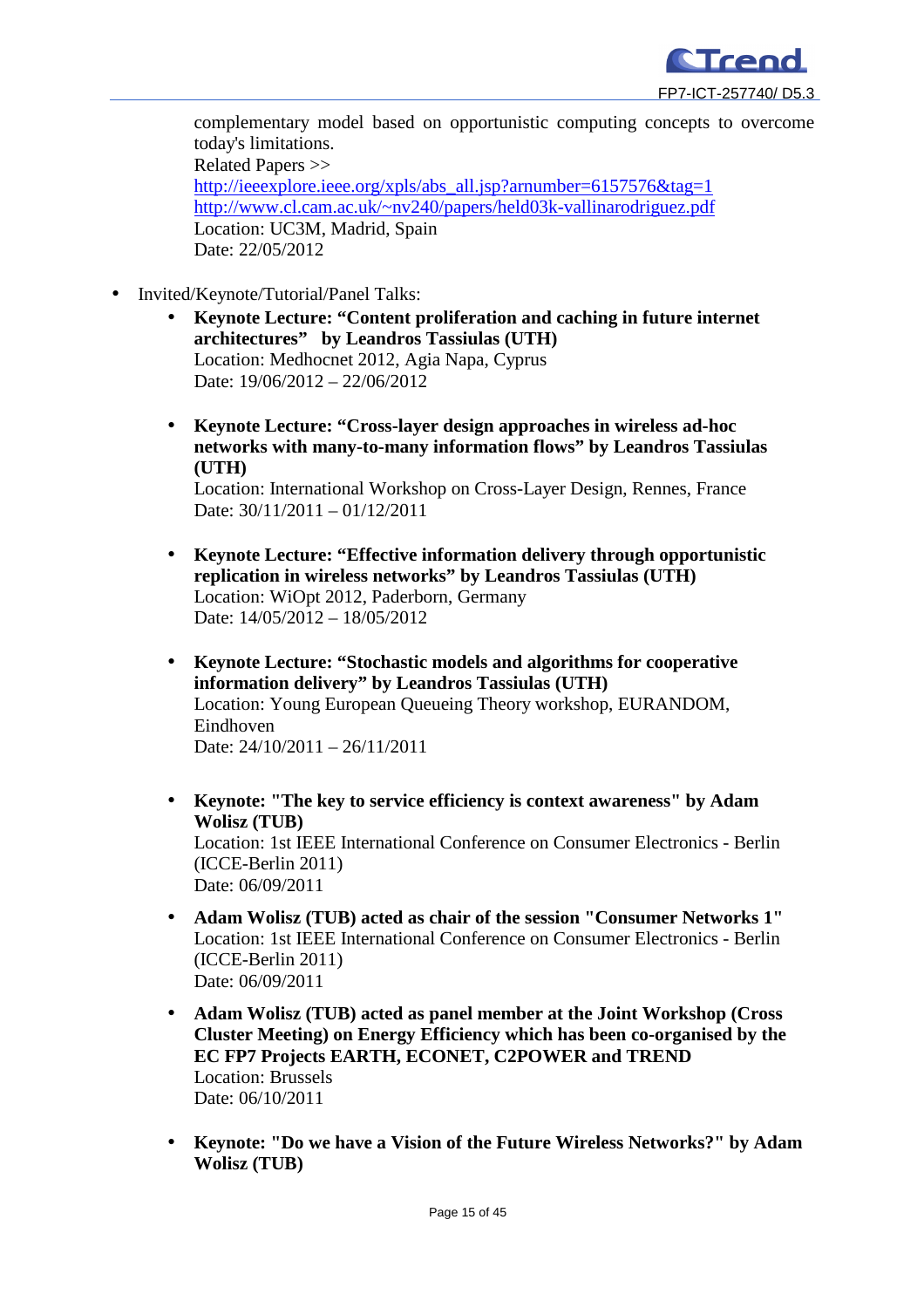

Location: UMIC Day, RWTH Aachen Date: 18/10/2011

- **Talk: "Greening Mobile Communication via Mitigation of Traffic Growth" by Adam Wolisz (TUB)** Workshop on Green Communications and Networking in conjunction with FUNEMS 2012 Location: Berlin Date: 04/07/2012 - 04/07/2012
- **Discussions relevant to TREND Adam Wolisz (TUB)**  Location: NEM Summit 2011, Torino Date: 22/09/2011 - 29/09/2011 Location: FIA Poznań Date: 24/10/2011 - 24/10/2011
- **Invited talk: "Overview on LTE" by Łukasz Budzisz (TUB)**: Location: lesswire AG Date: 12/06/2012
- **Invited Talk on Sleep Mode Effectiveness in Cellular Networks by Delia Ciullo (PoliTO) at at Energy in Communication, Information, and Cyberphysical Systems (E6) Workshop, in conjuction with Fourth International Conference on COMmunication Systems and NETworkS (COMSNETS 2012)**  Location: Bangalore, India Date: 04/01/2012
- **Invited Talk on ICT For Energy Sustainability From green networking to ZEN by Marco Ajmone Marsan (PoliTO) at Fourth International Conference on COMmunication Systems and NETworkS (COMSNETS 2012)**  Location: Bangalore, India Date: 03/01/2012 - 07/01/2012
- **Invited Talk on TREND project presentation by Marco Ajmone Marsan (PoliTO) at "Broadband Networks and Fast Internet" (RELABIRA) symposium**  Location: Faculty of Engineering at the Antonine University Baabda, Lebanon Date: 28/05/2012 - 29/05/2012
- **Invited Talk on Green Networking by Michela Meo at Workshop "Green ICT in Italy: Networks, Cloud and Power Grid"**  Location: Milano, Italy Date: 01/12/2011
- **Panel on Energy-efficient Networking: The Views of Leaders of International Research Projects organized by Marco Ajmone Marsan (PoliTO) at CCW 2011**  Location: Hyannis, USA Date: 11/10/2011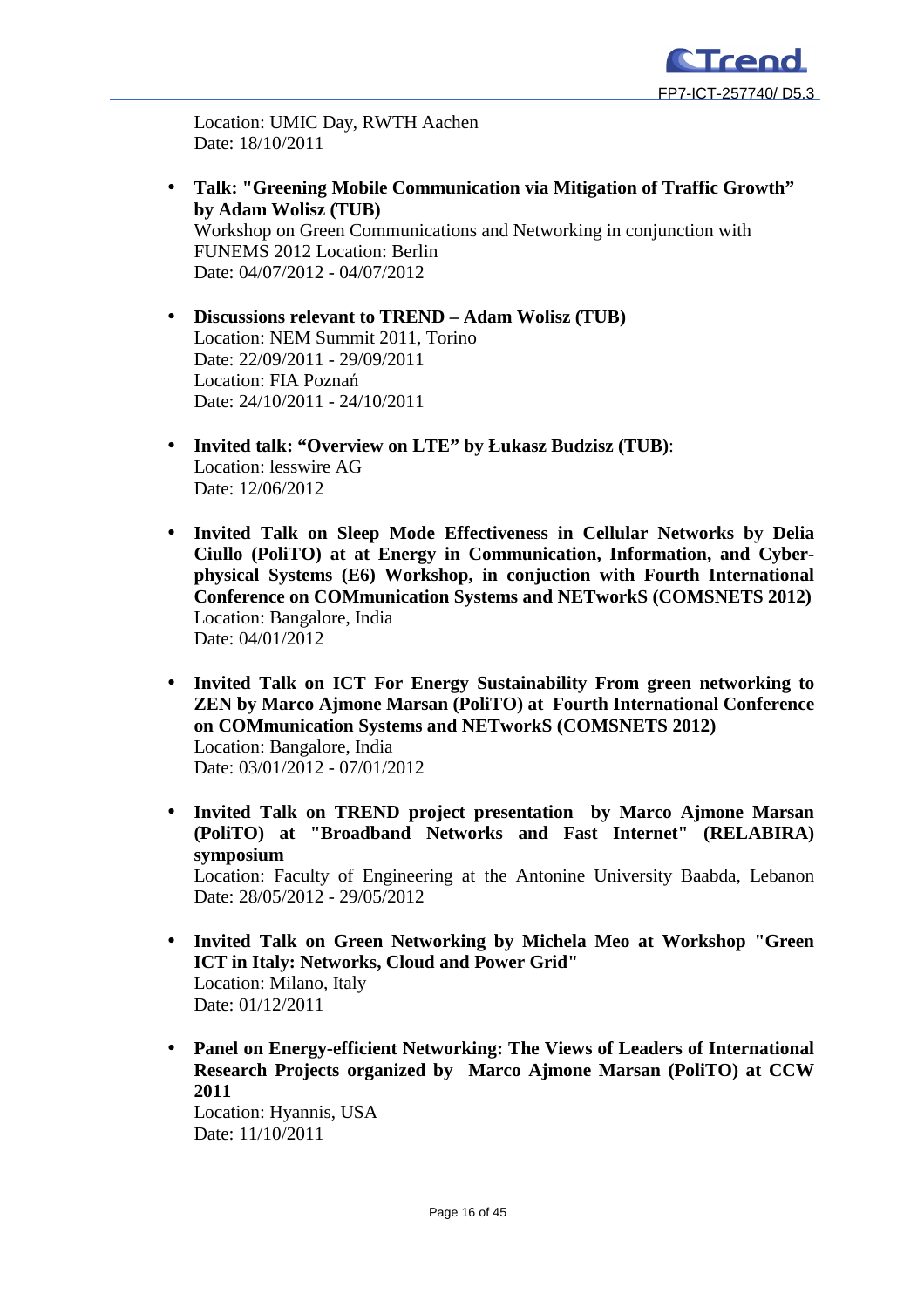

• **Keynote on Energy Efficiency and Resilience by Piet Demeester at the 8th International Workshop on Design of Reliable Communications Networks - DRCN 2011** 

Location: Krakow, Poland Date: 12/10/2011

• **Tutorial on "Green Networking"by Franco Davoli (CNIT)**  A 4-hour tutorial jointly organized with the ECONET project during the  $4<sup>th</sup>$ International Conference on Communications and Electronics – ICCE 2012 Location: Royal City of Hue, Vietnam Date: 01/08/2012 – 03/08/2012 More info available at: http://www.hut-icce.org/Tutorials.html

## 4.3 Task 5.3 - Standardization activities

Individual TREND partners are very active at different levels at relevant standardization bodies. Besides that, the TREND NoE has conducted during the second year the initiative of invited several speakers from standardization to the NoE events, mainly during the plenary meetings with the goal of spreading the standardization activities on green networking to the TREND consortium.

The main achievements on this task during the second year are the following:

*PoliTO* 

• **ITU**

Bilel Jamoussi (ITU) was invited at the plenary meeting in Gent (February 2012). More details in the agenda and presentations of that meeting available in the TREND website.

• **ETSI** 

Poster presentation on TREND project by Marco Ajmone Marsan (PoliTO) at ETSI Workshop on Energy Efficiency in Genoa Italy from 20/06/2012 – 21/06/2012

## *A-LBLF*

- Alberto Conte (ALBLF) co-authored a book chapter in the book "Green Radio Communication Networks" (Cambridge University Press). The book chapter *"Standardisation, fora, and joint industrial projects on green radio networks"* provides an extensive overview of energy saving activities in the main standardization bodies worldwide. It has been written in association with Alcatel-Lucent representative in different standardization fora. It also provides an overview of main joint projects such as FP7 EARTH, GreenTouch and NGMN Alliance.
- Alcatel-Lucent (ALU) participates to the major standardization fora (e.g. 3GPP), and is active on the thematic related to "improvement of energy efficiency of telecommunication networks". ALBLF provides support as internal consulting to ALU representatives at 3GPP and other standardization fora. In particular, in the case of 3GPP, ALU is active in working items related to Energy Savings (REL-11 Energy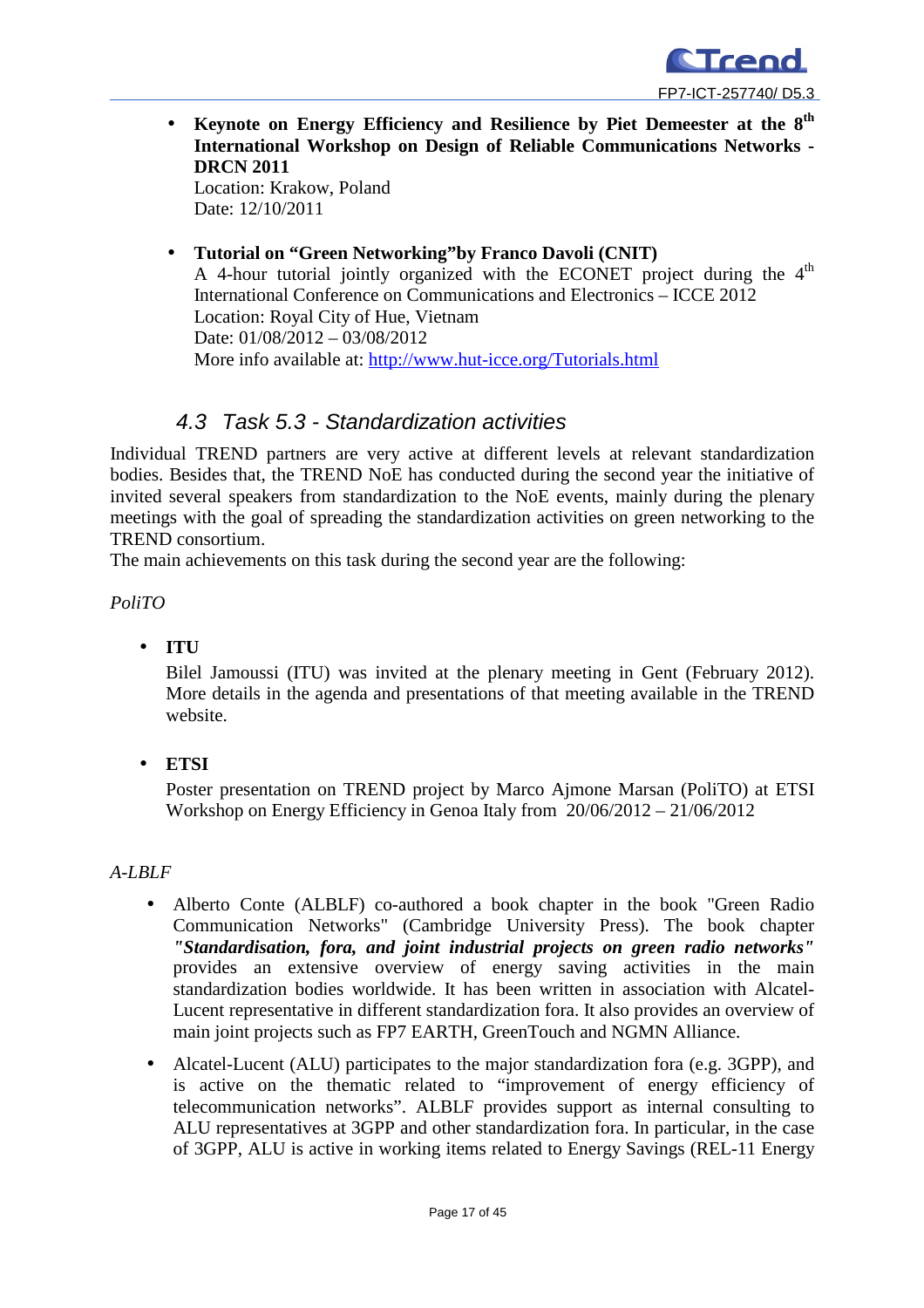

Savings WID): (i) Basic inter-RAT mechanism: CRs agreed for basic inter-RAT energy saving (LTE hotspot cell autonomous switch-off) and (ii) Selective cell switch-on: Several methods were proposed during the Rel-10 study item (TR 36.927). The UE measurements / BS probing solution has been proposed for the Rel-11 work item by KPN with support from ALU and others. More details can be found on the meeting minutes of the meetings RAN3 #76 in Prague, 21-25 May 2012 and meeting RAN3 #77 in Qingdao (China), 13-17 August 2012.

## *TID*

- • ITU-T started on December 2011 a standardization work of subwavelenght technologies, FT being involved on the issue. Both FT and TID have worked on a new version of the initial report, which comprise contributions from major equipment providers.
- FT and TID have actively collaborated in the elaboration of this ITU-T contribution about sub-wavelength technologies. This contribution is entitled as "Terms and definition for Sub-Lambda Photonically Switched Networks (SLPSN)" and tries to establish common criteria when working on optical burst switching aimed at potential power savings achievements. It is a compilation of terms and abbreviations that could be used in Sub-Lambda Photonically Switched Networks (SLPSN) Recommendations. Some of the terms that are defined for SLPSN are: the types of nodes and their functionality, different technologies that can be used, the types of implementation, different mechanisms for content resolution and so on. This work will be presented on September 2012 in the ITU-T. Once the contribution is agreed on ITU-T, further work in the IETF regarding the control plane for subwavelength technology is planned. This work will extend an IETF draft (draftgonzalezdedios-subwavelength-framework-00).

*FT*

- FT has initiated a document on sub-lambda photonic switching networks at ITU T (SG 15, contribution 1527) Standardization of optical switching (photonic sublambda switching).
- FT has initiated a document "Proposals of common requirements for low power consumption in Optical Access Networks" at FSAN (linked to ITU-T Q2 SG15) where the intention would be to i) show the operators interest in that direction, ii) Edict guidelines for implementers so that they know the conditions for being acceptable, iii) publish our performance spreadsheet in order to be able to predict the consumption whatever the use cas, iv) gives rules for easy common testing
- FT contributed to the organization of the first ETSI Workshop on Energy Efficiency, which took place on 20-21 June 2012, in Genoa, Italy.

*TUB*

• IETF-draft: T. Ayar, B. Rathke, L. Budzisz, A. Wolisz (TUB):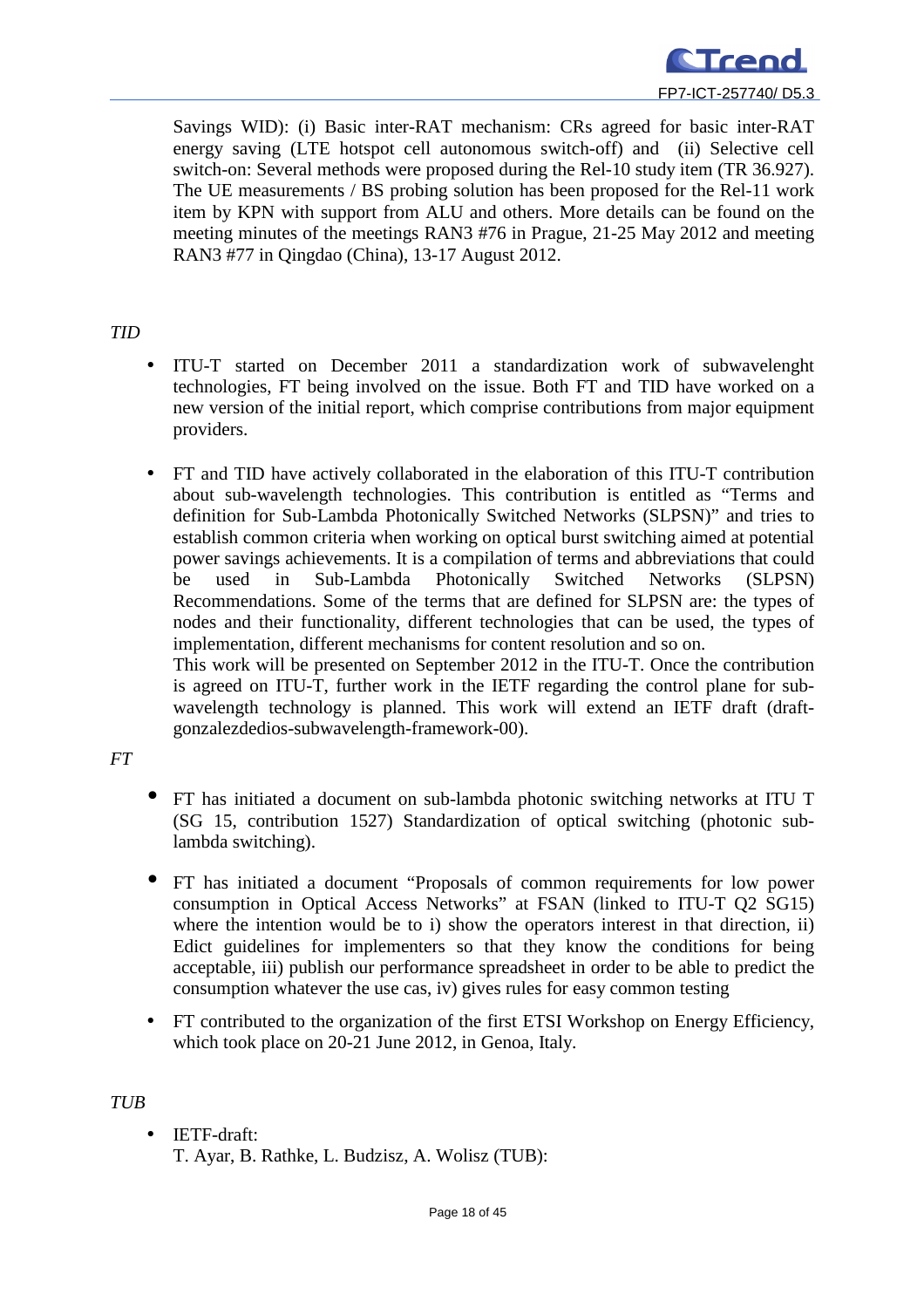

A Transparent Performance Enhancing Proxy Architecture To Enable TCP over Multiple Paths for Single-Homed Hosts, February 17, 2012. http://tools.ietf.org/html/draft-ayar-transparent-sca-proxy-00 Presented at the  $83<sup>rd</sup> IETF meeting in Paris.$ 

## *UTH*

• Participation to **ITU-T Standardization** activities in the area **of M2M Service Layer for Smart Grids** 

## 4.4 Task 5.4 – External relations

TREND external relations are built on several directions. One of them is within the  $7<sup>th</sup>$  FP of the EC where there are several projects in the area of green networking (EARTH, GREENET, ECONET, C2POWER…). TREND NoE has established strong links with these projects by inviting and key researchers from them to the plenary meeting and workshops. Several presentation of TREND NoE took place in the meeting of other projects.

Other example of external relations are based in the Collaborative Institutions that have been actively joining the TREND consortium, the links with the Industry and with other research projects at national and international levels.

The detailed list of external relations for each TREND partner is the following:

#### *PoliTO*

- Interaction with **GreenTouch** (Michela Meo participated in the GreenTouch plenary meeting in Seattle, USA from 15/11/2011 to 17/11/2011 and she gave a Talk online to the GreenTouch meeting held in Dallas from 04/06/2012 to 04/06/2012.
- Flavio Cucchietti from **Telecom Italia** was invited at the plenary meeting in Gent (Feb.2012) and gave the following talk: Efficient and sustainable ICT - Time for coordinated action.
- Interactions with **EARTH, ECONET, C2POWER, CHRON, STRONGEST, FIT4Green, IC0804, GREENET, EFFICIENT** have been established. Representatives from STRONGEST and GREENET attended the Plenary Meeting in Gent (Feb 2012). Some interactions were established with the project EFFICIENT (national project funded by the Italian Ministery of Education and Research). It involves five Italian University, incl. PoliTO.
- Michela Meo participated in the **Future Networks 8th FP7 Concertation meeting** and Workshop on "Green Networks" (cross cluster meeting) in Bruxelles from 06/10/2011 to 07/10/2011.
- **IEEE Computer Society Special Technical Community on Sustainable Computing**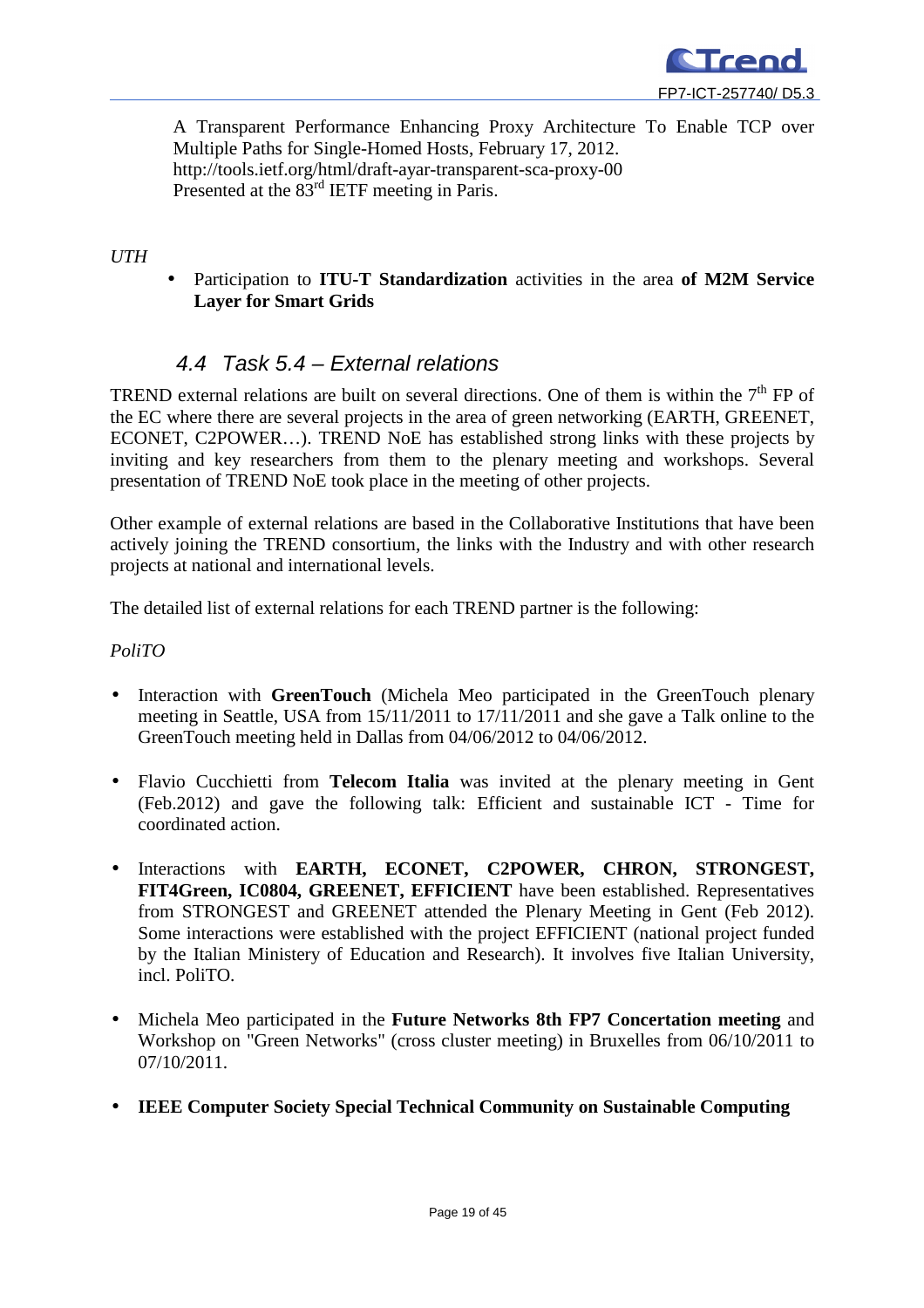

Links were established with the IEEE STCSC (http://stc-sustainable-computing.ieee.net/) and with the **Technical Subcommittee on Green Communications and Computing (TSGCC).** 

## *A-LBLF*

- Alberto Conte presented the Green 3G Femtocell prototype (experimental platform developed with the support of TREND project) to **Orange**. Presentation to CMCC planned during Q3 2012.
- Alberto Conte presented the Green 3G Femtocell prototype (experimental platform developed with the support of TREND project) to **Telefonica**.

#### *HWDU*

HWDU has been actively involved in **GreenTouch** activities. For instances: participation to the GreenTouch working groups conference calls and discussions, GreenTouch member meetings in Seattle (Nov. 2011) and Dallas (Jun. 2012).

### *TUB*

- TUB discussed with **Enterasys** power saving schemes for dense WLAN environments, as well as mechanisms for dynamic channel allocation for WLAN APs.
- Invited talk on LTE in the **Lesswire** company that covered also aspects of energy saving in LTE networks. Possible future cooperation in this area was discussed.
- TREND relations with Collaborative Institutions (CI): Dr. Christoph Lange from Deutsche Telekom Laboratories acted as reviewer for D3.3 edited by TUB.

#### *EPFL*

• **IBM China** / Low Power Designs and Implementation for IOT Wireless Networks: This is a project with IBM SUR department in China. The objective is to develop methods for saving energy on mobiles and on the radio access part of wireless networks. This collaboration will focus on developing and implementing methods for saving energy on mobiles and on the radio access part of wireless networks, such as wireless telecommunications networks and oil pipelines equipped with wireless sensors. Specifically, to develop low power strategies for controlling the simultaneous use of multiple connections and at the same time prevent undesirable global effects. EPFL will implement the corresponding algorithms on the IBM developed Wireless Network Cloud POC system.

## *A-LBLF*

• ALBLF presented the TREND NoE to the GREENET 2nd Plenary Meeting on November 21st in Elancourt (France). GREENET is an Initial Training Network (ITN) Marie Curie project that is focused on the analysis, design, and optimization of energy efficient wireless communication systems and networks. We also took the chance to discuss possible TREND+GREENET joint activities. The first priority would be to co-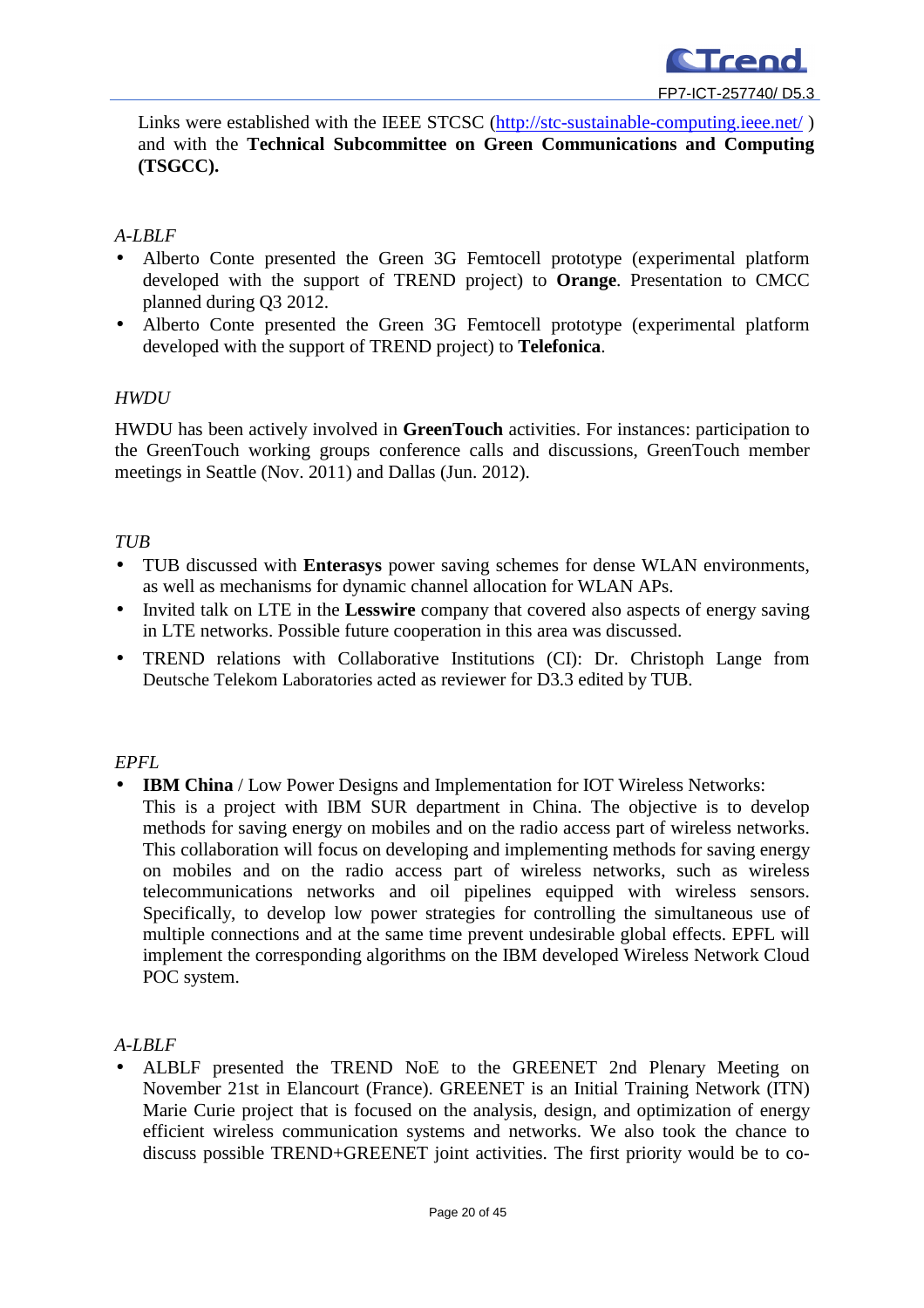

organize an industry event (workshop, school...) during 2012.

• **IEEE Technical SubCommittee on Green Communications & Computing (TSCGCC)**:

Alberto Conte and Chung Shue Chen have joined the IEEE TSCGCC.

- **TSCGCC SIGGCN** Chung Shue Chen joined the TSCGCC SIG on Green Cellular Networks (SIGGCN)
- **TREND NoE was present at the Bell Labs Open Days 2012.** Bell Labs Open Days is the annual event organised by Bell labs (France) open to internal and external (selected) visitors such as MNOs. The 2012 event took place in Villarceaux, France, 23/05/2012 - 25/05/2012. The Green 3G Femto (TREND protoytpe) was demoed and a poster of TREND project was also shown and presented. The TREND NoE was represented by: Veronique Capdevielle, Chung Shue Chen, Alberto Conte, Ivaylo Haratcherev

## *HWDU*

• HWDU is also a partner of EU CHRON project. Research results from TREND project have been presented and discussed at CHRON project meetings.

## *FT*

• Energy focus group of the **French Laboratory of Excellence Comin-labs**: Esther Le Rouzic has presented TREND to the Energy focus group the French Laboratory of Excellence Comin-labs. 30 researchers from Brittany (ENSSAT, Télécom Bretagne, INSA Rennes, mines Nantes, INRIA) participated to this meeting.

## *UC3M*

- UC3M was representingTREND consortium in the 4<sup>th</sup> EU-JapanSymposium the "New **Generation Network" and the "Future Internet"** in Tokio on 19 January 2012. Carmen Guerrero gave the keynote on Green Content Distribution.
- **MEDIANET** Integration of Next Generation Multimedia Services in the Internet of the Future - www.medianet-cm.es. Project funded by the Department of Education, Regional Government of Madrid (Consejería de Educación, Comunidad de Madrid). The partners involved in the project are: NETCOM Research Group from University Carlos III of Madrid, DSA Research group from Universidad Complutense de Madrid, Institute IMDEA Networks, GIST Research Group from Universidad de Alcalá de Henares. Duration: January 2010 - December 2013.
- **Energy-Efficiency Content Distribution.** University Carlos III of Madrid (UC3M) and the Institute IMDEA Networks are collaborating in a new project funded by the Ministery of Science and Innovation in 2011 with a total duration of three years. The collaboration is in the field of energy efficiency in content distribution.

*CNIT*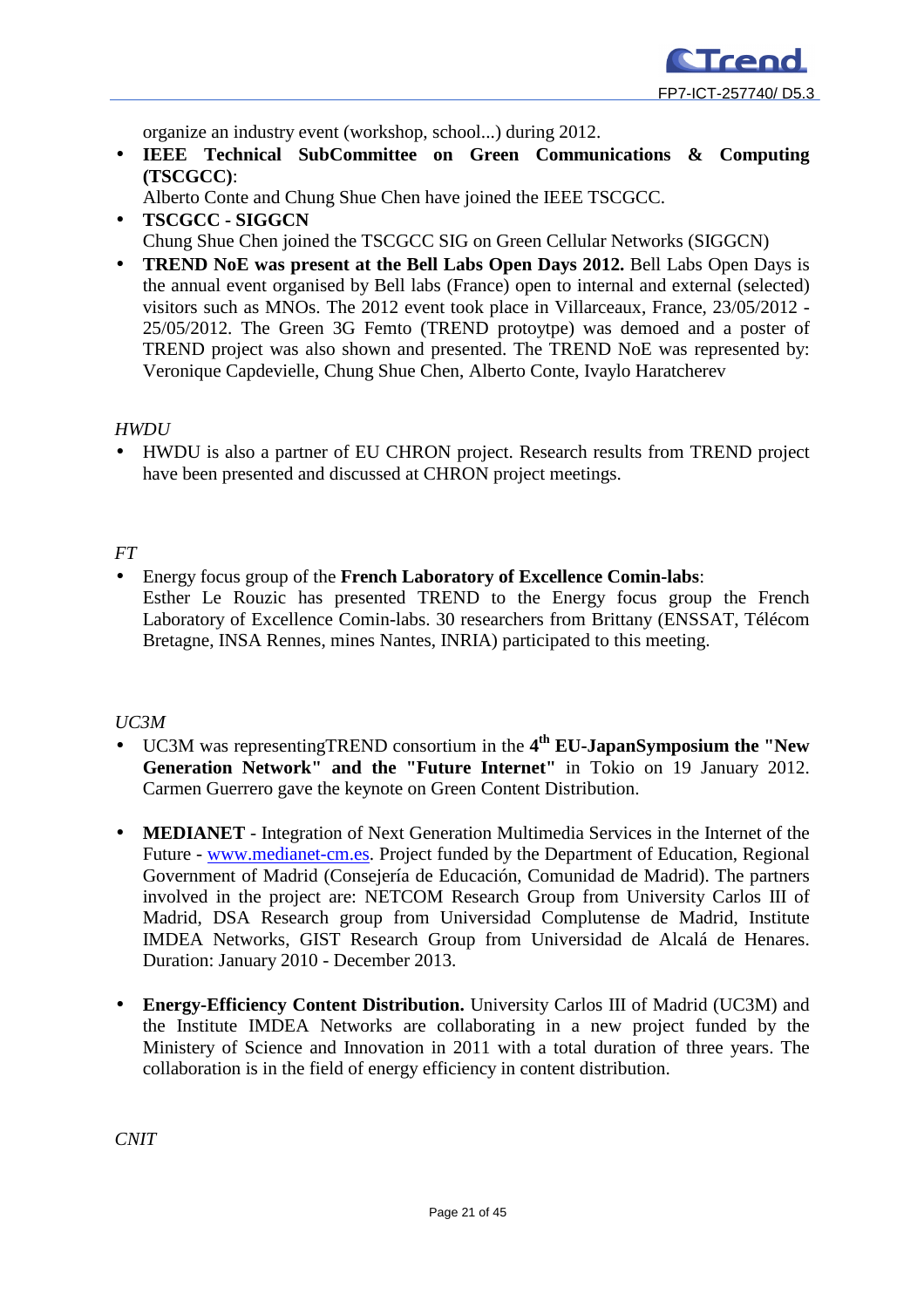

- CNIT is the coordinator of the **ECONET project**, a 3-year IP project (Oct 2010 Sep 2013) co-funded by the European Commission under the Framework Programme 7 (FP7). ECONET aims at studying and exploiting dynamic adaptive technologies (based on standby and performance scaling capabilities) for wired network devices that allow saving energy when a device (or part of it) is not used. Cross-fertilization activities between TREND and ECONET have been constantly carried out by CNIT.
- **Workshop on "Green Networks" (cross cluster meeting).** Raffaele Bolla and Stefano Buzzi attended the cross cluster meeting organized by the European Commission in Brussels on 06/10/2011 - 06/10/2011.
- Raffaele Bolla and Stefano Buzzi attended both the Future Networks 8th FP7 Concertation meeting in Bruxelles on 06/10/2011 and the 9th meeting in Bruxelles from 13/02/2012 to 14/02/2012.

### *IBBT*

- Interaction with **GreenTouch** at the plenary meetings in Seattle (November 2011) and Dallas (June 2012).
- Participation in the **STRONGEST** FP7 project, with a focus on energy-efficiency.

## 4.5 Task 5.4 – Editorial activities

TREND partners play important roles in the editorial boards of the most prestigious journals and magazines, and in the technical program and steering committees of the best conferences covering networking topics. These editorial activities can significantly contribute to improve the visibility of TREND in the international technical community. On a regular basis, the TREND project will disseminate to key publication venues including the top international journals and conferences in the field. Appendix 2 includes a full list of second year TREND publications.

One of the main achievements in the editorial task is the final publication of the **Special Issue on Energy-Efficient Networking of the IEEE Internet Computing Magazine officially published by February 2013.** 

During the second year, other main achievements in the editorial task are the followings:

*PoliTO* 

## • **IEEE Globecom 2012**

Orlando, Florida, 03/12/2012 – 07/12/2012 TPC: Luca Chiaraviglio, TPC Member - Symposium on Selected Areas in Communications - Track on Green Communication Systems and Networks

- **IEEE ICC 2012 Workshop on Green Communications and Networking** Ottawa, Canada, 10/06/2012 - 15/06/2012 TPC: Michela Meo (TPC member)
- **IEEE ICC 2012 Workshop on Cognitive Radio and Cooperation for Green Networking**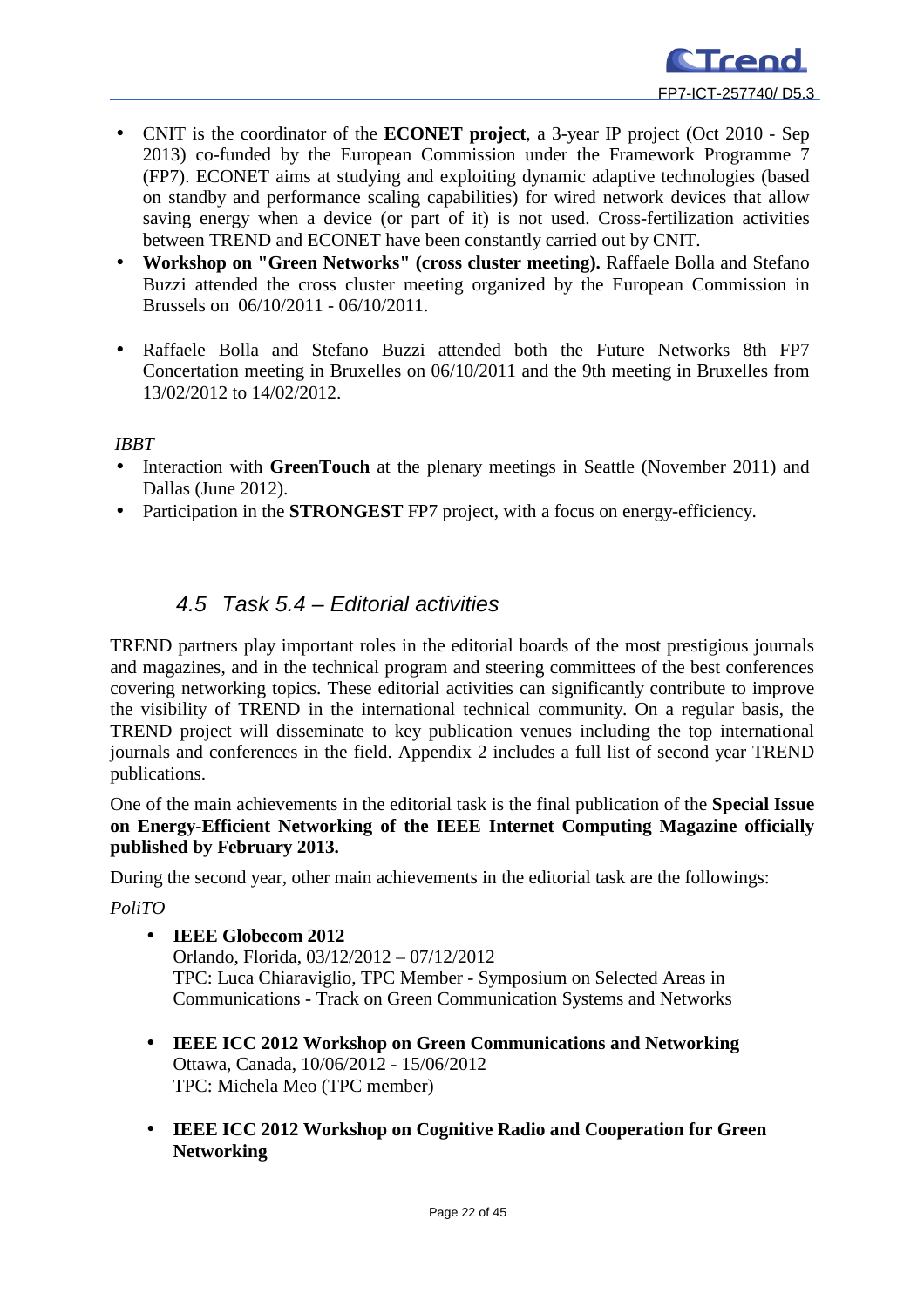

Ottawa, Canada, 10/06/2012 - 15/06/2012 TPC: Michela Meo (PoliTO), TPC member

- **e-energy conference**  Madrid, 09/05/2012 - 11/05/2012 TPC: Michela Meo (PoliTO), TPC member
- **IEEE INFOCOM 2012 Workshop: Green Networking and Smart Grid** Online Orlando, USA, 30/03/2012 - 30/03/2012 TPC: Michela Meo (PoliTO) (TPC co-chair) and other TREND people involved in TPC
- **2011 IEEE Online Conference on Green Communications** Online Conference, 26/09/2011 - 29/09/2011 TPC: Michela Meo (PoliTO), TPC member and TPC Co-chair; Marco Ajmone, General Co-Chair

### *A-LBLF*

- **IEEE GLOBECOM 2012**  Anaheim, CA, USA, 03/12/2012 - 07/11/2012 TPC: Chungshue Chen TPC member
- **ICCT 2012 ()**  Chengdu, 09/11/2012 - 11/11/2012 TPC: Chungshue Chen TPC member
- **2012 IEEE Online Conference on Green Communications** online, 25/09/2012 - 28/09/2012 TPC: Alberto Conte, TPC member
- **2012 IEEE Online Conference on Green Communications** online, 25/09/2012 - 28/09/2012 TPC: Ivaylo Haratcherev TPC member
- **Future Network & Mobile Summit 2012** Berlin, 04/07/2012 - 06/07/2012 TPC: Alberto Conte, TPC member
- **IEEE VTC 2012** Yokohama, Japan, 06/05/2012 - 09/05/2012 TPC: Chungshue Chen, TPC member
- **IEEE WCNC 2012**  Paris, France, 01/04/2012 - 04/04/2012 TPC: Chungshue Chen, TPC member
- **IEEE ICNC 2012** Maui, Hawaii, USA, 30/01/2012 - 02/02/2012 TPC: Chungshue Chen, TPC member)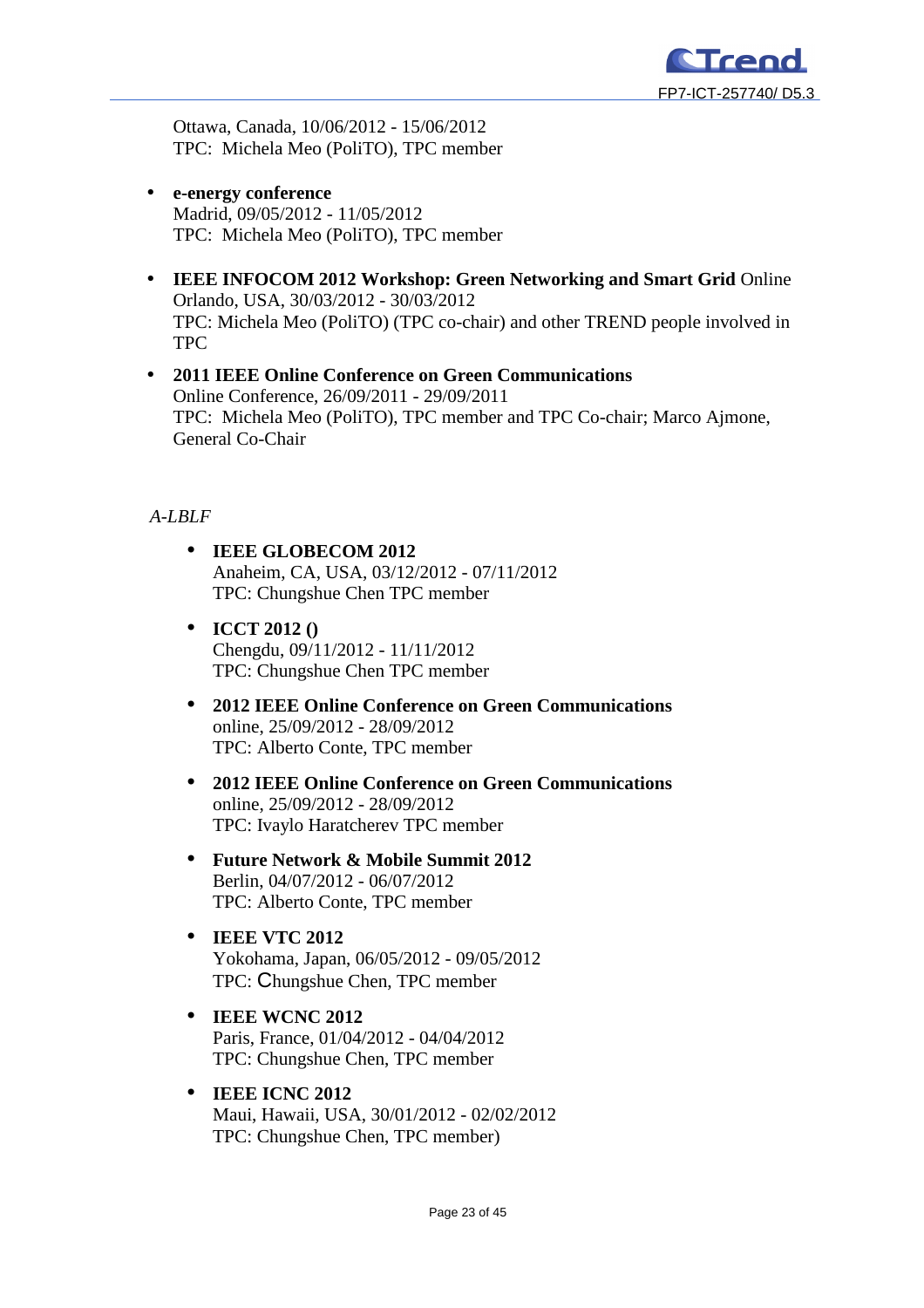

• **IEEE CCNC 2012**  Las Vegas, NV, USA, 14/01/2012 - 17/01/2012 TPC: Chungshue Chen, TPC member

• **IEEE Globecom2011** Houston, USA, 05/12/2011 - 09/12/2011 TPC: Chungshue Chen, TPC member

## *HWDU*

• **IEEE Globecom 2012**  Orlando, Florida, 03/12/2012 - 07/12/2012 TPC: Yabin Ye, TPC member of Optical Networks and Systems Symposium

• **IEEE International Conference on Communications (ICC 2012) workshop on Telecommunications: From Research to Standards** Ottawa, Canada, 10/06/2012 - 11/06/2012 TPC: Yabin Ye, TPC member

### • **IEEE Globecom2011**

Houston, USA, 05/12/2011 - 09/12/2011 TPC: Yabin Ye (TPC member of Optical Networks and Systems (ONS) Symposium)

*FT*

- **European Conference on Optical Communications ECOC 2012**  Amsterdam, The Netherlands, 15/09/2012 - 20/09/2012 TPC: Philippe Chanclou (TPC member)
- **Photonics in Switching 2012**  Ajaccio, France, 11/09/2012 - 14/09/2012 TPC: Esther Lerouzic (General chair)
- **2012 IEEE Conference on High Performance Switching and Routing (HPSR 2012)**  Belgrade, Serbia, 24/06/2012 - 27/06/2012 TPC: Esther Lerouzic (TPC member)
- **IEEE ICC 2012 Optical Networks and Systems Symposium**  Ottawa, Canada, 10/06/2012 - 15/06/2012 TPC: Esther Lerouzic (TPC member)
- **Symposium on Broadband Networks and Fast Internet**  Baabda, Lebanon, 26/05/2012 - 27/05/2012 TPC: Esther Lerouzic (Steering committee and TPC member)
- **Symposium on Broadband Networks and Fast Internet**  Baabda, Lebanon, 26/05/2012 - 27/05/2012 TPC: Yvon Gourhant (TPC member)
- **OFC/NFOEC 2012**  Los Angeles, California, 04/03/2012 - 08/03/2012 TPC: Esther Lerouzic (Esther Le Rouzic is member of the 2012 OFC/NFOEC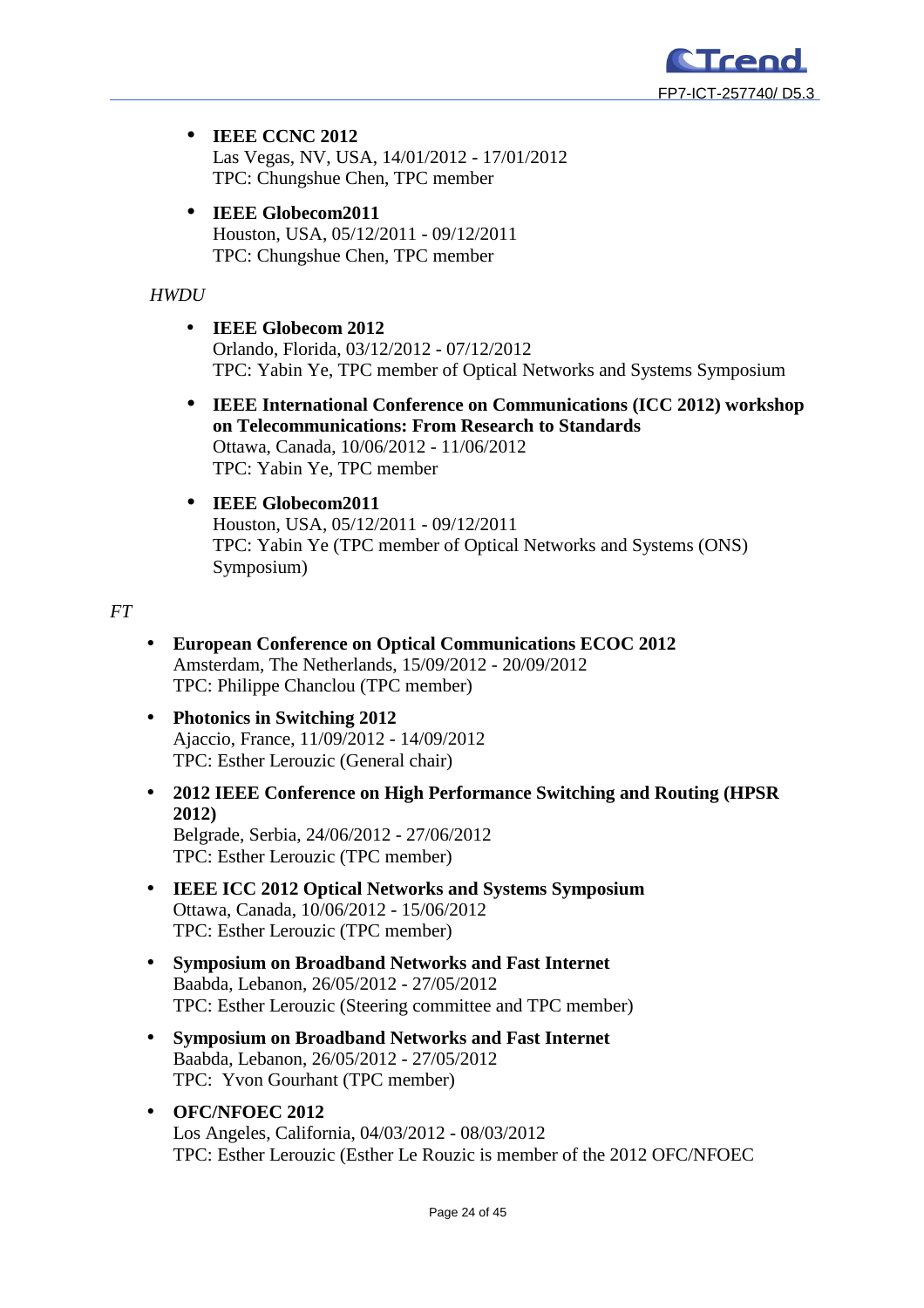

Technical Program Committee)

## *TUB*

- **1st International Conference on Smart Grids and Green IT Systems (SMARTGREENS 2012)**  Porto, Portugal, 19/04/2012 - 20/04/2012 TPC: Filip Idzikowski (TUB)
- **IEEE ICC 2012 Workshop on Green Communications and Networking** Ottawa, Canada, 15/06/2012 - 15/06/2012 TPC: Adam Wolisz (TUB)
- **2nd International Workshop on Green Computing and Renewable Energy (GCRE 2012)**  Niagara Falls, Canada, 27/08/2012 - 29/08/2012 TPC: Adam Wolisz (TUB)
- **2012 IEEE Online Conference on Green Communications (IEEE greencom)** online, 25/09/2012 - 28/09/2012 TPC: Filip Idzikowski (TUB)
- **Planned: CCNC 2013 - Green Communications and Computations (The 10th Annual IEEE CCNC- Green Communications and Computations Track)**  Las Vegas, Nevada, USA, 11/01/2013 - 14/01/2013 TPC: Adam Wolisz (TUB)
- **2nd International Conference on Smart Grids and Green IT Systems (SMARTGREENS 2013)** Aachen, Germany, 09/05/2013 - 10/05/2013 TPC: Filip Idzikowski (TUB)

## *UC3M*

- **The Third International Conference on Energy-Efficient Computing and Networking 2012 - e-Energy 2012**  Madrid - Spain, 09/05/2012 - 11/05/2012 TPC: Ruben Cuevas (Publicity Co-Chair) - Conference hosted by Institute IMDEA Networks and University Carlos III of Madrid (UC3M)
- **WONS 2012 9th International Conference on Wireless On-demand Network Systems and Services**  Courmayeur, Italy, 09/01/2012 - 11/01/2012 TPC: Ruben Cuevas (TPC Member) -
- **COMSNET Workshop on Energy in Communication, Information, and Cyberphysical Systems - E6 Workshop 2012**  Bangalore - India, 04/01/2012 - 04/01/2012 TPC: Carmen Guerrero (TPC Member)
- **The Fourth International Conference on COMmunication Systems and NETworkS - IEEE COMSNETS 2012**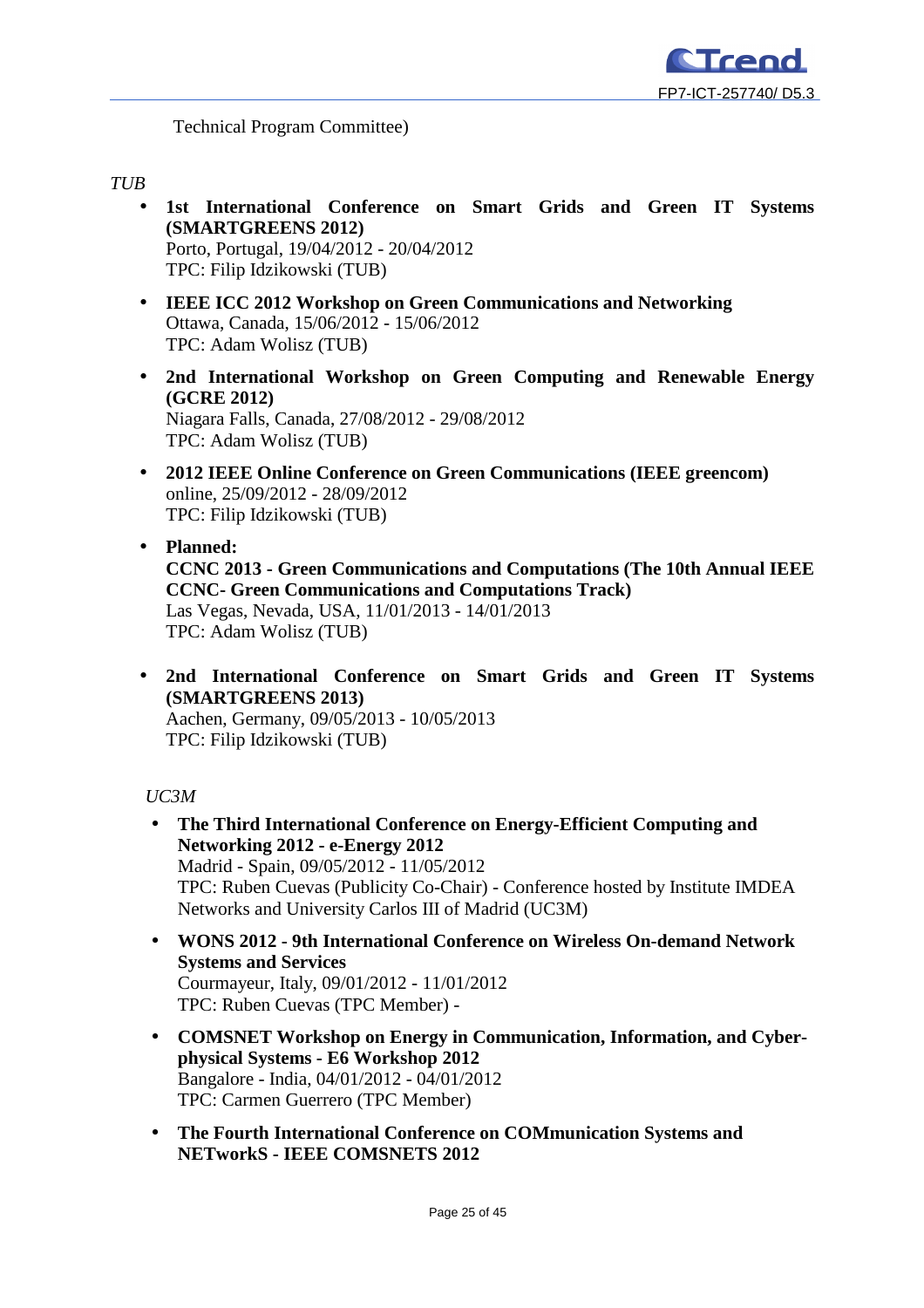

Bangalore - India, 03/01/2012 - 07/01/2012 TPC: Carmen Guerrero (TPC Member, Ruben Cuevas Publicity Co-Chair

- **17th International Conference on Computer Networks IEEE ICON 2011**  Singapore, 14/12/2011 - 16/12/2011 TPC: Ruben Cuevas (UC3M), TPC member
- **2 nd IEEE Workshop on Pervasive Group Communication IEEE PerGroup 2011**  Houston, USA, 05/12/2011 - 09/12/2011 (co-located with Globlecom 2011

*IBBT* 

• **The Second IFIP Conference on Sustainable Internet and ICT for Sustainability, (SustainIT)**  Pisa, Italy, 04/10/2012 - 05/10/2012 TPC: Bart Lannoo, TPC member

TPC: Ruben Cuevas (UC3M) TPC member

- **The Second IFIP Conference on Sustainable Internet and ICT for Sustainability, (SustainIT)**  Pisa, Italy, 04/10/2012 - 05/10/2012 TPC: Mario Pickavet, TPC member
- **4th International Workshop on Reliable Networks Design and Modeling (RNDM) RNDM 2012**  St. Petersburg, Russia, 03/10/2012 - 05/10/2012 TPC: Mario Pickavet, TPC member + co-chair
- **ECOC 2012**  Amsterdam, The Netherlands, 16/09/2012 - 20/09/2012 TPC: Mario Pickavet, TPC member
- **17th European Conference on Network and Optical Communications (NOC 2012) and 7th Conference on Optical Cabling and Infrastructure (OC&I 2012)**  Vilanova i la Geltru, Spain, 20/06/2012 - 22/06/2012 TPC: Didier Colle, TPC member
- **16th International Conference on Optical Networking Design and Modeling - ONDM 2012**  Colchester, UK, 17/04/2012 - 20/04/2012 TPC: Mario Pickavet, TPC member
- **IEEE Globecom2011 Houston, USA, 05/12/2011 - 09/12/2011**  TPC: Mario.pickavet and Piet Demeester, PC member Green Communication Systems and Networks
- **ECOC 2011 Geneva, Switzerland, 18/10/2011 - 22/10/2011**  TPC: Mario Pickavet and Piet Demeester, TPC member
- **8th International Workshop on Design of Reliable Communication Networks (DRCN 2011)**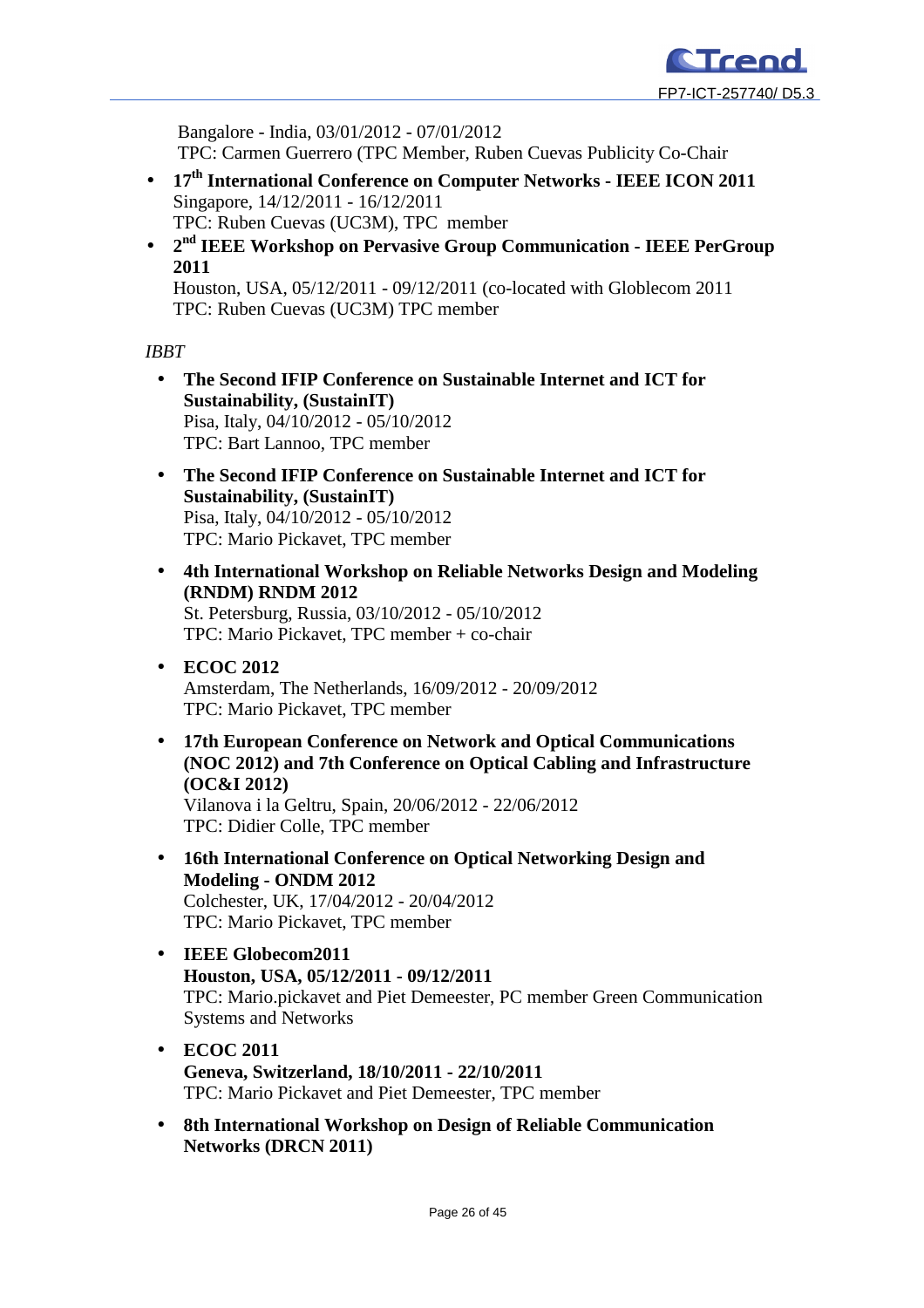

Krakow, Poland, 10/10/2011 - 12/10/2011 TPC: Didier Colle, TPC member

- **3rd International Workshop on Reliable Networks Design and Modeling (RNDM)**  Budapest, Hungary, 05/10/2011 - 07/10/2011 TPC: Mario Pickavet, TPC member
- **IEEE Online Conference on Green Communication**  Online, 26/09/2011 - 29/09/2011 TPC: Mario Pickavet, TPC member

*CNIT* 

- **Workshop on Flexible Optical Networks (FON) Colocated with Globecom 2012** Anaheim, CA, USA, 03/12/2012 - 03/12/2012 TPC: Massimo Tornatore (TPC member)
- **IEEE GLOBECOM 2012**  Anaheim, CA, USA, 03/12/2012 - 07/11/2012 TPC: Stefano Bregni (Technical Program Vice-Chair)
- **Executive Committee IEEE GLOBECOM 2012**  Houston, USA, 07/12/2011 - 07/12/2011 Attended by: Stefano Bregni
- **TPC Meeting IEEE GLOBECOM 2012**  Houston, USA, 08/12/2011 - 08/12/2011 Attended by: Stefano Bregni
- **Organizing Committee IEEE ICC 2016**  Kuala Lumpur, Malaysia, 18/01/2012 - 18/01/2012 Attended by: Stefano Bregni
- **Organizing Committee IEEE LATINCOM 2012**  Guayaquil, Ecuador, 08/02/2012 - 08/02/2012 Attended by: Stefano Bregni
- **Organizing Committee IEEE ENERGYCON 2012**  Roma, Italy, 23/12/2012 - 23/12/2012 Attended by: Stefano Bregni
- **CloudNet**  Paris, 28/11/2012 - 30/11/2012 TPC: Massimo Tornatore (TPC member)
- **CloudNet**  Paris, 28/11/2012 - 30/11/2012 TPC: Antonio Cianfrani (TPC member)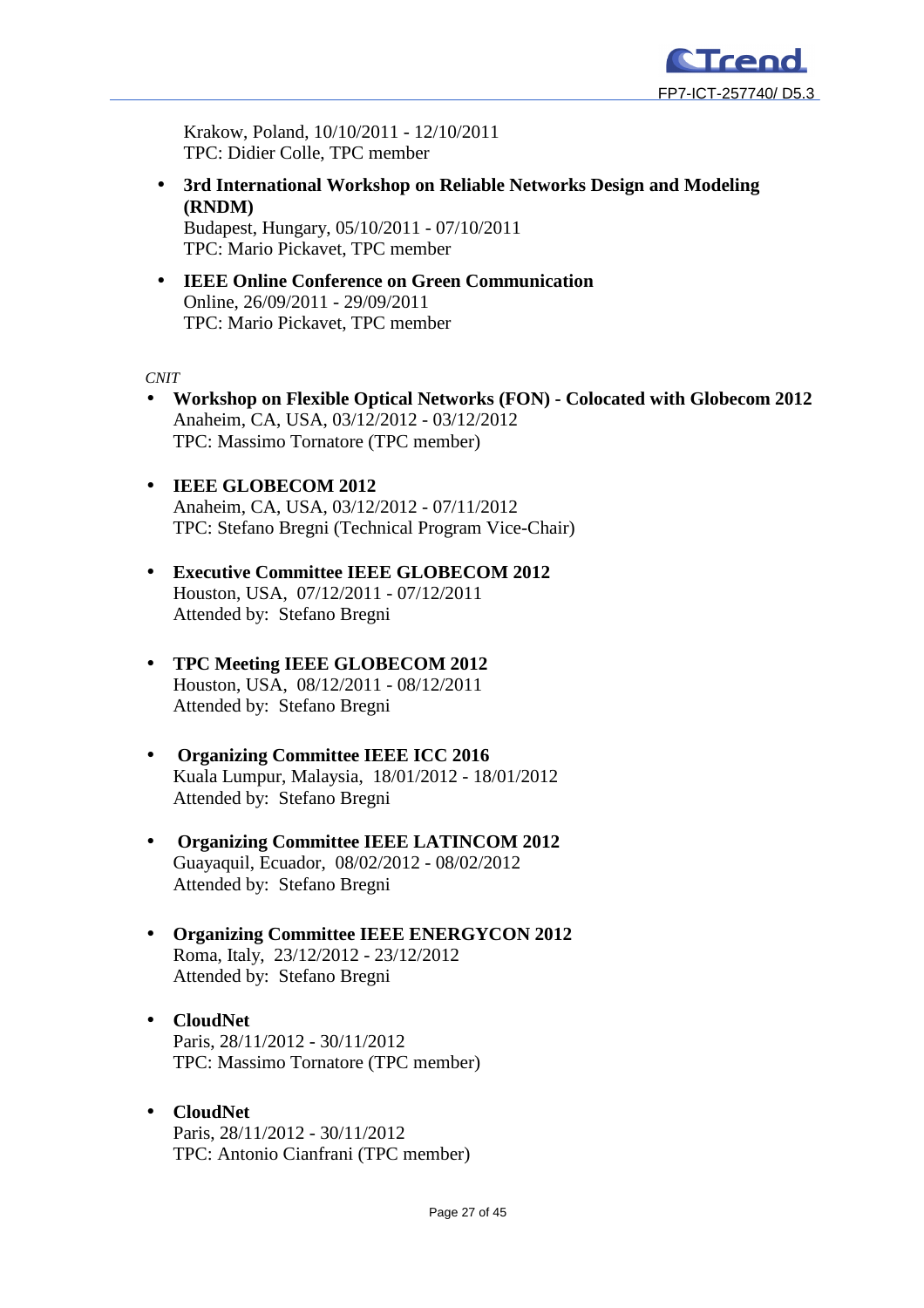

- **4th International Workshop on Reliable Networks Design and Modeling (RNDM) RNDM 2012**  St. Petersburg, Russia, 03/10/2012 - 05/10/2012 TPC: Massimo Tornatore (TPC member)
- **2012 IEEE Online Conference on Green Communications** online, 25/09/2012 - 28/09/2012 TPC: Stefano Buzzi, Antonio Cianfrani and Carla Panarello (TPC member) -
- **Photonics in Switching 2012**  Ajaccio, France, 11/09/2012 - 14/09/2012 TPC: Achille Pattavina (TPC member)
- **IEEE ENERGYCON 2012**  Florence, Italy, 09/09/2012 - 12/09/2012 TPC: Stefano Bregni (Vice-Chair for the Technical Program) -
- **The Ninth International Symposium on Wireless Communication Systems**  Paris (France), 28/08/2012 - 31/08/2012 TPC: Stefano Buzzi (TPC member)
- **2012 European Signal Processing Conference (EUSIPCO-2012)**  Bucharest, 27/08/2012 - 31/08/2012 TPC: Stefano Buzzi (TPC member)
- **2012 IEEE Conference on High Performance Switching and Routing (HPSR 2012)**  Belgrade, Serbia, 24/06/2012 - 27/06/2012

TPC: Achille Pattavina (TPC member)

- **IEEE ICC 2012 Optical Networks and Systems Symposium**  Ottawa, Canada, 10/06/2012 - 15/06/2012 TPC: Stefano Bregni (TPC member)
- **IEEE ICC 2012 Optical Networks and Systems Symposium** Ottawa, Canada, 10/06/2012 - 15/06/2012 TPC: Massimo Tornatore (TPC member)
- **Workshop on "New Trends in Optical Networks Survivability" Colocated with ICC 2012**  Ottawa, Canada, 10/06/2012 - 10/06/2012 TPC: Massimo Tornatore (TPC member)
- **IEEE INTERNATIONAL CONFERENCE ON COMMUNICATIONS ICC 2012**  OTTAWA, CANADA, 10/06/2012 - 15/06/2012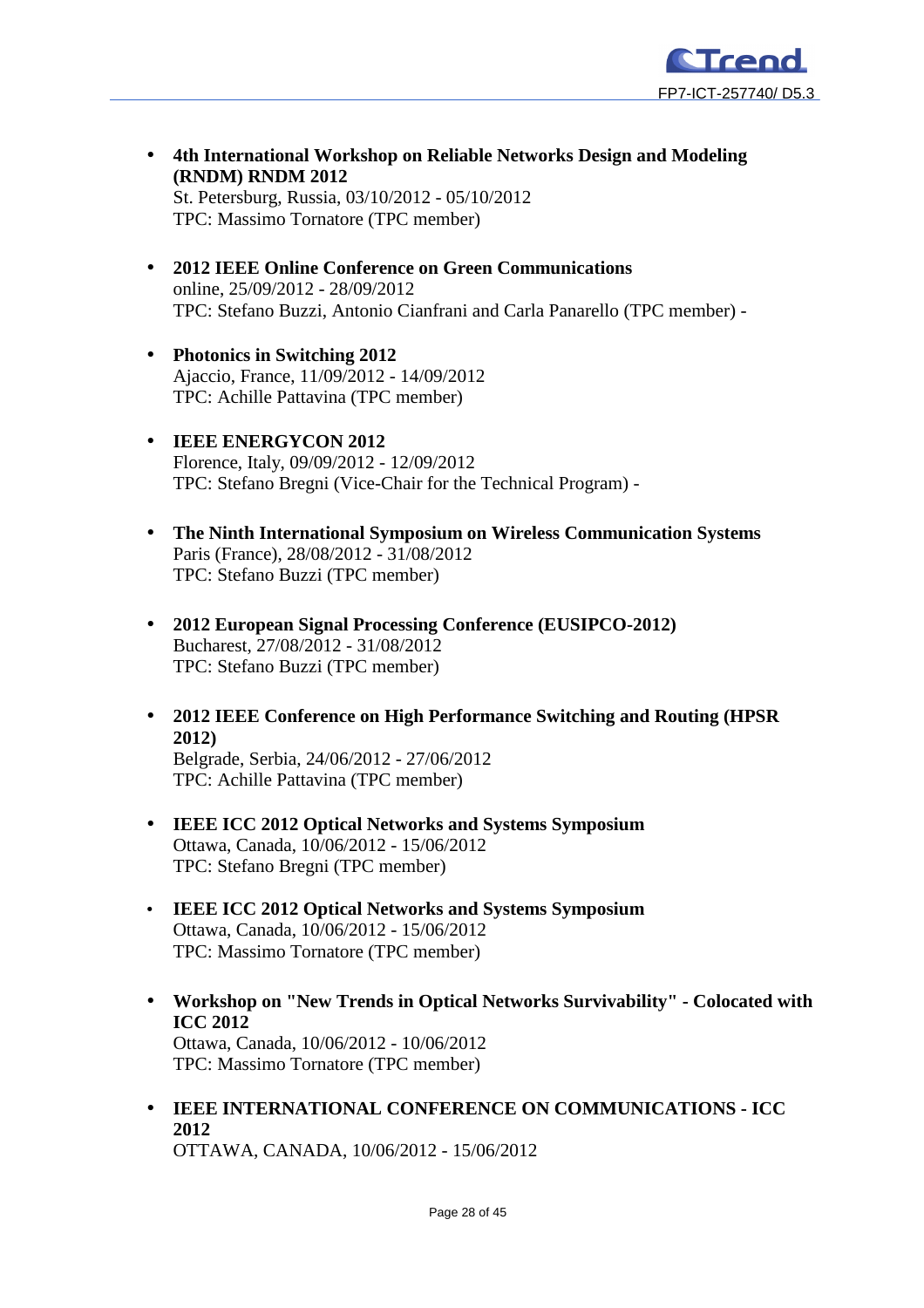

TPC: Stefano Bregni (TPC member, Symposium on Selected Areas in Communications, Access Systems and Networks Track)

• **16th International Conference on Optical Networking Design and Modeling - ONDM 2012** 

Colchester, UK, 17/04/2012 - 20/04/2012 TPC: Achille Pattavina (TPC member)

- **IEEE Globecom2011**  Houston, USA, 05/12/2011 - 09/12/2011 TPC: Stefano Bregni (TPC member) - Symposium on Selected Areas in Communications, Green Networks and Systems Track
- **Selected Areas in Communications Symposium Green Communication Systems and Networks Track at GLOBECOM 2011**  Houston, TX, 05/12/2011 - 09/12/2011 TPC: Achille Pattavina (TPC member)
- **IEEE LATINCOM 2011**  Belém, Pará, Brazil, 24/10/2011 - 26/10/2011 TPC: Stefano Bregni (Technical Program Co-Chair)
- **2011 IEEE Online Conference on Green Communications** Online Conference, 26/09/2011 - 29/09/2011 TPC: Stefano Buzzi and Raffaele Bolla, TPC member

## *EPFL*

- **The 31st Annual IEEE International Conference on Computer Communications IEEE Infocom 2012**  Orlando, Florida, 25/03/2012 – 30/03/2012 TPC: Ramin Khalili
- **The 3rd SIGCOMM/ACM E-Energy 2012**  Madrid, 09/05/2012 – 11/05/2012 TPC : Prof. Le Boudec
- **IEEE INFOCOM workshop: green networking and smart green 2012** Orlando, Florida, 25/03/2012 – 30/03/2012 TPC: Prof. Le Boudec
- **The Third IEEE SmartGridComm 2012**  Taiwan, 05/11/2012 – 08/11/2012 TPC: Prof. Le Boudec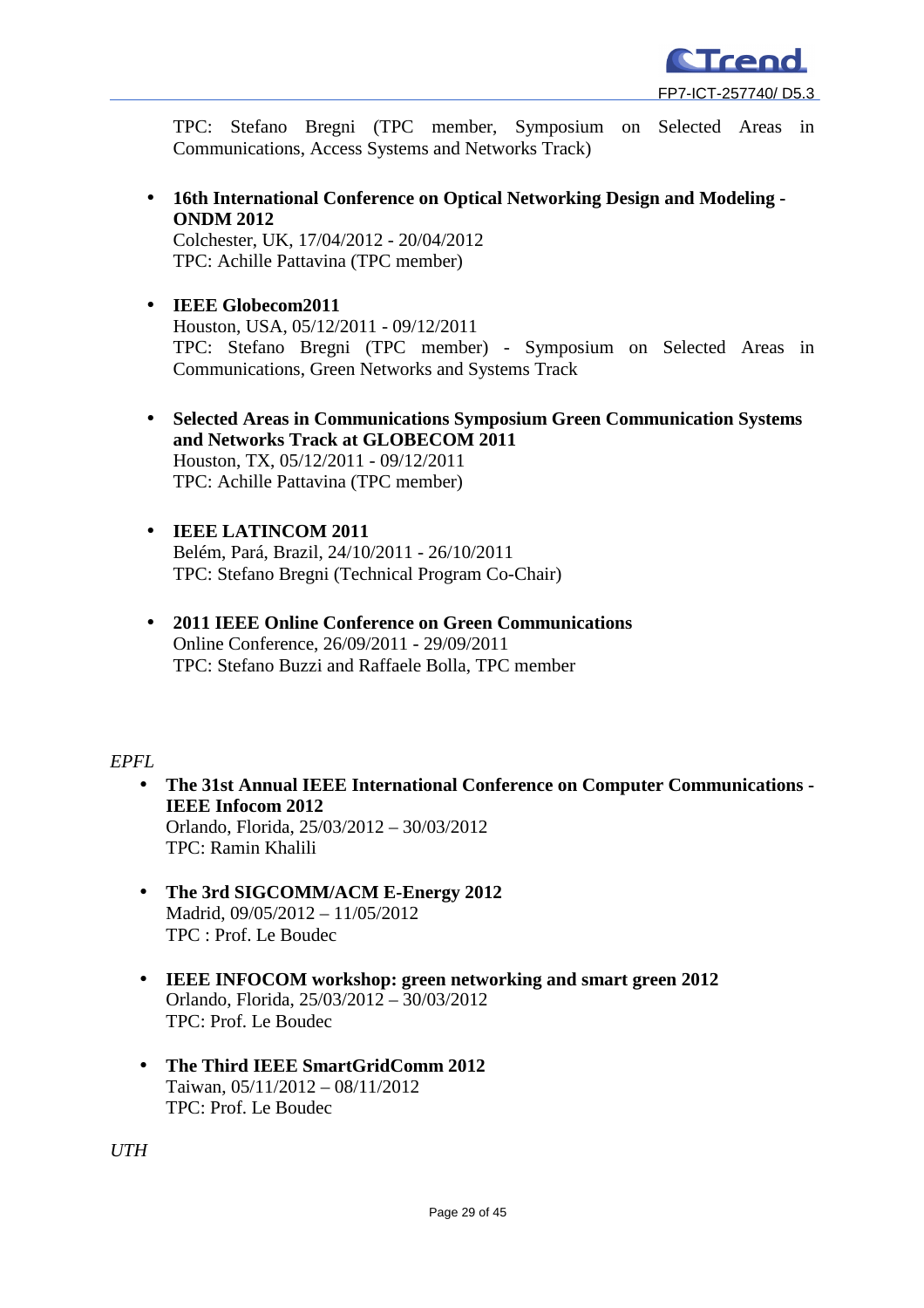

## • **The Third IEEE SmartGridComm 2012**  Taiwan, 05/11/2012 – 08/11/2012 TPC: L. Tassiulas, TPC Co-Chair, I. Koutsopoulos, G. Koutitas, TPC member

• **IEEE GreenComm 2012**  Online, 26/09/2012 – 28/09/2012 TPC: G. Koutitas, TPC member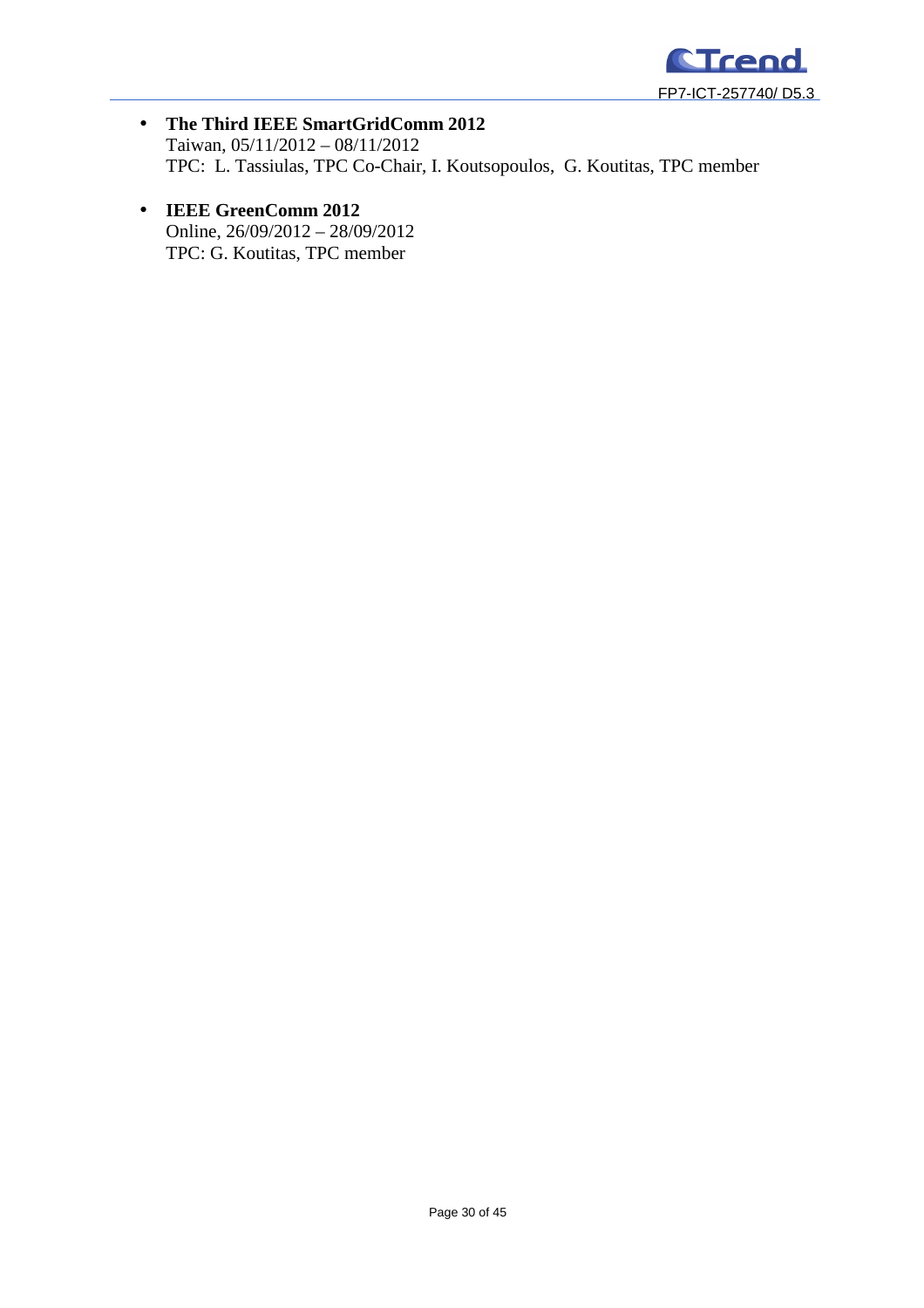

## **5. List of WP5 deliverables**

| <b>Delive</b><br>rable<br>$N^{\rm o}$ | <b>Deliverable Title</b>                                                            | <b>Leader</b> | <b>Estimated</b><br>indicative<br>person-<br>months | <b>Nature</b> | <b>Dissemin</b><br>ation<br><b>Level</b> | <b>Delivery date</b> |
|---------------------------------------|-------------------------------------------------------------------------------------|---------------|-----------------------------------------------------|---------------|------------------------------------------|----------------------|
| D5.1                                  | Detailed WP5<br>dissemination activities<br>plan                                    | UC3M          | 5                                                   | $\mathbf R$   | PU                                       | M <sub>3</sub>       |
| D <sub>5.2</sub>                      | First yearly WP5 report<br>and updated activity<br>plan                             | UC3M          | 10.00                                               | $\mathbf R$   | PU                                       | M <sub>12</sub>      |
| D5.3                                  | Second yearly WP5<br>report and<br>updated activity plan                            | UC3M          | 10.00                                               | R             | PU                                       | M24                  |
| D <sub>5.4</sub>                      | Final WP5 report,<br>including a<br>roadmap towards<br>energy-efficient<br>networks | UC3M          | 12.00                                               | $\mathbf R$   | PU                                       | M36                  |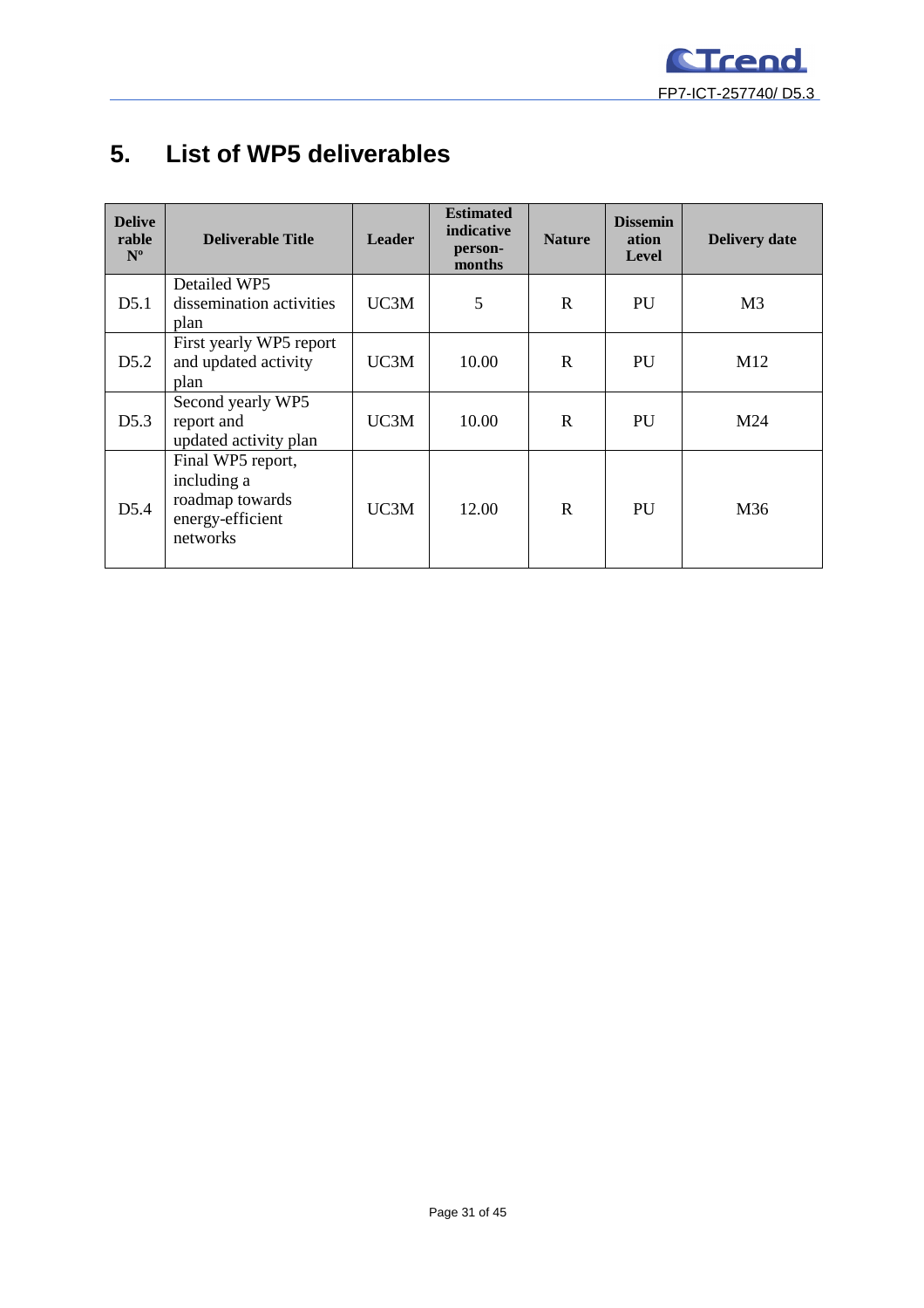

## **6. List of WP5 milestones**

| <b>Deliver</b><br>able N° | <b>Milestone name</b>                                                                                                             | <b>Leader</b> | <b>Delivery</b><br>date | <b>Comments</b>                                                                                                               |
|---------------------------|-----------------------------------------------------------------------------------------------------------------------------------|---------------|-------------------------|-------------------------------------------------------------------------------------------------------------------------------|
| MS1                       | Kickoff meeting;<br>consolidation of the first<br>set of IRAs and JEAs to<br>be activated                                         | PoliTO        | M1                      | Status: closed, done.<br>Kickoff meeting organized in October<br>$(M2)$ .                                                     |
| MS5                       | Project technical<br>meeting; with<br>presentation of action<br>plans for all WPs.                                                | PoliTO        | M <sub>6</sub>          | Status: closed, done.<br>2 <sup>nd</sup> project meeting on March 2011 hosted<br>by FT in Paris.                              |
| MS8                       | First-year plenary<br>meeting; technical<br>presentations by all WPs;<br>plans for Y2; definition<br>of SJRPs- JEAs               | PoliTO        | M12(1)                  | Status: closed, done.<br>3 <sup>rd</sup> project meeting on September 2011<br>hosted by UC3M in Madrid.<br>$(1)$ M13          |
| <b>MS11</b>               | Project technical<br>meeting, with<br>presentations of<br>completed JSRP results                                                  | PoliTO        | M18                     | Status: closed, done.<br>4 <sup>th</sup> project meeting on Feb 2012 hosted by<br>IBBT in Gent                                |
| <b>MS12</b>               | Submission of proposal<br>for feature topic<br>on Green<br>Communications to the<br><b>IEEE</b><br>Communications<br>Magazine (2) | UC3M          | M20(3)(4)               | Status: closed, done.<br>(2) IEEE Internet Computing<br>Magazine<br>$(3)$ M <sub>8</sub><br>(4) Final publication by Feb 2013 |
| <b>MS13</b>               | <b>TREND</b> Industrial<br>Workshop, broadly<br>targeted at Industry                                                              | UC3M          | M21(6)                  | Status: closed, done.<br>(6) Co-located with e-Energy 2012                                                                    |
| <b>MS14</b>               | Second-year plenary<br>meeting; technical<br>presentations by all WPs;<br>plans for the next year                                 | PoliTO        | M24(7)                  | Status: open, in progress.<br>(7) $5^{\text{th}}$ Plenary Meeting in Sept 2012<br>hosted by UTH in Volos, Greece              |
| <b>MS16</b>               | <b>TREND Winter School,</b><br>coordinated with all<br>FP7 Projects active on<br>energy-efficiency<br>networking                  | UC3M          | M28                     | Status: open, in progress.                                                                                                    |
| <b>MS17</b>               | Project technical<br>meeting, with<br>presentations<br>of IRA and JEA results                                                     | PoliTO        | M30                     | Status: open, in progress.                                                                                                    |
| <b>MS19</b>               | Organization of the<br><b>TREND Scientific</b><br>Workshop                                                                        | UC3M          | M35                     | Status: open, in progress.                                                                                                    |
| <b>MS20</b>               | Final meeting with<br>presentation of major<br>project achievements and<br>coordination of final<br>reporting                     | PoliTO        | M36                     | Status: open, in progress.                                                                                                    |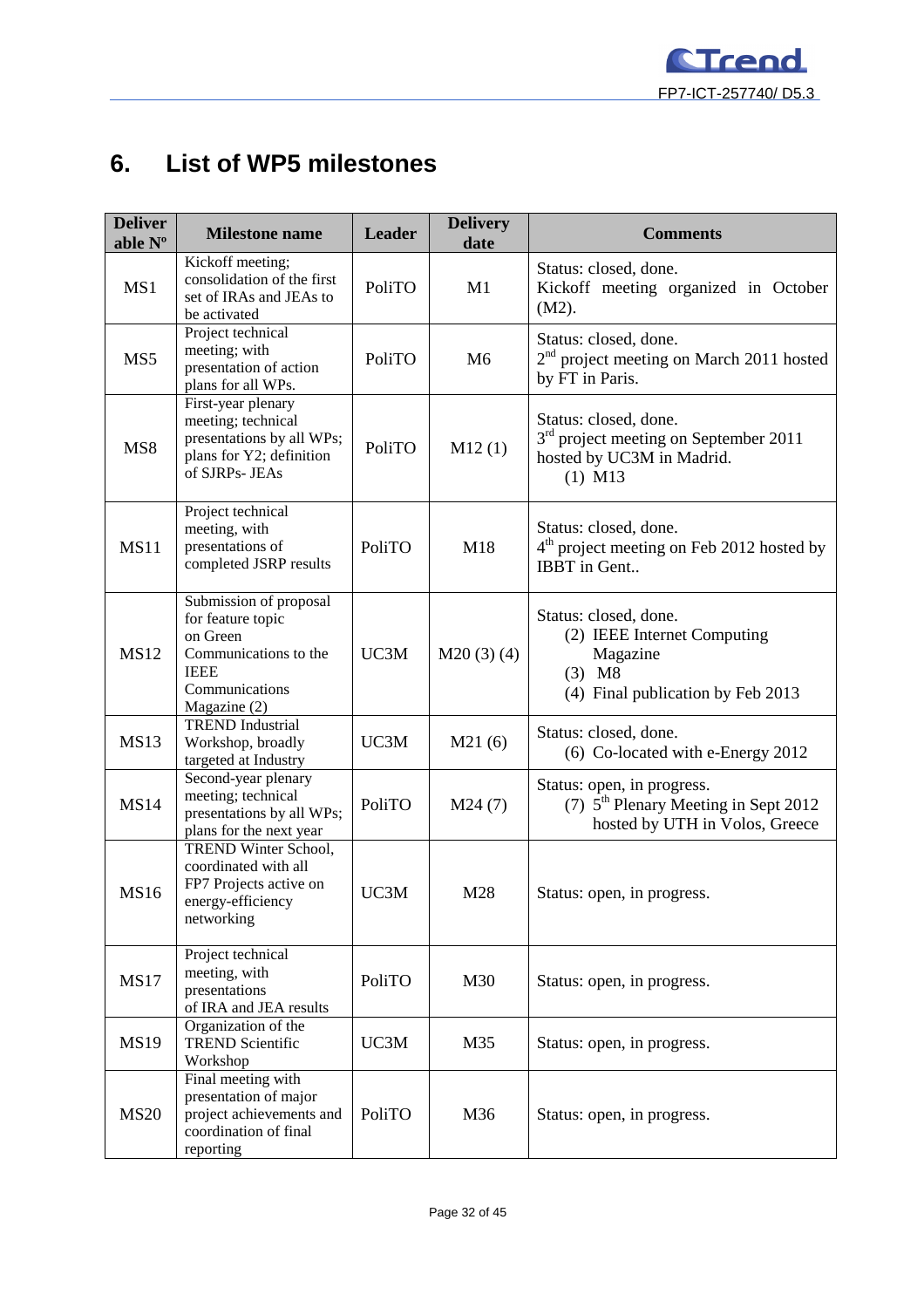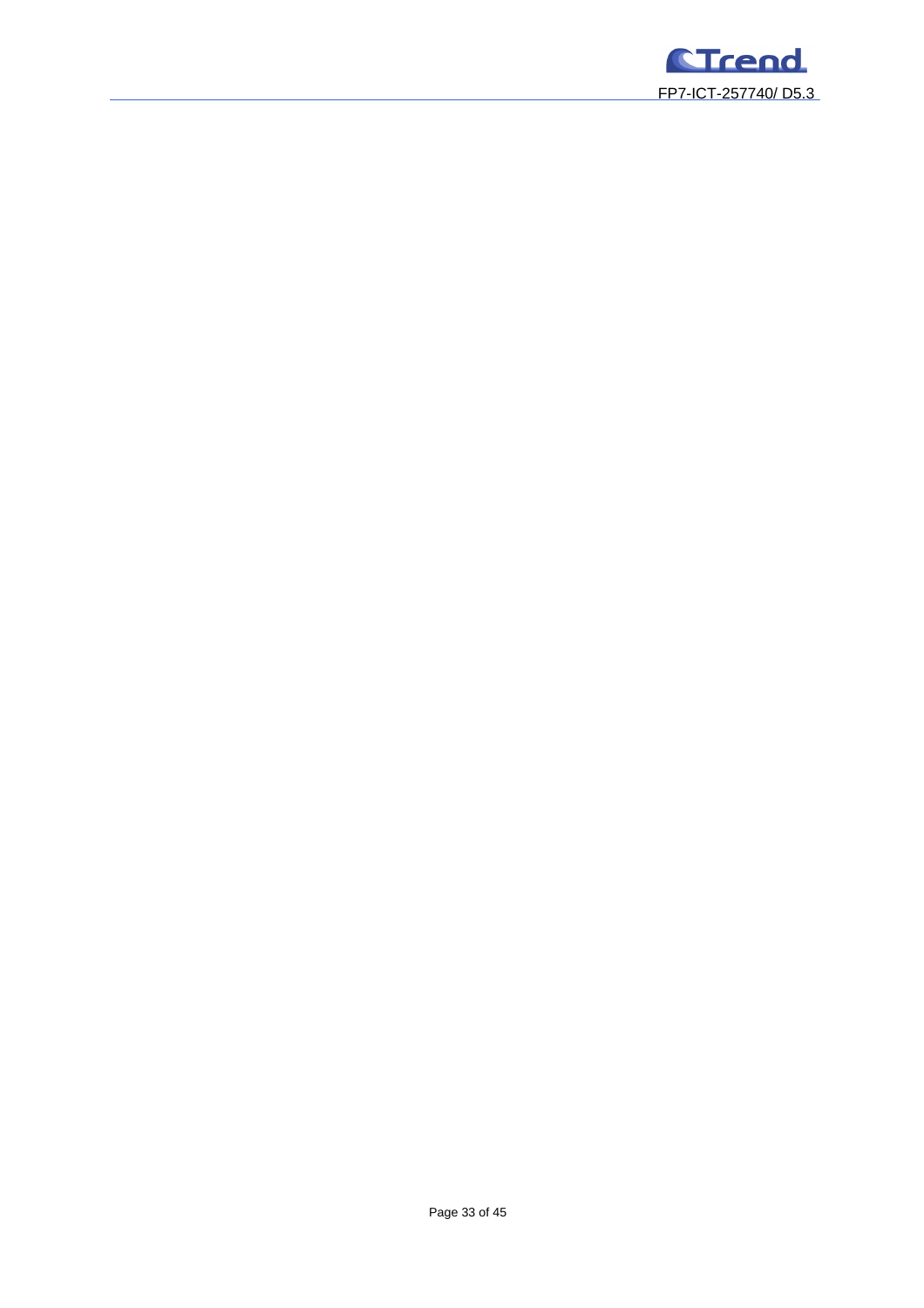

## **APPENDIX 1. TREND NoE Industry Session at e-Energy 2012**



## **Thursday, May 10th at 14:00 – TREND NoE Industry Session**

The TREND NoE (www.fp7-trend.eu/) has organized jointly with the ACM e-Energy 2012 conference this Industry Session where several experts from industry are going to give a view on the field of energy efficient networking. There are representative speakers from a wide range of companies: from operators, devices and equipment manufacturers, data centers and smart grids.



## *Insomnia in the Access or How to Curb Access Network Related Energy Consumption*

Nikolaos Laoutaris (Senior Researcher, Telefonica Research, Barcelona, Spain) Nikolaos Laoutaris is a senior researcher at the Internet research group of Telefonica Research in Barcelona. Prior to joining the Barcelona lab he was a postdoc fellow at Harvard University and a Marie Curie postdoc fellow at Boston University. He got his PhD in computer science from the University of Athens in 2004. His general research interests are on system, algorithmic, and performance evaluation aspects of computer networks and distributed systems. Current projects include: Efficient inter-datacenter bulk transfers, energy-efficient distributed system design, content distribution for long tail content, transparent scaling of social networks, pricing of broadband services and ISP interconnection economics.

More info: http://people.tid.es/Nikolaos.Laoutaris

#### *Aspects of Energy-Efficient Operation of Telecommunication Networks*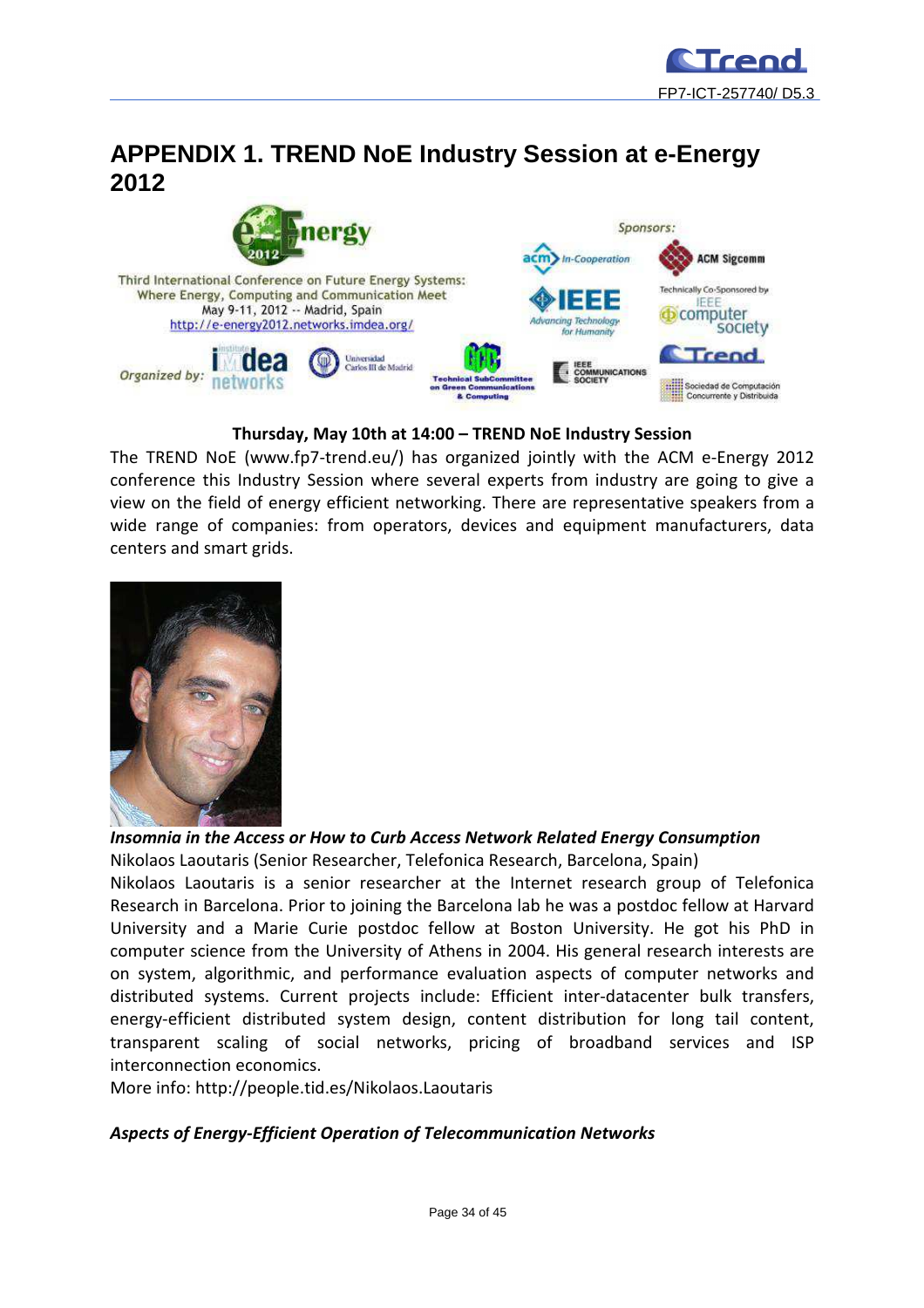

Christoph Lange (Project Manager R&D, Deutsche Telekom, Telekom Innovation Laboratories, Berlin, Germany).

Christoph Lange received the Dipl.-Ing. degree (diploma) in electrical engineering and the Dr.-Ing. degree (Ph. D.) in communications engineering from the University of Rostock, Germany, in 1998 and 2003, respectively. Currently, he is with Deutsche Telekom, Telekom Innovation Laboratories, in Berlin. His work is focussed on broadband access networks and on the energy efficiency of telecommunication networks.



## *GreenTouch: increasing network energy efficiency by a factor of 1000*

Tom Bostoen (Senior Researcher at Bell Labs, Belgium)

Tom Bostoen obtained his M.Sc. degree in Physical Engineering from Ghent University in Belgium in 1998. Since then, he has been with Alcatel-Lucent in Antwerp, Belgium. There, he, currently, works as researcher in the Network Systems department of Bell Labs pursueing a Ph.D. in collaboration with the DistriNet research group of KU Leuven. His research targets energy-efficient distributed file and storage systems. Prior to his current appointment, he was product manager of Alcatel-Lucent's Network Analyzer, head of Alcatel's DSL research, and DSL research engineer.



## *Conserving platform energy in a systematic way*

Ren Wang (Senior Research Scientist, Intel Labs, USA)

Ren Wang received her Ph.D degree in Computer Science at UCLA in 2004, where her research areas include network analysis and modeling, and high performance TCP protocol design and evaluation. Currently she is a senior research scientist at Intel Labs working on reducing power consumption and improving user experience and performance for processors, platforms and networks. Before joining Intel in 2007, she was a research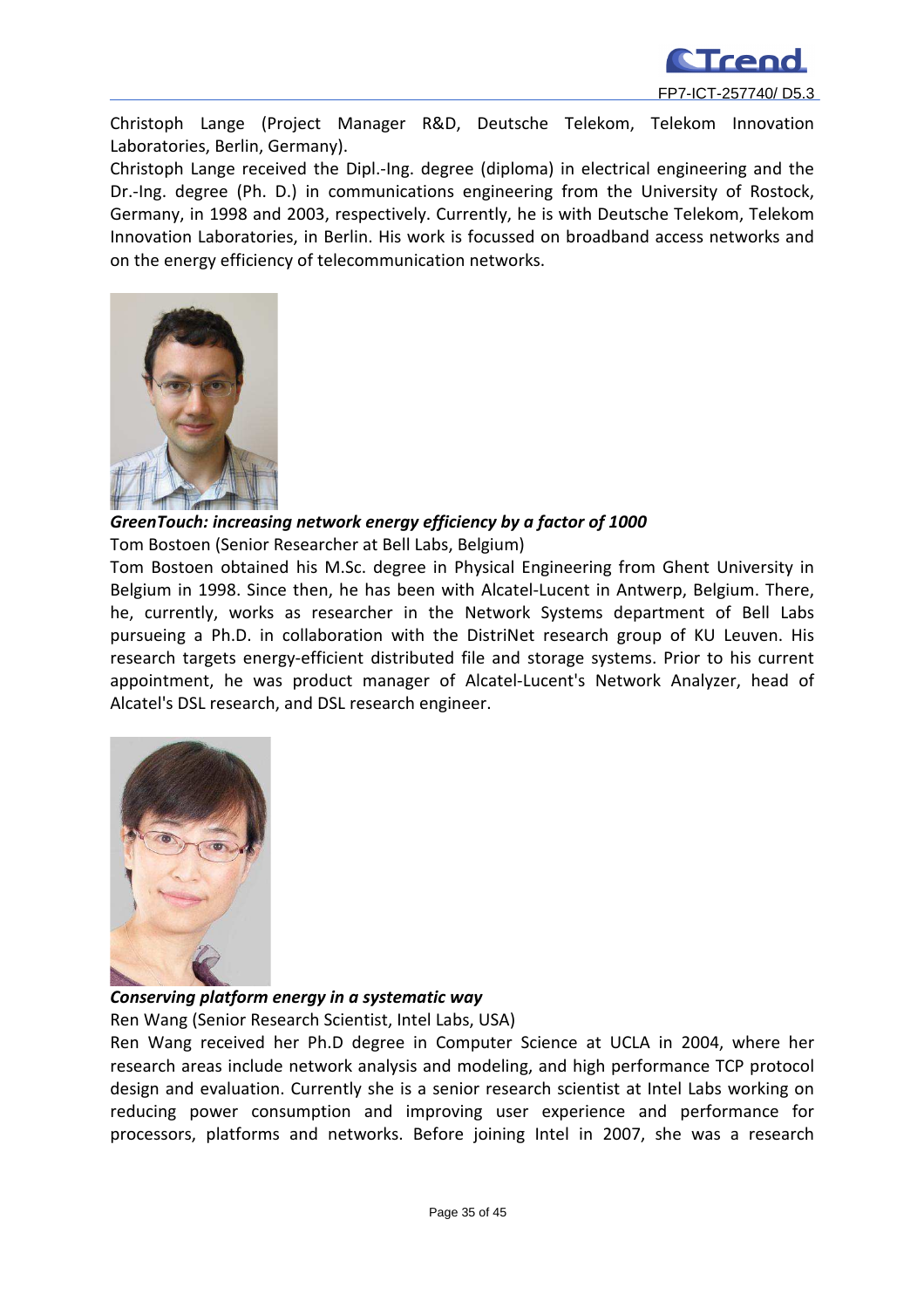

Scientist in Rockwell Scientific, where she pursued research projects on MAC, network and transport protocol design and optimization for directional wireless communications.



*FIT4Green - Federated data centres for a sustainable* 

## *environmental impact*

María Pérez Ortega (Programme Manager, GFI Benelux, Luxemburg) María Pérez Ortega, computer engineer, has focused her knowledge and research in new technologies. She joined GFI, through GFI Spain, in 2003 as IT Consultant and starting to work in EC funded projects in 2004. After 4 years she moved to GFI Benelux for being the GFI manager of R&D EC funded projects at international level. She is in charge of selecting and executing GFI's opportunities in R&D EC funded projects. Her experience includes the current coordination of projects related to sustainable development like the STREPs FIT4Green and All4Green, and the IP SUPERHUB.



## *Personal Energy Management & the Smart Grid*  David Boundy (Director of the SAP-Intel Collaboratory, Ireland)

David is a Research Manager with Intel Labs Europe whose mission is to advance Intel research and innovation in Europe while partnering to enable European competitiveness. David is currently leading a variety of research and applied research initiatives in the area of mobility and Manages Intel System Innovation programme. David also leads Intel's engagement in the SAP - Intel Collaboratory, a joint research centre based in Belfast. The centre focuses its research on the role of ICT in driving sustainability with specific emphasis on smart grids and cloud computing. Previously David has held a number of Management and Programme Management positions for Intel, most recently leading Intel IT's Service Management transformation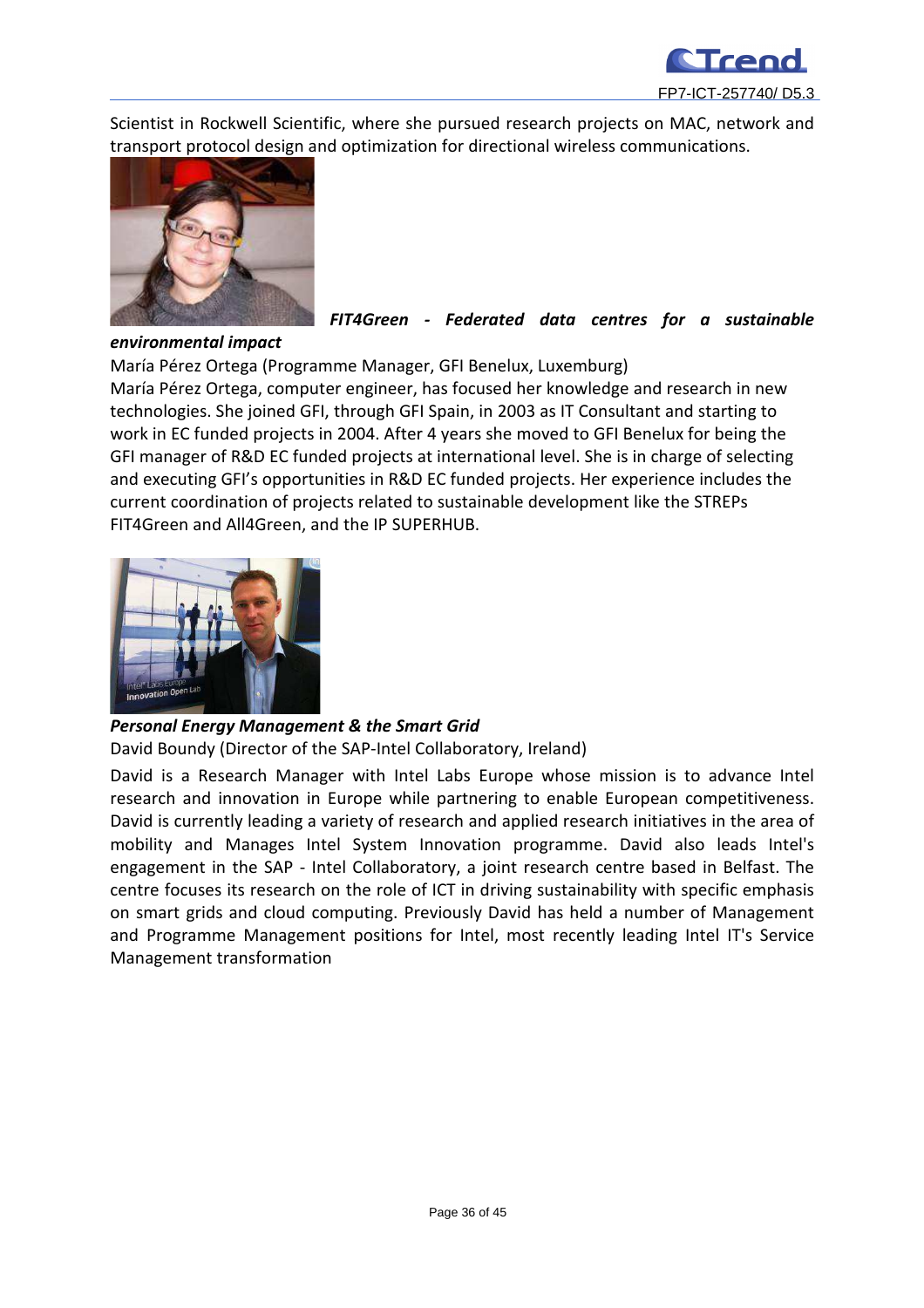

## **APPENDIX 2. Y2 TREND PUBLICATIONS**

An updated version of this list can be found in the Publications Section of the TREND website: http://www.fp7-trend.eu/content/publications

- 1. L. Gkatzikis (UTH), G. Paschos (UTH), I. Koutsopoulos (UTH), *Medium Access Games: The Impact of Energy Constraints*, NETGCOOP, **to be published**.
- 2. I. Koutsopoulos (UTH), L. Tassiulas (UTH), *Control and Optimization meet the Smart Power Grid: Scheduling of power demands for optimal energy management*, Proceedings of 2nd International Conference on Energy-Efficient Computing and Networking (E-Energy), **to be published**.
- 3. C. Comito (ICAR-CNR), D. Falcone (ICAR-CNR), D. Talia (ICAR-CNR), P. Trunfio (ICAR-CNR), *Energy Efficient Task Allocation over*, International Conference on Cloud and Green Computing (CGC 2011), pp. 380-387, Australia, **to be published**.
- 4. F. Musumeci (CNIT), M. Tornatore (CNIT), G. Fontana (University of Trento, Italy), M. Riunno (FW), A. Pattavina (CNIT), *Energy-efficiency of all-optical transport through time driven switching*, IET Optoelectronics, **to be published**.
- **5.** J. L. Vizcaíno (HWDU), Y. Ye (HWDU), V. Lopez (TID), F. Jimenez (TID), R. Duque (TID), P. Krummrich (TU Dortmund), F. Musumeci (CNIT), M. Tornatore (CNIT), A. Pattavina (CNIT)*, Traffic and Power-Aware Protection Scheme in Elastic Optical Networks, Networks 2012*, **to be published.**
- 6. **S. Aleks**ic (TUWien), W. Van Heddeghen (IBBT), M. Pickavet (IBBT), *Scalability and Power Consumption of Static Optical Core Networks*, Globecom 2012, Annaheim, USA, **to be published**.
- 7. J. L. Vi*zcaíno (HWDU), Y. Ye (HWDU), V. Lopez (TID), F. Jimenez (TID), R. D*uque (TID), P. Kr**ummrich (TU Dor**tmound), *Cost Evaluation for Flexible-Grid Optical Networks*, IEEE Globecom 2012 workshop on Flexible Optical Networks, **to be published**.
- 8. G. Koutitas (UTH), *Control of Flexible Smart Devices in the Smart Grid*, Transactions Smart Grids, Vol. 3, No. 3, 3, **to be published**.
- 9. I. Haratcherev (A-LBLF), A. Conte (A-LBLF), *Practical energy efficiency in 3G femtocells*, INFOCOM 2013, **to be published**.
- 10. C. S. Chen (A-LBLF), *An Energy-Aware Protocol for Self-Organizing Heterogeneous LTE Systems*, IEEE Journal on Selected Areas in Communications (JSAC), **to be published**.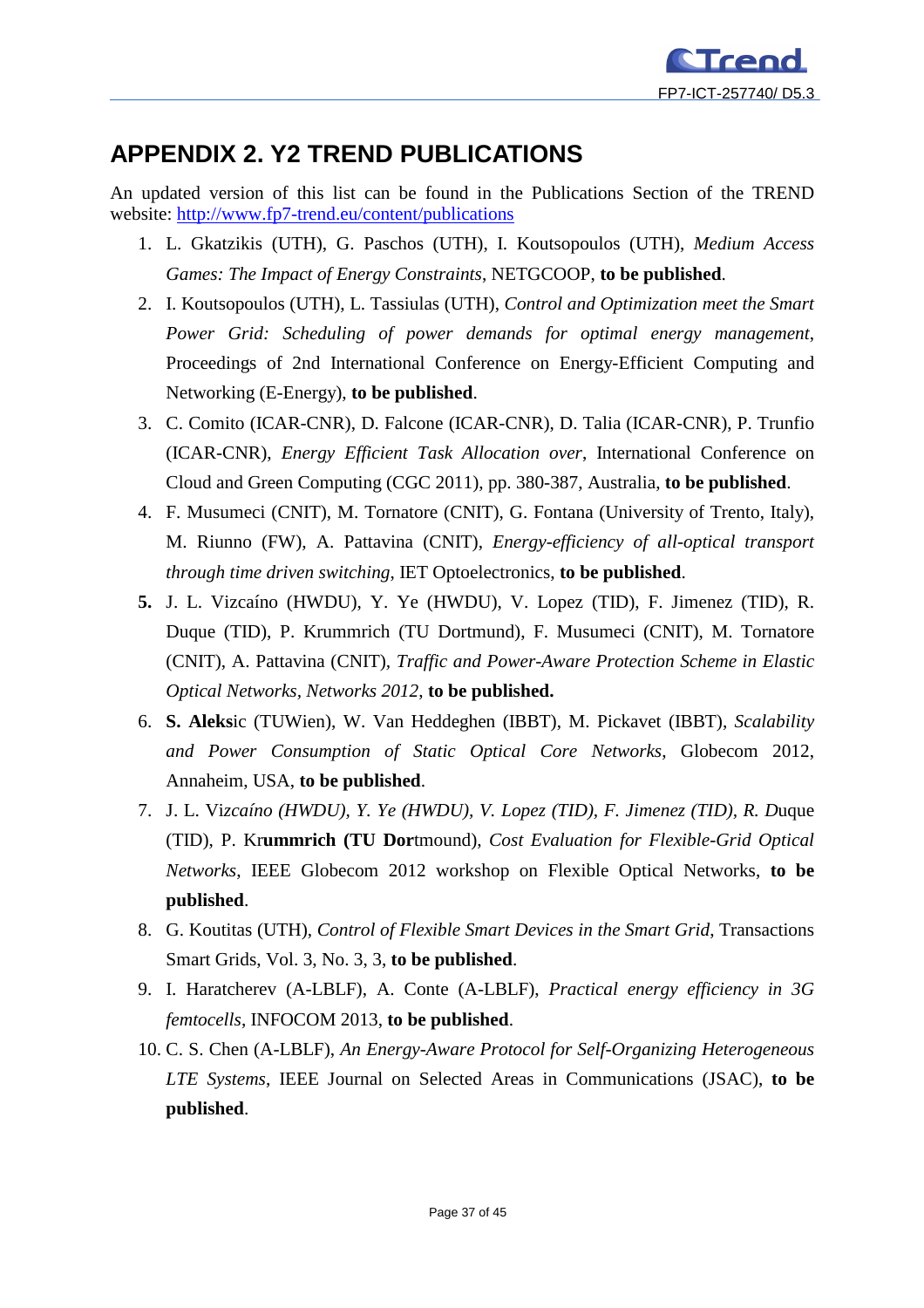- 11. G. Koutitas (UTH), A. Karousos (Aircom), L. Tassiulas (UTH), *Deployment strategies and energy efficiency of cellular networks*, IEEE Transactions Wireless Communications, Vol. 11, No. 11, **to be published**.
- 12. S. Kokkinogenis (UOWM), G. Koutitas (UTH), *Dynamic and static base station management schemes in cellular networks*, IEEE GlobeComm, USA, December 2012.
- 13. M. Ajmone Marsan (PoliTO), S. Buzzi (CNIT), L. Chiaraviglio (PoliTO), M. Meo (PoliTO), C. Guerrero (UC3M), F. Idzikowski (TUB), Y. Ye (HWDU), J. López Vizcaíno (HWDU), TREND: Toward Real Energy-efficient Network Design, Second IFIP Conference on Sustainable Internet and ICT for Sustainability (SustainIT 2012): On-going Projects Track, Pisa, Italy, October 2012.
- 14. J. L. Vizcaíno (HWDU), Y. Ye (HWDU), V. Lopez (TID), F. Jimenez (TID), R. Duque (TID), P. Krummrich (TU Dortmound), *On the Energy Efficiency of Survivable Optical Transport Networks with Flexible-grid*, ECOC2012, pp. P5.05, Amsterdam, The Netherlands, September 2012.
- 15. F. Musumeci (CNIT), M. Tornatore (CNIT), J. L. Vizcaino (HWDU), Y. Ye (HWDU), A. Pattavina (CNIT), *Power-Aware Design of Protected IP-over-WDM Networks with Sleep-mode Devices*, IEEE GreenCom2012, September 2012.
- 16. W. Van Heddeghem (IBBT), F. Idzikowski (TUB), E. Le Rouzic (FT), J. Y. Mazeas (FT), H. Poignant (FT), S. Salaun (FT), B. Lannoo (IBBT), D. Colle (IBBT), *Evaluation of Power Rating of Core Network Equipment in Practical Deployments*, Greencom 2012, online conference, September 2012.
- 17. L. Chiaraviglio (PoliTO), A. Cianfrani (CNIT), *On the Effectiveness of Sleep Modes in Backbone Networks with Limited Configurations*, Proceedings of the 20th International Conference on Software, Telecommunications and Computer Networks (SoftCOM 2012), Split, Croatia, September 2012.
- 18. E. Bonetto (PoliTO), A. Triki (FT), E. Le Rouzic (FT), B. Arzur (FT), P. Gavignet (FT), *Circuit Switching and Time-domain Optical Sub-wavelength Switching Technologies: Evaluations on the Power Consumption*, Proceedings of the 20th International Conference on Software, Telecommunications and Computer Networks (SoftCOM 2012), Split, Croatia, September 2012.
- 19. F. Idzikowski (TUB), R. Duque (TID), F. Jiménez (TID), E. Le Rouzic (FT), L. Chiaraviglio (PoliTO), M. Ajmone Marsan (PoliTO), *Energy Saving in Optical Operator Networks: the Challenges, the TREND Vision, and Some Results*, ECOC 2012 - 38th European Conference and Exhibition on Optical Communication, Amsterdam, the Netherlands, September 2012.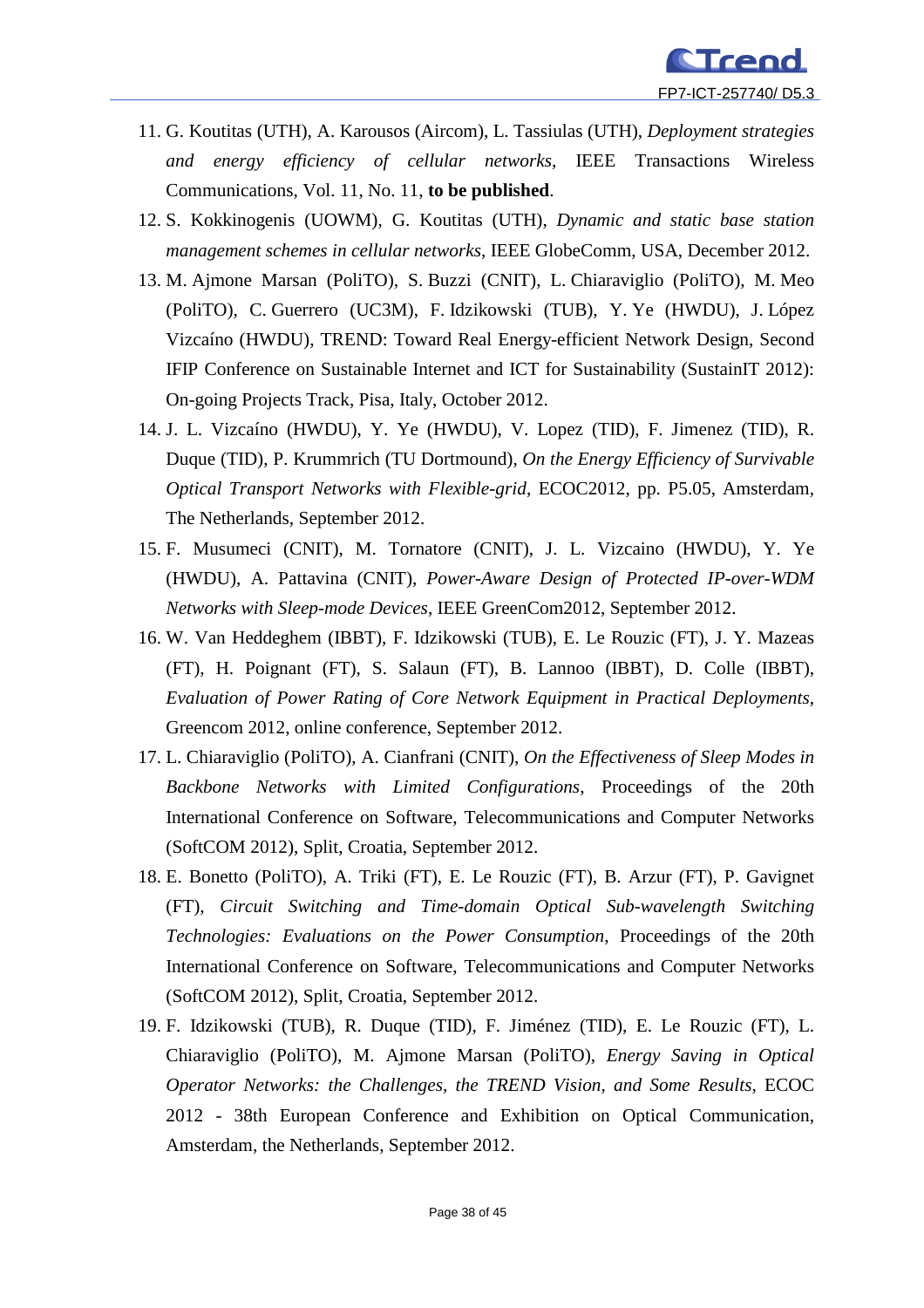- 20. M. Ajmone Marsan (PoliTO), L. Chiaraviglio (PoliTO), D. Ciullo (PoliTO), M. Meo (PoliTO), *Multiple Daily Base Station Switch-Offs in Cellular Networks*, 4th International Conference on Communications and Electronics (ICCE 2012), Hue, Vietnam, August 2012.
- 21. A. Zappone (CNIT), Z. Chong (TUD), F. Shen (TUD), E. Jorswieck (TUD), S. Buzzi (CNIT), *Energy-aware competitive resource allocation in relay-assisted interference channels*, Proc. of the 9th International Symposium on Wireless Communication Systems (ISWCS 2012), August 2012.
- 22. K. Verma (IMDEA), G. Rizzo (IMDEA), A. Fernandez-Anta (IMDEA), R. Cuevas-Rumin (UC3M), A. Azcorra (UC3M), *Greening the Internet: Energy-Optimal File Distribution*, 2012 IEEE 11th International Symposium on Network Computing and Applications, August 2012.
- 23. A. Zappone (CNIT), Z. Chong (TUD), E. Jorswieck (TUD), S. Buzzi (CNIT), *Energy-Aware Non-Cooperative Resource Allocation in Relay-Assisted MIMO IC Considering Circuit Dissipated Power*, Proc. of the Future Networks and Mobile Summit (FUNEMS 2012), July 2012.
- 24. A. Valenti (FUB), F. Matera (FUB), G. M. Tosi Beleffi (ISCOM), *Power Consumption Measurements of Access Networks in a Wide Geographical Area Test Bed and Economic Perspectives*, Future Networks and Mobile Summit 2012, July 2012.
- 25. R. Khalili (EPFL), N. Gast (EPFL), M. Popovic (EPFL), J. Le Boudec (EPFL), *Performance Issues with MPTCP*, INTERNET-DRAFT, MPTCP working group, July 2012.
- 26. I. Martinez (UC3M), R. Gonzalez (UC3M), C. Guerrero (UC3M), *Validation of H-P2PSIP, a scalable solution for interoperability among different overlay networks*, Elsevier Journal on Peer-to-Peer Networking and Applications , July 2012.
- 27. W. Van Heddeghem (IBBT), M. C. Parker (University Of Essex), S. Lambert (IBBT), W. Vereecken (IBBT), B. Lannoo (IBBT), D. Colle (IBBT), M. Pickavet (IBBT), P. Demeester (IBBT), *Using an Analytical Power Model to Survey Power Saving Approaches in Backbone Networks*, NOC 2012, Vilanova i la Geltru, Spain, June 2012
- 28. J. L. Vizcaíno (HWDU), Y. Ye (HWDU), I. T. Monroy (DTU), *Energy Efficiency Analysis for Dynamic Routing in Optical Transport Networks*, ICC 2012, pp. 3042- 4047, Ottawa, Canada, June 2012.
- 29. A. P. Bianzino (CNIT), C. Chaudet (Telecom ParisTech), S. Moretti (CNRS), J. L. Rougier (Telecom ParisTech), L. Chiaraviglio (PoliTO), E. Le Rouzic (FT), *Enabling*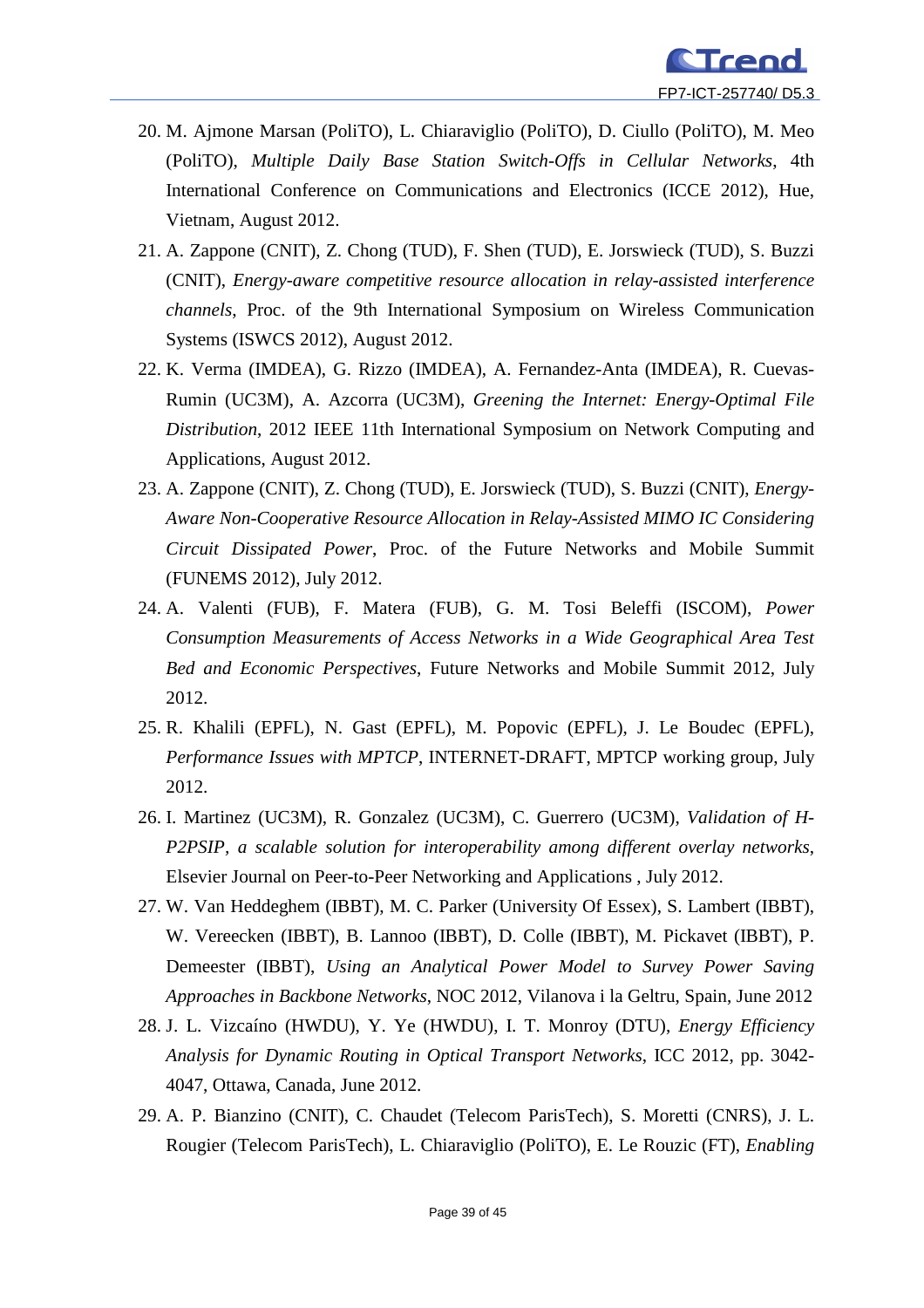

*Sleep Mode in Backbone IP-Networks: a Criticality-Driven Tradeoff*, IEEE ICC, Ottawa, Canada, June 2012.

- 30. J. L. Vizcaíno (HWDU), Y. Ye (HWDU), I. T. Monroy (DTU), *Energy Efficiency Analysis for Flexible-grid OFDM-based Optical Networks*, Computer Networks, Vol. 56, No. 10, pp. 2400-2419, June 2012.
- 31. E. Bonetto (PoliTO), M. Mellia (PoliTO), M. Meo (PoliTO), *Energy Profiling of ISP Points of Presence*, IEEE ICC'12 Workshop on Green Communications and Networking, Ottawa, Canada, June 2012.
- 32. A. P. Couto da Silva (Federal University of Juiz de Fora), M. Meo (PoliTO), M. Ajmone Marsan (PoliTO), *Energy-Performance Trade-off in Dense WLANs: a Queuing Study*, Elsevier Computer Networks, Vol. 56, No. 10, pp. 2522†2537, Elsevier Computer Networks, June 2012.
- 33. F. Musumeci (CNIT), D. Siracusa (CNIT), G. Rizzelli (CNIT), R. Fiandra (FW), M. Tornatore (CNIT), A. Pattavina (CNIT), *On the energy consumption of IP-over-WDM architectures*, Proceedings of ICC 2012, Ottawa, CA, June 2012.
- 34. M. Gattulli (CNIT), M. Tornatore (CNIT), R. Fiandra (FW), A. Pattavina (CNIT), *Low-carbon routing algorithms for cloud computing services in IP-over-WDM networks*, Proceedings of ICC 2012, Ottawa, CA, June 2012.
- 35. F. Musumeci (CNIT), L. Hernandez (CNIT), L. Zapata (CNIT), M. Tornatore (CNIT), M. Riunno (FW), A. Pattavina (CNIT), *Dynamic routing and resource allocation in time-driven-switched optical networks*, Proceedings of HPSR 2012, Belgrade, June 2012.
- 36. F. Idzikowski (TUB), L. Chiaraviglio (PoliTO), E. Bonetto (PoliTO), *EWA: an Adaptive Algorithm for Energy Saving in IP-over-WDM Networks*, 17th European Conference on Network and Optical Communications (NOC 2012), Vilanova i la Geltru, Spain, June 2012.
- 37. A. Zappone (TUD), Z. Chong (TUD), E. Jorswieck (TUD), S. Buzzi (CNIT), *Energyefficient non-cooperative power control in relay-assisted interference channels considering circuit dissipated power*, Proc. IEEE ICC 2012 Workshop on Green Communications and Networking, June 2012.
- 38. S. Wiethölter (TUB), M. Emmelmann (Fraunhofer FOKUS, Berlin), R. Andersson (TUB), A. Wolisz (TUB), *Performance evaluation of selection schemes for offloading traffic to IEEE 802.11 hotspots*, Proc. of IEEE ICC 2012 - Wireless Networks Symposium, Ottawa, Canada, June 2012.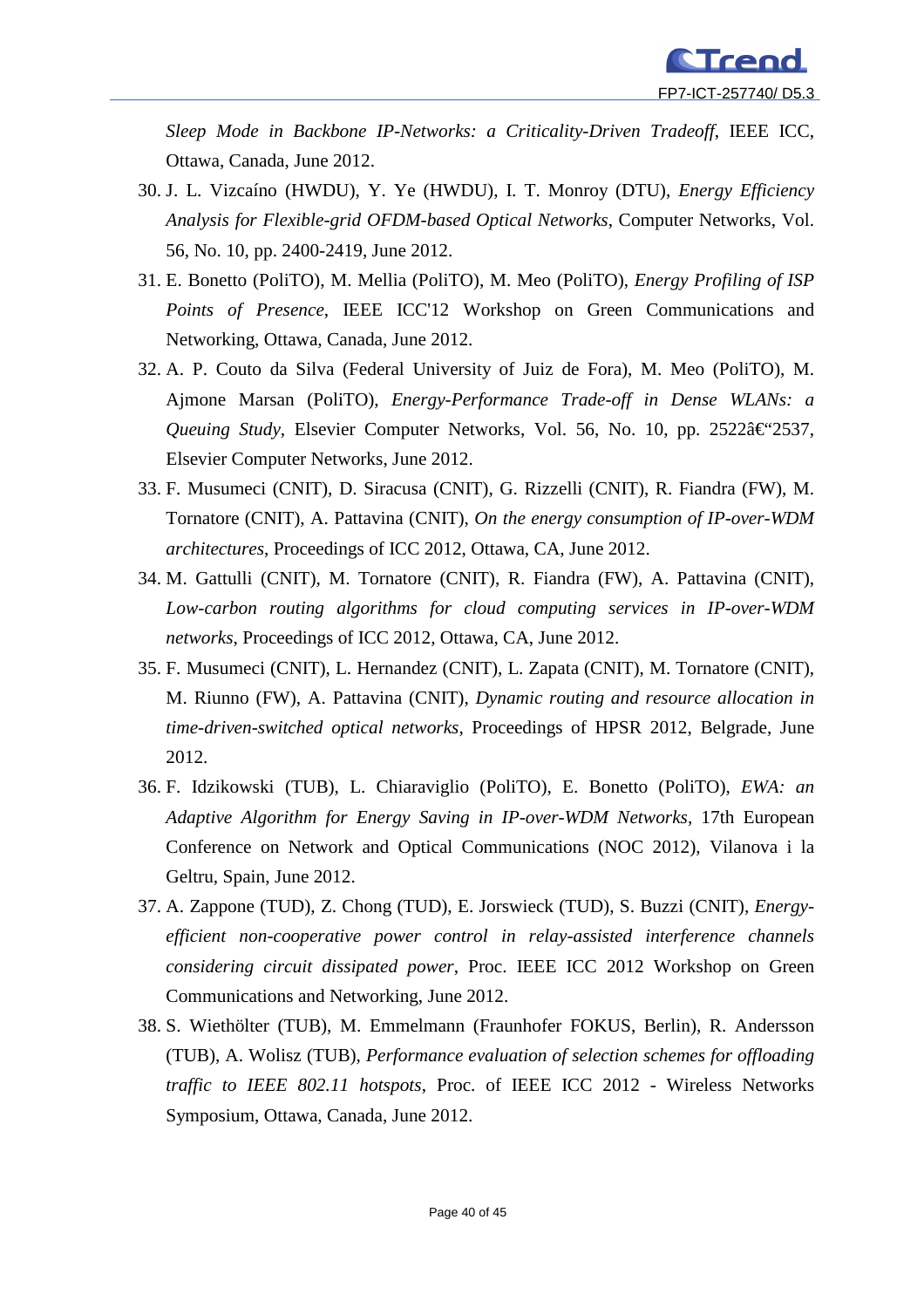- 39. S. Wiethölter (TUB), M. Emmelmann (Fraunhofer FOKUS, Berlin), Y. Chen (TUB), A. Wolisz (TUB), *On the analysis of WiFi communication and WiMAX network entry over single radios*, Proc. of Workshop on Convergence among Heterogeneous Wireless Systems in Future Internet (ICC), Ottawa, Canada, June 2012.
- 40. A. Bianco (PoliTO), P. Giaccone (PoliTO), N. Li (PoliTO), *Exploiting Dynamic Voltage and Frequency Scaling in Networks on Chip*, IEEE 13th Conference on High Performance Switching and Routing (HPSR), Belgrade, Serbia, June 2012.
- 41. A. Conte (A-LBLF), *Standardization, fora, and joint industrial projects on green networks*, Green Radio Communication Networks, Cambridge University Press, pp. 383-408, June 2012.
- 42. C. Panarello (CNIT), M. Ajmone Marsan (PoliTO), A. Lombardo (CNIT), M. Mellia (PoliTO), M. Meo (PoliTO), G. Schembra (CNIT), *On the Intertwining between Capacity Scaling and TCP Congestion Control*, e-Energy2012, Madrid, Spain, May 2012.
- 43. G. Koutitas (UTH), L. Tassiulas (UTH), A delay based optimization scheme for peak load reduction in the smart grid, ACM e-Energy2012, Madrid, Spain, May 2012.
- 44. . Chiaraviglio (PoliTO), I. Matta (BU), Energy-Aware Network Management and Content Distribution, Green Communications: Theoretical Fundamentals, Algorithms, and Applications, CRC Press / Taylor & Francis Group, May 2012.
- 45. L. Chiaraviglio (PoliTO), M. Mellia (PoliTO), *Energy-Efficient Management of Campus PCs*, Green Communications: Theoretical Fundamentals, Algorithms, CRC Press / Taylor & Francis Group, May 2012.
- 46. W. Vereecken (IBBT), M. Deruyck (IBBT), D. Colle (IBBT), W. Joseph (IBBT), M. Pickavet (IBBT), L. Martens (IBBT), P. Demeester (IBBT), *Evaluation of the Potential for Energy Saving in Macrocell and Femtocell Networks using a Heuristic Introducing Sleep Modes in Base Stations*, EURASIP Journal onWireless Communications and Networking, Vol. 2012, No. 170, 10.1186/1687-1499-2012-170, May 2012.
- 47. F. Idzikowski (TUB), L. Chiaraviglio (PoliTO), F. Portoso (PoliTO), *Optimal Design of Green Multi-layer Core Networks*, Third International Conference on Future Energy Systems (e-Energy 2012), Madrid, Spain, May 2012.
- 48. F. Idzikowski (TUB), E. Bonetto (PoliTO), L. Chiaraviglio (PoliTO), *EWA*  $\hat{a}\in \hat{a}$  *an adaptive algorithm using watermarks for energy saving in IP-over-WDM networks*, Technical Report TKN-12-002, May 2012.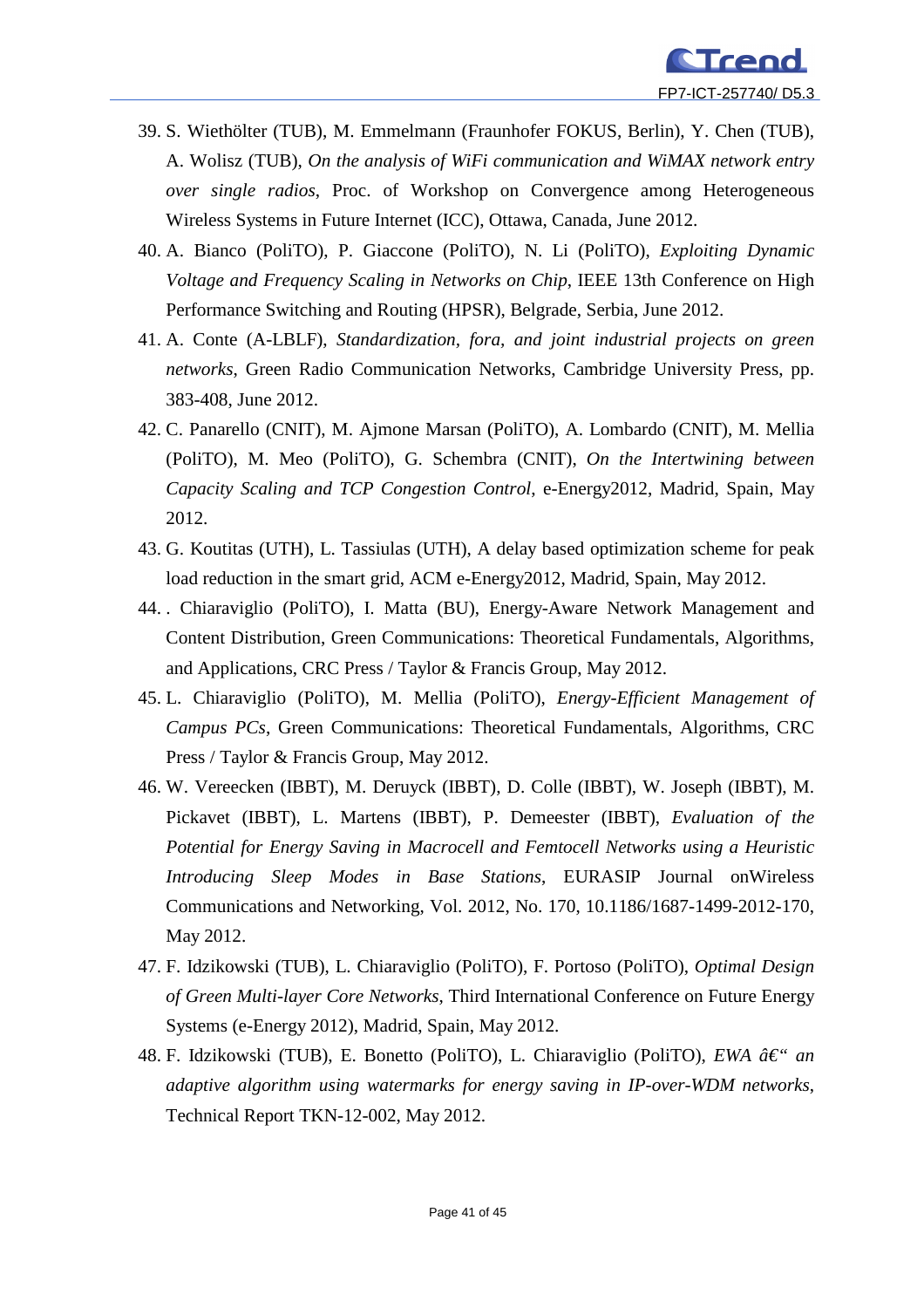

- 49. A. Zappone (CNIT), Z. Chong (TUD), E. Jorswieck (TUD), S. Buzzi (CNIT), *Green resource allocation in relay-assisted multicarrier IC networks considering circuit dissipated power*, Proc. of the 3rd International Conference on Future Energy Systems (e-Energy 2012), Madrid, May 2012.
- 50. F. Bota (PoliTO), F. Khuhawar (PoliTO), M. Mellia (PoliTO), M. Meo (PoliTO), *Comparison of Energy Efficiency in PSTN and VoIP Systems*, Proceedings of the 3rd International Conference on Future Energy Systems (e-Energy 2012), Madrid, Spain, May 2012.
- 51. S. Buzzi (CNIT), G. Colavolpe (University of Parma), D. Saturnino (Scuola Sant'Anna di Pisa), A. Zappone (CNIT), *Potential Games for Energy-Efficient Power Control and Subcarrier Allocation in Uplink Multicell OFDMA Systems*, IEEE Journal of Selected Topics in Signal Processing, Vol. 6, No. 2, pp. 89 - 103, USA, April 2012.
- 52. D. Cuda (FT), R. Indre (FT), E. Le Rouzic (FT), J. Roberts (INRIA), *Getting routers out of the core: building an all-optical network with "multipaths"*, ONDM2012, April 2012.
- 53. F. Musumeci (CNIT), M. Tornatore (CNIT), R. Fiandra (FW), A. Pattavina (CNIT), *The role of network topology on the energy efficiency of IP-over-WDM architectures*, Proceedings of ONDM 2012, Colchester, April 2012.
- 54. A. Zappone (CNIT), E. Jorswieck (TUD), *Resource Allocation in Amplify-and-Forward Relay-Assisted DS/CDMA Systems*, IEEE Transactions on Wireless Communications, Vol. 11, No. 4, pp. 1271 - 1276, USA, April 2012.
- 55. G. Alfano (PoliTO), Z. Chong (TUD), E. Jorswieck (TUD), *Energy-efficient Power Control for MIMO channels with partial and full CSI*, WSA 2012, Dresden, March 2012.
- 56. F. Musumeci (CNIT), M. Tornatore (CNIT), A. Pattavina (CNIT), *A power consumption analysis for IP-over-WDM core network architectures*, IEEE/OSA Journal on Optical Communications and Networking, Vol. 4, No. 2, pp. 108-117, February 2012.
- 57. L. Chiaraviglio (PoliTO), D. Ciullo (PoliTO), G. Koutitas (UTH), M. Meo (PoliTO), L. Tassiulas (UTH), *Energy-Efficient Planning and Management of Cellular Networks*, 9th International Conference on Wireless On-demand Network Systems and Services (WONS), Courmayeur, Italy, January 2012.
- 58. W. Van Heddeghem (IBBT), F. Idzikowski (TUB), W. Vereecken (IBBT), D. Colle (IBBT), M. Pickavet (IBBT), P. Demeester (IBBT), *Power consumption modeling in optical multilayer networks*, Photonic Network Communications, January 2012.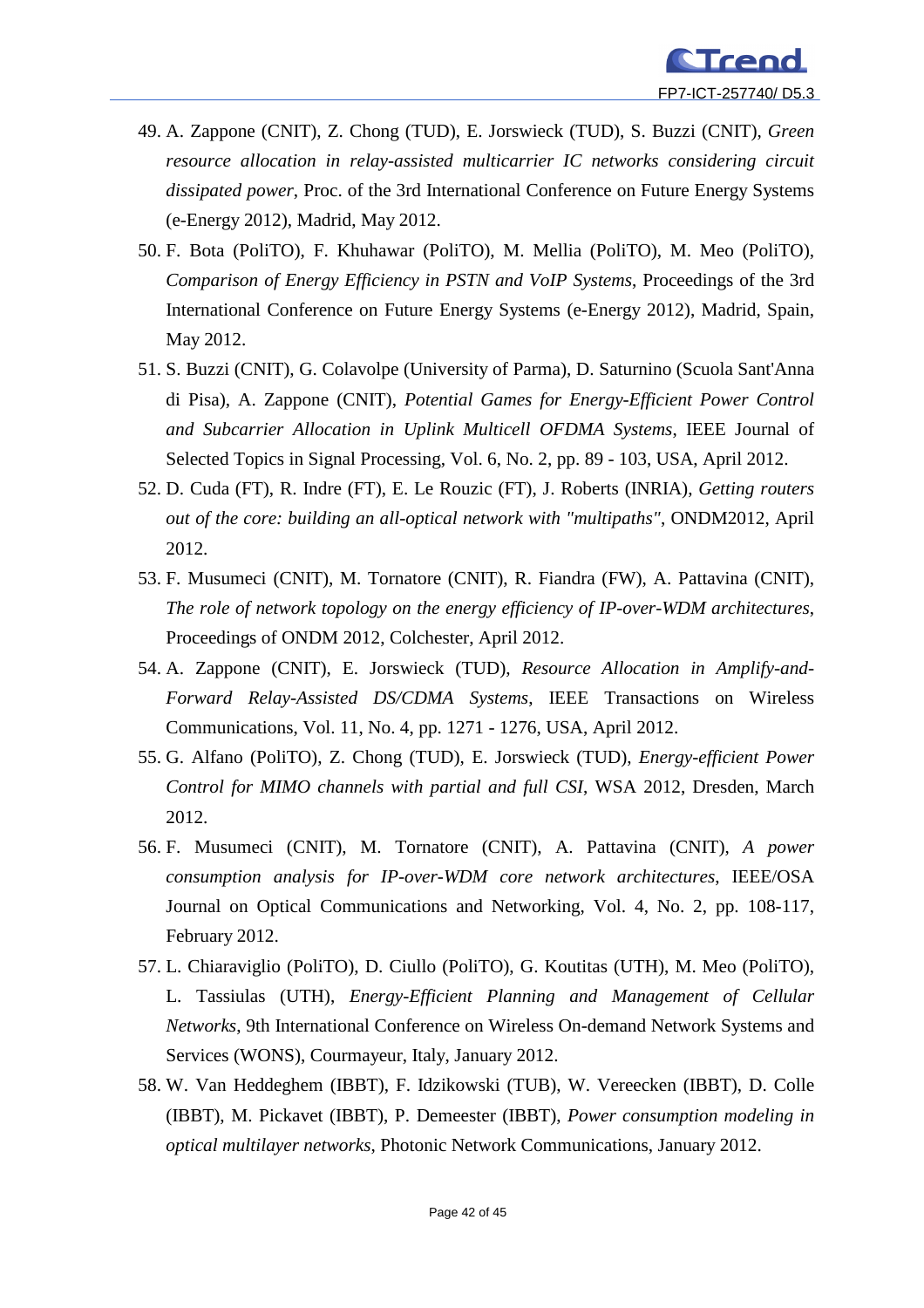- 59. W. Van Heddeghem (IBBT), F. Idzikowski (TUB), *Equipment power consumption in optical multilayer networks - source data*, Technical Report IBCN-12-001-01, January 2012.
- 60. W. Vereecken (IBBT), I. Haratcherev (A-LBLF), M. Deruyck (IBBT), W. Joseph (IBBT), M. Pickavet (IBBT), L. Martens (IBBT), P. Demeester (IBBT), *The Effect of Variable Wake Up Time on the Utilization of Sleep Modes in Femtocell Mobile Access Networks.*, Wireless On-demand Network Systems and Services (WONS), 2012 9th Annual Conference on , No. 9-11 Jan 2012, pp. 63-66, Courmayeur, Italy, January 2012.
- 61. D. Siracusa (POLIMI), V. Linzalata (POLIMI), G. Maier (POLIMI), A. Pattavina (POLIMI), Y. Ye (HWDU), M. Chen (HWDU), *Hybrid Architecture for Optical Interconnection based on Micro Ring Resonators*, Proc. of GLOBECOm 2011, pp. 1- 5, Houston, December 2011.
- 62. J. L. Vizcaíno (HWDU), Y. Ye (HWDU), I. T. Monroy (DTU), *Energy Efficiency in Elastic-Bandwidth Optical Networks*, 2nd IFIP international conference Network of the Future, pp. 107-111, Paris, November 2011.
- 63. A. Zappone (CNIT), G. Alfano (PoliTO), S. Buzzi (CNIT), M. Meo (PoliTO), *Noncooperative resource allocation in multi-cell OFDMA systems with multiple base station antennas*, Proc. of the 8th International Symposium on Wireless Communication Systems (ISWCS 2011), Germany, November 2011.
- 64. T. T. Tesfay (EPFL), R. Khalili (EPFL), J. Y. Le Boudec (EPFL), F. Richter (TUD), A. J. Fehske (TUD), *Energy Saving and Capacity Gain of Micro Sites in Regular LTE Networks: Downlink Traffic Layer Analysis*, 6-th ACM Workshop on Performance Monitoring and Measurement of Heterogeneous Wireless and Wired Networks, October 2011.
- 65. A. Conte (A-LBLF), A. Feki (A-LBLF), L. Chiaraviglio (PoliTO), D. Ciullo (PoliTO), M. Meo (PoliTO), M. Ajmone Marsan (PoliTO), *Cell Wilting and Blossoming for Energy Efficiency*, IEEE Wireless Communications Magazine, Vol. 18, No. 5, pp. 50- 57, IEEE Communications Society, October 2011.
- 66. S. Le Masson (FT), D. Nortershauser (FT), B. Deddy (FT), P. Glouannec (Universite Bretagne Sud), *Thermal Model for Data Centre Cooling*, INTELEC Amsterdam 2011, Amsterdam, October 2011.
- 67. A. Zappone (CNIT), S. Buzzi (CNIT), E. Jorswieck (TUD), *Green power control and receiver design in relay-assisted interference channel wireless networks: A gametheoretic approach*, Proc. of the 4th International Symposium on Applied Sciences in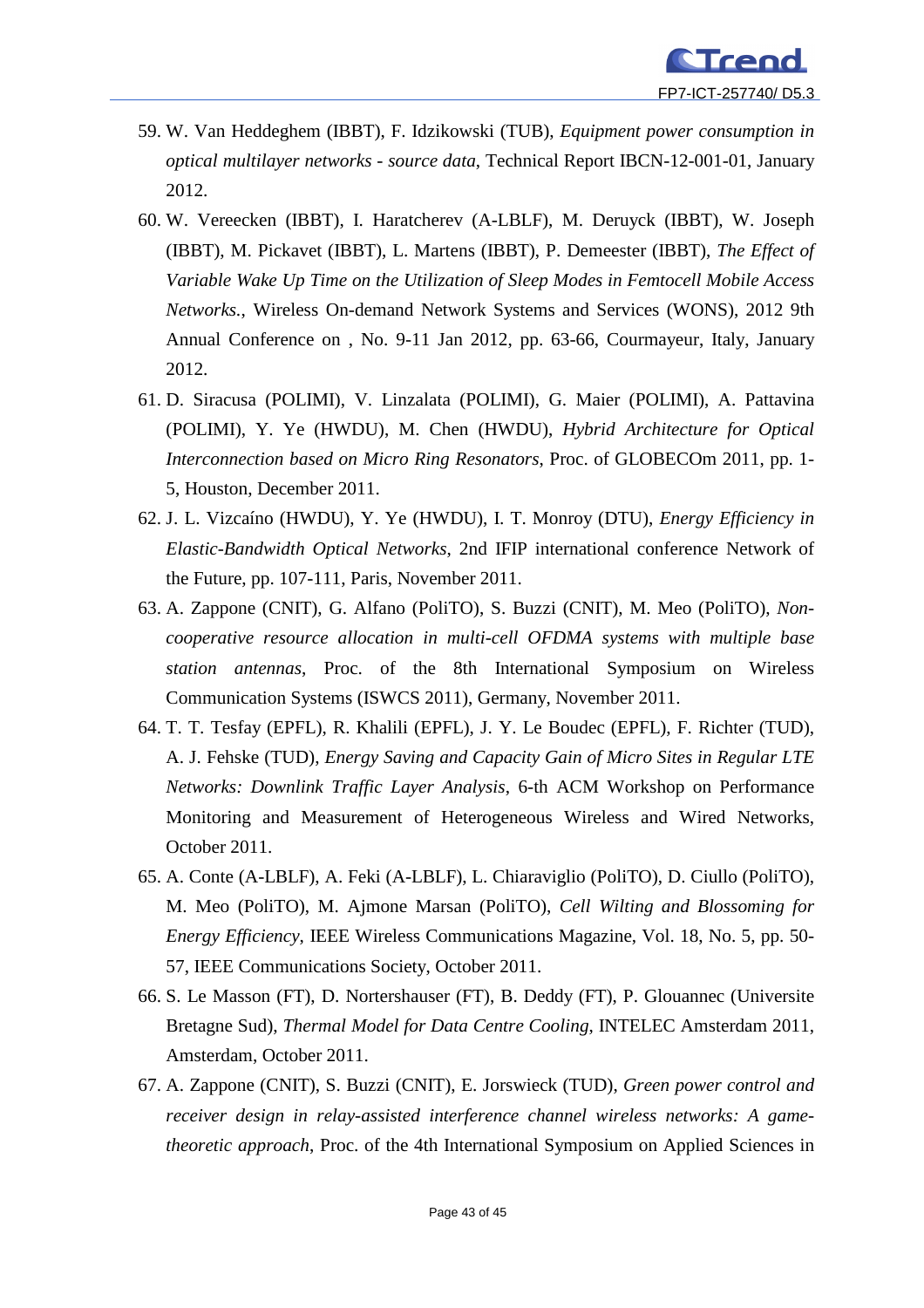Biomedical and Communication Technologies (ISABEL 2011), Barcelona, October 2011.

- 68. E. Bonetto (PoliTO), L. Chiaraviglio (PoliTO), D. Cuda (FT), F. Idzikowski (TUB), F. Neri (PoliTO), *Exploiting Traffic Dynamics in Power-Aware Logical Topology Design*, ECOC 2011 - 37th European Conference and Exhibition on Optical Communication, Geneva, Switzerland, September 2011.
- 69. B. Rengarajan (IMDEA), G. Rizzo (IMDEA), M. Ajmone Marsan (PoliTO), *Bounds on QoS-Constrained Energy Savings in Cellular Access Networks with Sleep Modes*, The 23rd International Teletraffic Congress (ITC 2011), San Francisco, USA, September 2011.
- 70. A. Zappone (CNIT), G. Alfano (PoliTO), S. Buzzi (CNIT), M. Meo (PoliTO), *Energy-Efficient Non-cooperative Resource Allocation in Multi-Cell OFDMA Systems with Multiple Base Station Antennas*, Proceedings of the 2011 IEEE Online Green Communications Conference, pp. 6, September 2011.
- 71. S. Buzzi (CNIT), G. Colavolpe (University of Parma), *Maximizing Bits-per-Joule Capacity over Parallel Channels*, Proceedings of the 2011 IEEE Online Green Communications Conference, pp. 4, September 2011.
- 72. A. Zappone (CNIT), G. Alfano (PoliTO), S. Buzzi (CNIT), M. Meo (PoliTO), *Impact of Incomplete CSI on Energy Efficiency for Multi-cell OFDMA Wireless Uplink*, Proc. of the 17th EUNICE 2011 Workshop on "Energy-Aware Communications", pp. 4, September 2011.
- 73. L. M. Apio (TID), E. Mino (TID), L. Cucala (TID), O. Moreno (TID), I. Berberana (TID), *Energy Efficiency and Performance in mobile networks deployments with femtocells*, Personal indoor and Mobile Radio Communications (PIMRC) 2011, pp. 107-1011, September 2011.
- 74. I. Koutsopoulos (UTH), L. Tassiulas (UTH), *Challenges Demand load control for the Smart Grid*, IEEE Network Magazine, September 2011.
- 75. M. Kryczka (IMDEA), R. Cuevas (UC3M), A. Cuevas (UC3M), C. Guerrero (UC3M), A. Azcorra (UC3M), *Measuring the Bittorrent Ecosystem: Techniques, Tips, and Tricks*, IEEE Communications Magazine, Vol. 49, No. 9, pp. 144-152, USA, September 2011.